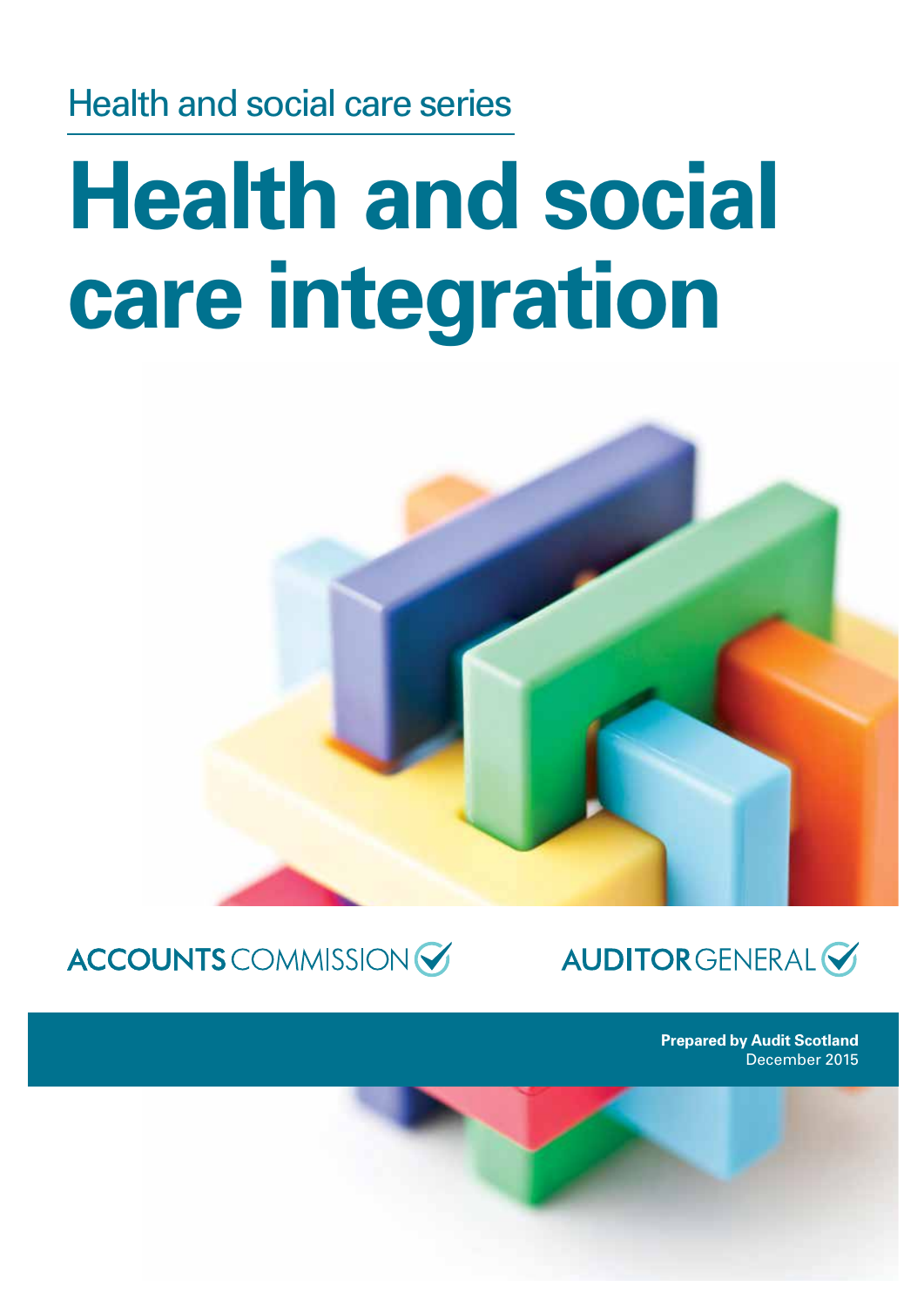### **The Accounts Commission**

The Accounts Commission is the public spending watchdog for local government. We hold councils in Scotland to account and help them improve. We operate impartially and independently of councils and of the Scottish Government, and we meet and report in public.

We expect councils to achieve the highest standards of governance and financial stewardship, and value for money in how they use their resources and provide their services.

Our work includes:

- securing and acting upon the external audit of Scotland's councils and various joint boards and committees
- assessing the performance of councils in relation to Best Value and community planning
- carrying out national performance audits to help councils improve their services
- requiring councils to publish information to help the public assess their performance.

You can find out more about the work of the Accounts Commission on our website: [www.audit-scotland.gov.uk/about/ac](http://www.audit-scotland.gov.uk/about/ac/)

### **Auditor General for Scotland**

The Auditor General's role is to:

- appoint auditors to Scotland's central government and NHS bodies
- examine how public bodies spend public money
- help them to manage their finances to the highest standards
- check whether they achieve value for money.

The Auditor General is independent and reports to the Scottish Parliament on the performance of:

- directorates of the Scottish Government
- government agencies, eg the Scottish Prison Service, Historic Scotland
- NHS bodies
- further education colleges
- Scottish Water
- NDPBs and others, eg Scottish Police Authority, Scottish Fire and Rescue Service.

You can find out more about the work of the Auditor General on our website: [www.audit-scotland.gov.uk/about/ags](http://www.audit-scotland.gov.uk/about/ags/)

Audit Scotland is a statutory body set up in April 2000 under the Public Finance and Accountability (Scotland) Act 2000. We help the Auditor General for Scotland and the Accounts Commission check that organisations spending public money use it properly, efficiently and effectively.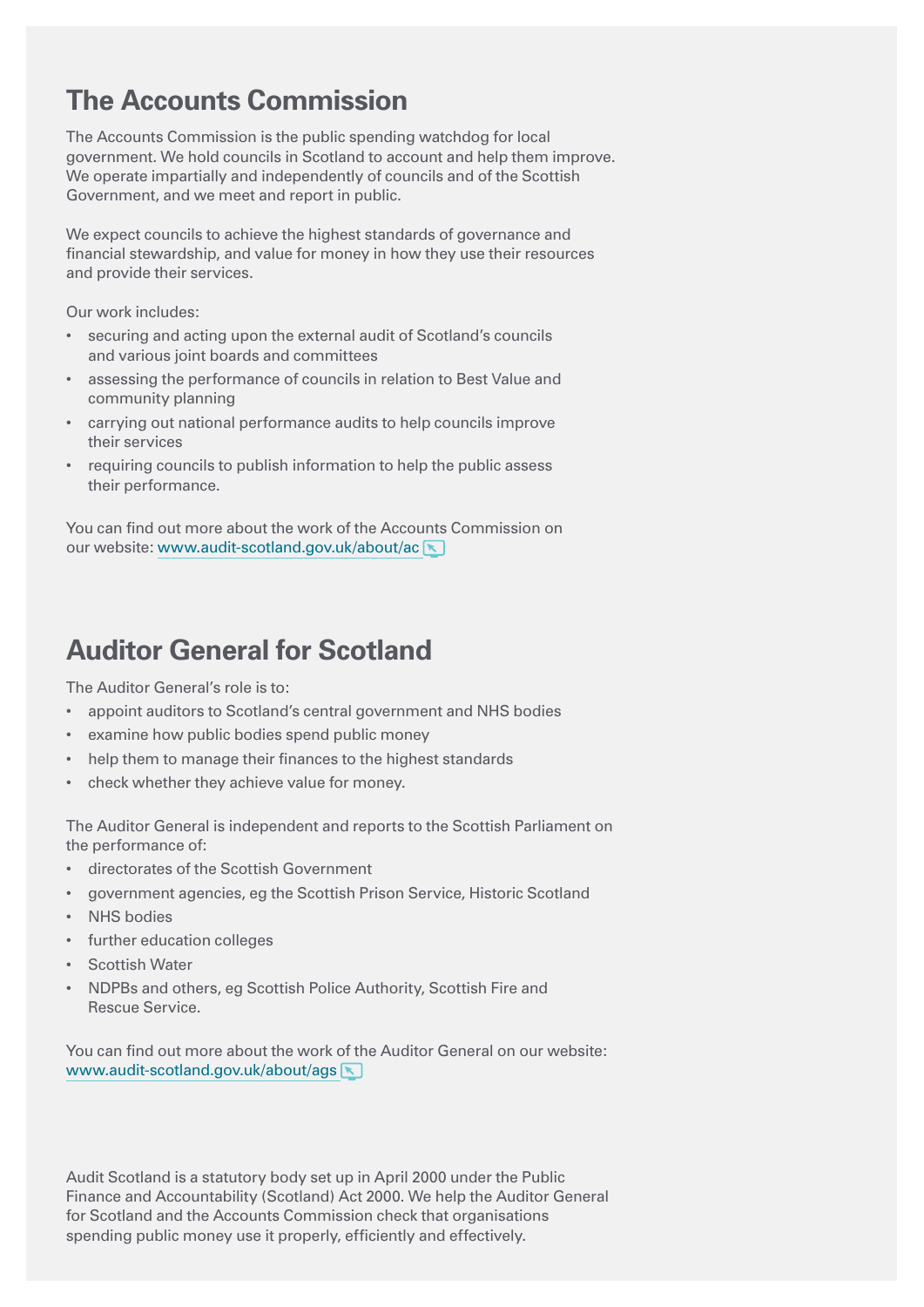## **Contents**



| Key facts                                                   | 4  |
|-------------------------------------------------------------|----|
| Summary                                                     | 5  |
| Part 1. Expectations for integrated services                | 9  |
| Part 2. Current progress                                    | 20 |
| Part 3. Current issues                                      | 25 |
| Part 4. Recommendations                                     | 39 |
| Endnotes                                                    | 42 |
| Appendix 1. Audit methodology                               | 44 |
| Appendix 2. Scottish Government core integration indicators | 45 |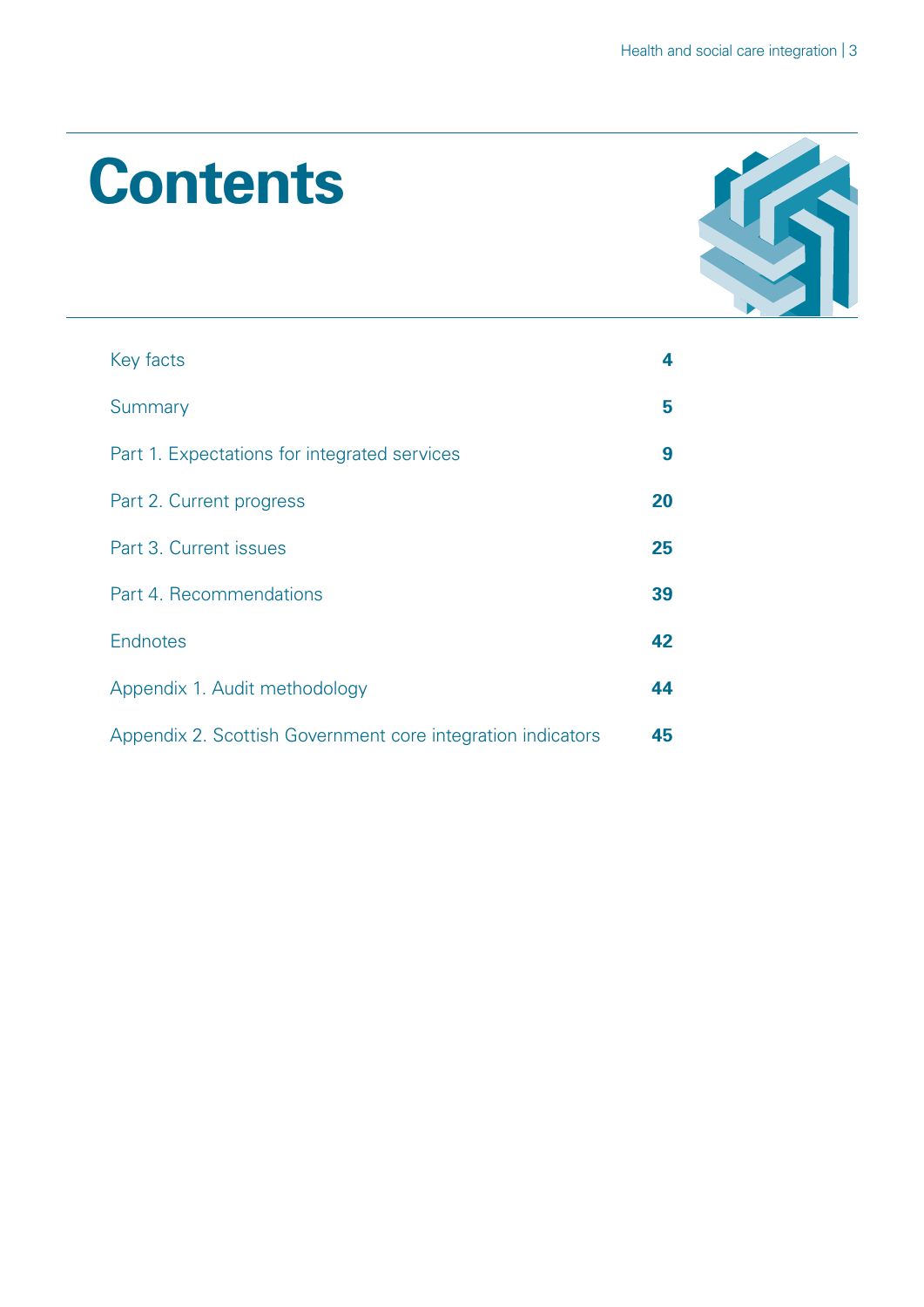## <span id="page-3-0"></span>**Key facts**



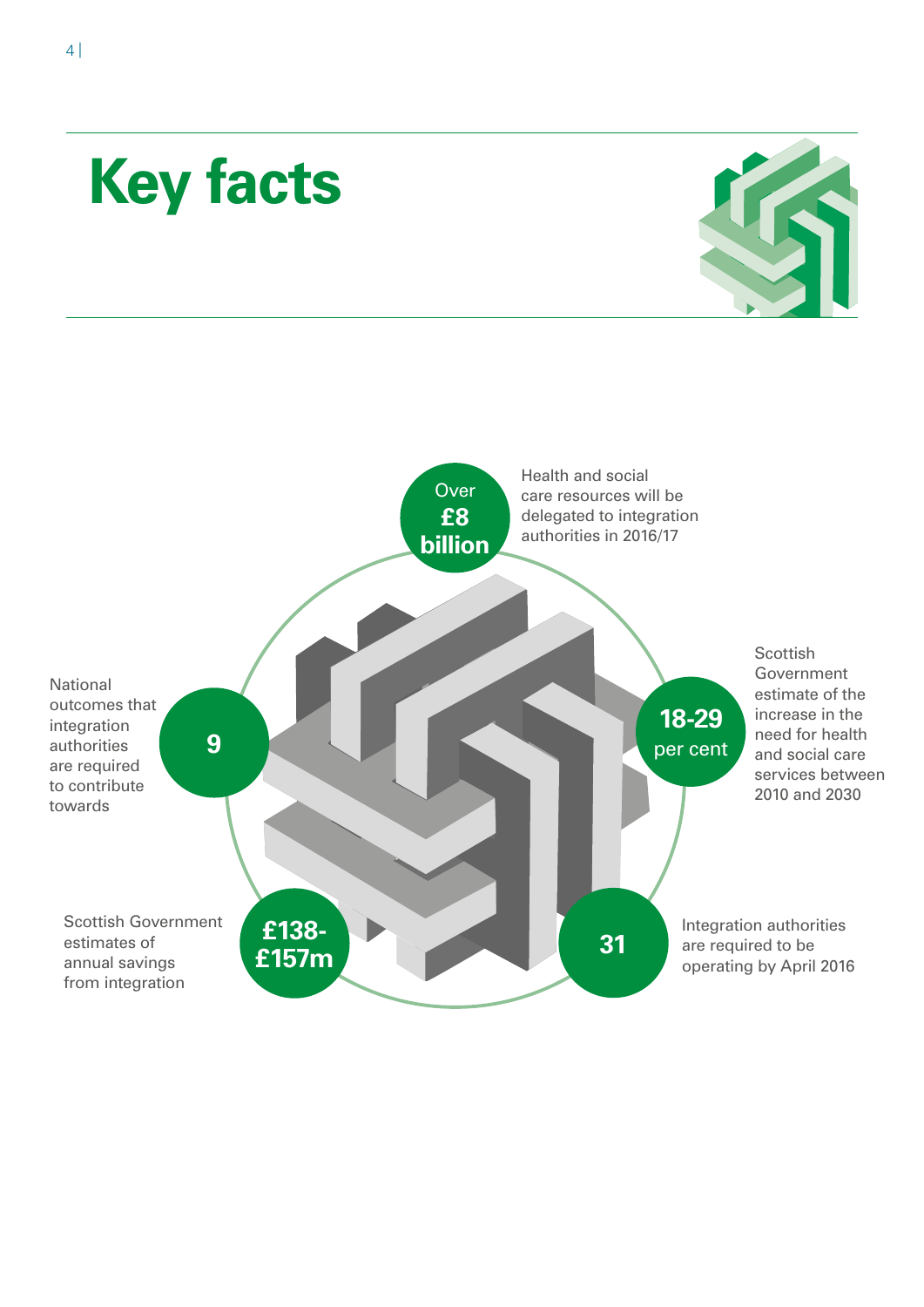## <span id="page-4-0"></span>**Summary**

#### **Key messages**

- **1** The Public Bodies (Joint Working) (Scotland) Act 2014 introduces a significant programme of reform affecting most health and care services and over £8 billion of public money. The reforms aim to ensure services are well integrated and that people receive the care they need at the right time and in the right setting, with a focus on community-based and preventative care. The reforms are far reaching, creating opportunities to overcome previous barriers to change.
- **2** We found widespread support for the principles of integration from the individuals and organisations implementing the changes. The Scottish Government has provided support to partnerships to establish the new arrangements, including detailed guidance on key issues and access to data to help with strategic planning. Stakeholders are putting in place the required governance and management arrangements and, as a result, all 31 integration authorities (IAs) are expected to be operational by the statutory deadline of 1 April 2016.
- **3** Despite this progress, there are significant risks which need to be addressed if integration is to fundamentally change the delivery of health and care services. There is evidence to suggest that IAs will not be in a position to make a major impact during 2016/17. Difficulties in agreeing budgets and uncertainty about longer-term funding mean that they have not yet set out comprehensive strategic plans. There is broad agreement on the principles of integration. But many IAs have still to set out clear targets and timescales showing how they will make a difference to people who use health and social care services. These issues need to be addressed by April 2016 if IAs are to take a lead in improving local services.
- **4** There are other important issues which also need to be addressed. The proposed governance arrangements are complex, with some uncertainty about how they will work in practice. This will make it difficult for staff and the public to understand who is responsible for the care they receive. There are significant long-term workforce issues. IAs risk inheriting workforces that have been organised in response to budget pressures rather than strategic needs. Other issues include different terms and conditions for NHS and council staff, and difficulties in recruiting and retaining GPs and care staff.



there are significant risks which need to be addressed if integration is to fundamentally change the delivery of health and care services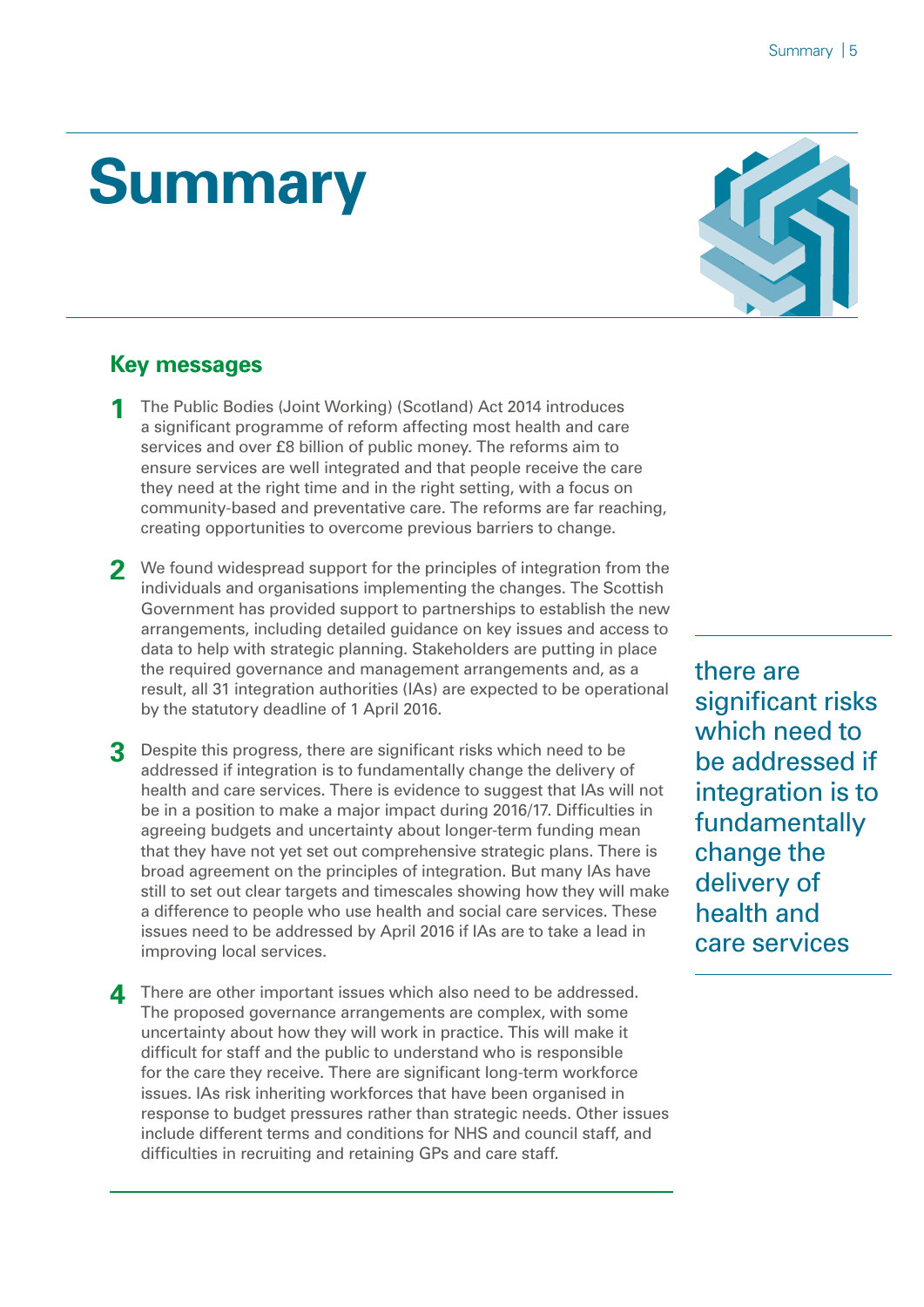#### **Recommendations**

Stakeholders have done well to get the systems in place for integration, but much work remains. If the reforms are to be successful in improving outcomes for people, there are other important issues that need to be addressed:

- Partners need to set out clearly how governance arrangements will work in practice, particularly when disagreements arise. This is because there are potentially confusing lines of accountability and potential conflicts of interests for board members and staff. There is a risk that this could hamper the ability of an IA to make decisions about the changes involved in redesigning services. People may also be unclear who is ultimately responsible for the quality of care. In addition, Integration Joint Board (IJB) members need training and development to help them fulfil their role.
- IAs must have strategic plans that do more than set out the local context for the reforms. To deliver care in different ways, that better meets people's needs and improves outcomes, IAs need to set out clearly:
	- the resources, such as funding and skills, that they need
	- what success will look like
	- how they will monitor and publicly report on the impact of their plans.
- NHS boards and councils must work with IAs to agree budgets for the new IAs. This should cover both their first year and the next few years to give them the continuity and certainty they need to develop and implement strategic plans. IAs should be clear about how they will use resources to integrate services and improve outcomes.

Integration authorities need to shift resources, including the workforce, towards a more preventative and community-based approach. Even more importantly, they must show that this is making a positive impact on service users and improving outcomes.

A more comprehensive list of recommendations is set out in [\(Part 4\)](#page-38-1).

#### **Background**

**1.** The Public Bodies (Joint Working) (Scotland) Act 2014 (the Act) sets out a framework for integrating adult health and social care services. Social care services include supporting people to live their daily lives and helping them with basic personal care like washing, dressing and eating. People are living longer and the number of people with long-term conditions such as diabetes, and complex needs, such as multiple long-term conditions, is increasing. Current health and social care services are unsustainable; they must adapt to meet these changing needs. This means shifting from hospital care towards community-based services, and preventative services, such as support to help prevent older people from falling at home or to encourage people to be more active.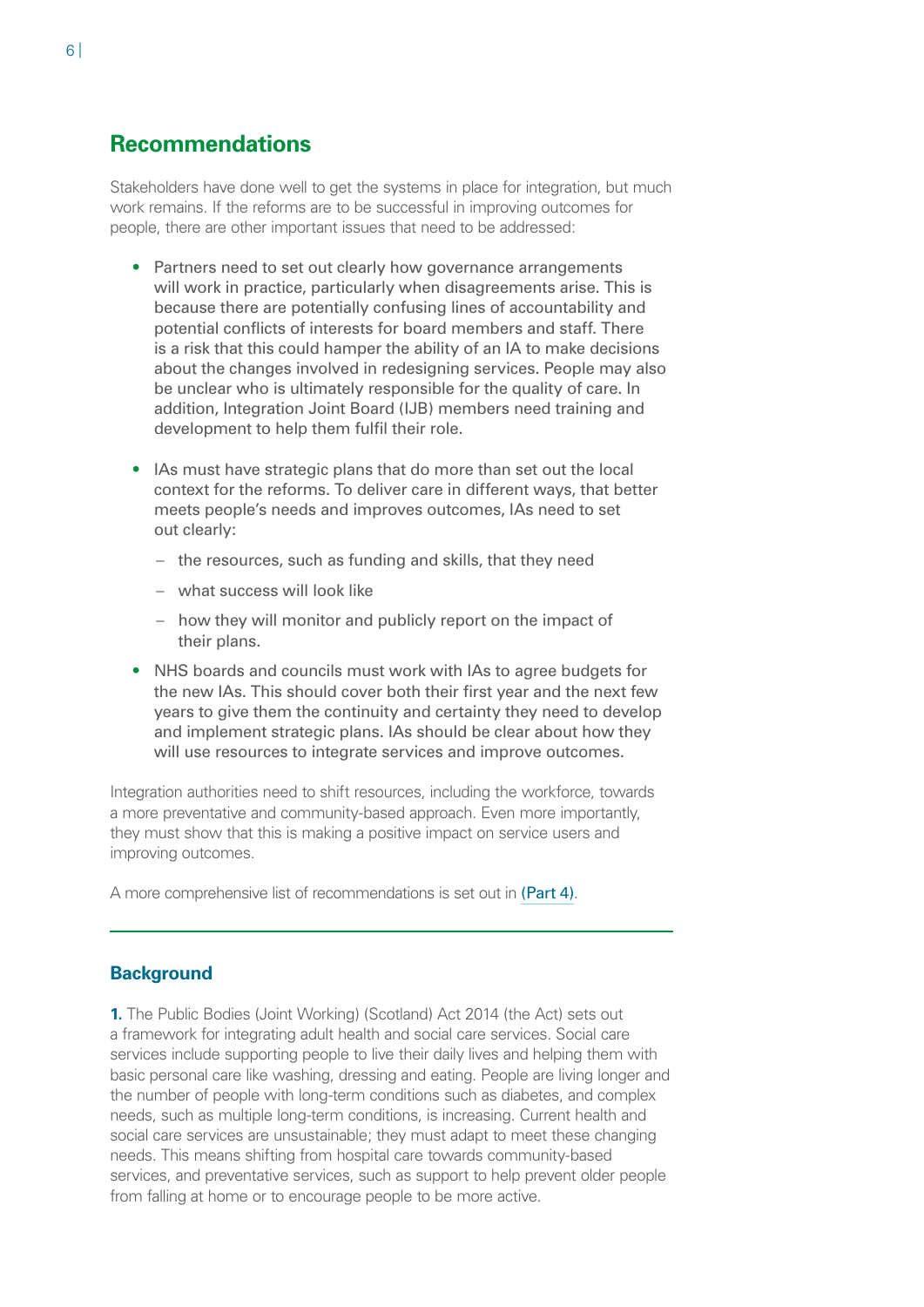**2.** Integrating health and social care services has been a key government policy for many years. Despite this, there has been limited evidence of a shift to more community-based and preventative services. The Act sets out an ambitious programme of reform affecting most health and social care services. The scale and pace of the changes anticipated are significant, with a focus on changing how people with health and social care needs are supported.

**3.** The Act creates new partnerships, known as IAs, with statutory responsibilities to coordinate local health and social care services. The Act puts in place several national outcomes for health and social care and IAs are accountable for making improvements to these outcomes. The Act also aims to ensure that services are integrated, taking account of people's needs and making best use of available resources, such as staff and money. Each IA must establish at least two localities, which have a key role, working with professionals and the local community to develop services local people need.

**4.** IAs are currently at various stages in their development; all are required to be operational, that is taking on responsibility for budgets and services, by April 2016. The Scottish Government has estimated that IAs will oversee annual budgets totalling over £8 billion, around two-thirds of Scotland's spending on health and social work.

#### **About this audit**

**5.** This is the first of three planned audits of this major reform programme. Subsequent audits will look at IAs' progress after their first year of being established, and their longer-term impact in shifting resources to preventative services and community-based care and in improving outcomes for the people who use these services.

**6.** This first audit provides a progress report during this transitional year. We reviewed progress at this relatively early stage to provide a picture of the emerging arrangements for setting up, managing and scrutinising IAs as they become formally established. This report highlights risks that need to be addressed as a priority to ensure the reforms succeed. The audit is based on fieldwork that was carried out up to October 2015. We hope that the issues raised in the report are timely and helpful to the Scottish Government and local partners as they continue to implement the Act.

**7.** We gathered audit evidence by:

- reviewing documents available at the time of our work, including integration schemes, strategic plans, and local progress reports on  $interactions$  arrangements<sup>[1](#page-41-1)</sup>
- drawing on the work of local auditors, the Care Inspectorate, and Healthcare Improvement Scotland
- issuing a short questionnaire to IAs on their timetable for reaching various milestones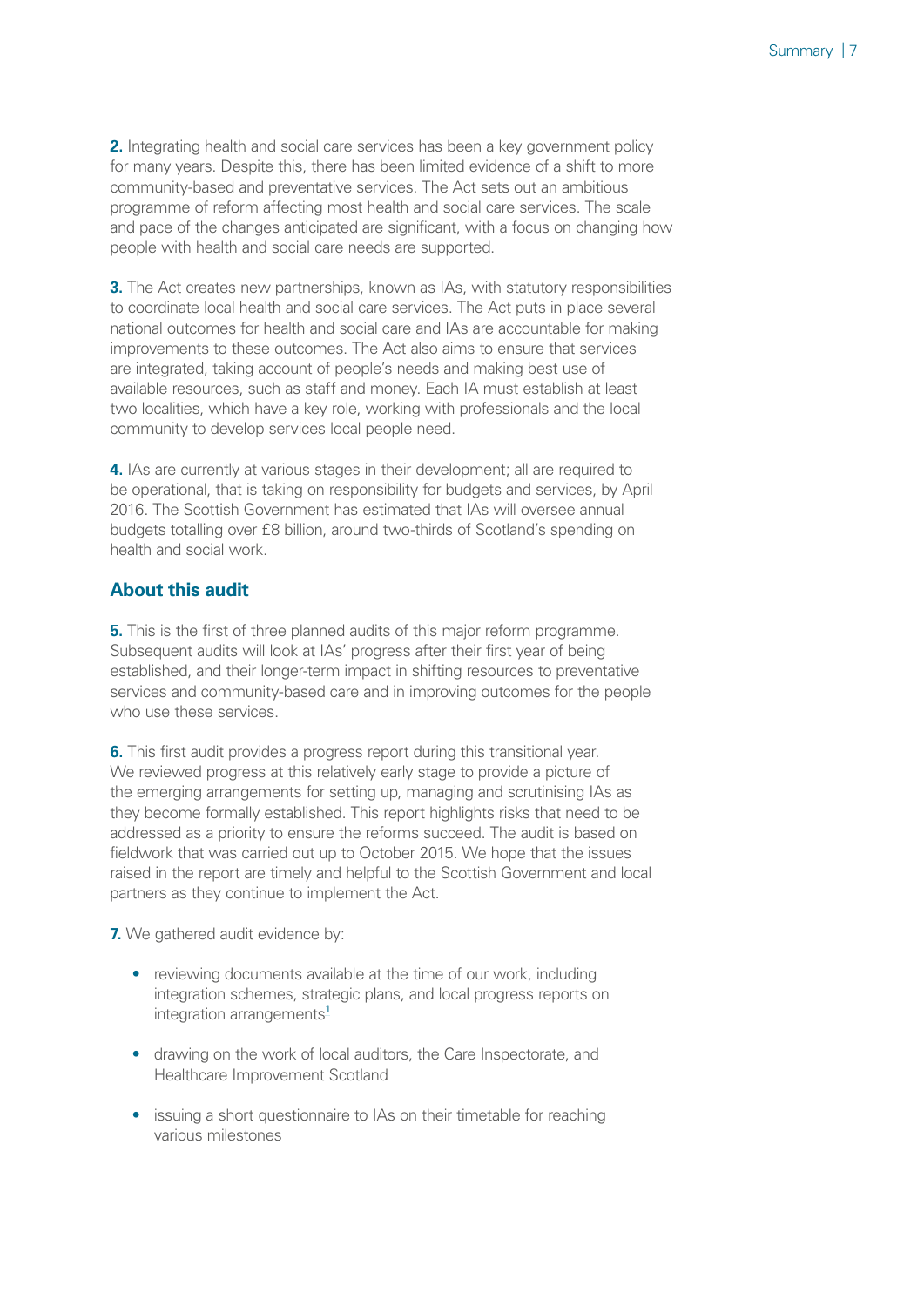• interviewing stakeholders who included, board members, chief officers and finance officers from six IAs, and representatives from the Scottish Government, the British Medical Association, the voluntary sector, the Convention of Scottish Local Authorities and NHS Information Services Division.<sup>[2](#page-41-2)</sup>

<span id="page-7-0"></span>[Appendix 1](#page-43-1) provides further information on our audit approach.

<span id="page-7-1"></span>**8.** This work builds on previous audits that have examined joint working in health and social care. For example, our *[Review of Community Health Partnerships](http://www.audit-scotland.gov.uk/uploads/docs/report/2011/nr_110602_chp.pdf)* [\[PDF\]](http://www.audit-scotland.gov.uk/uploads/docs/report/2011/nr_110602_chp.pdf) highlighted the organisational barriers to improving partnership working between NHS boards and councils, and the importance of strong, shared leadership across health and social care.<sup>[3](#page-41-3)</sup> Our subsequent report *Reshaping care [for older people](http://www.audit-scotland.gov.uk/uploads/docs/report/2014/nr_140206_reshaping_care.pdf)* [PDF] **found continuing slow progress in providing joined up** health and social care services.<sup>[4](#page-41-4)</sup> This lack of progress in fundamentally shifting the balance of care from hospital to community settings, coupled with the unsustainability of current services, mean that there is a pressing need for this latest reform programme to succeed.

<span id="page-7-2"></span>**9.** The Accounts Commission and Auditor General are currently conducting two other audits which complement this work:

- *Changing models of health and social care* examines the financial, demographic and other pressures facing health and social care and the implications of implementing the Scottish Government's 2020 vision for health and social care. We will publish the report in in spring 2016.
- *Social work in Scotland* will report on the scale of the financial and demand pressures facing social work. It will consider the strategies councils and integration authorities are adopting to address these challenges, how service users and carers are being involved in designing services, and leadership and oversight by elected members. We will publish the report in summer 2016.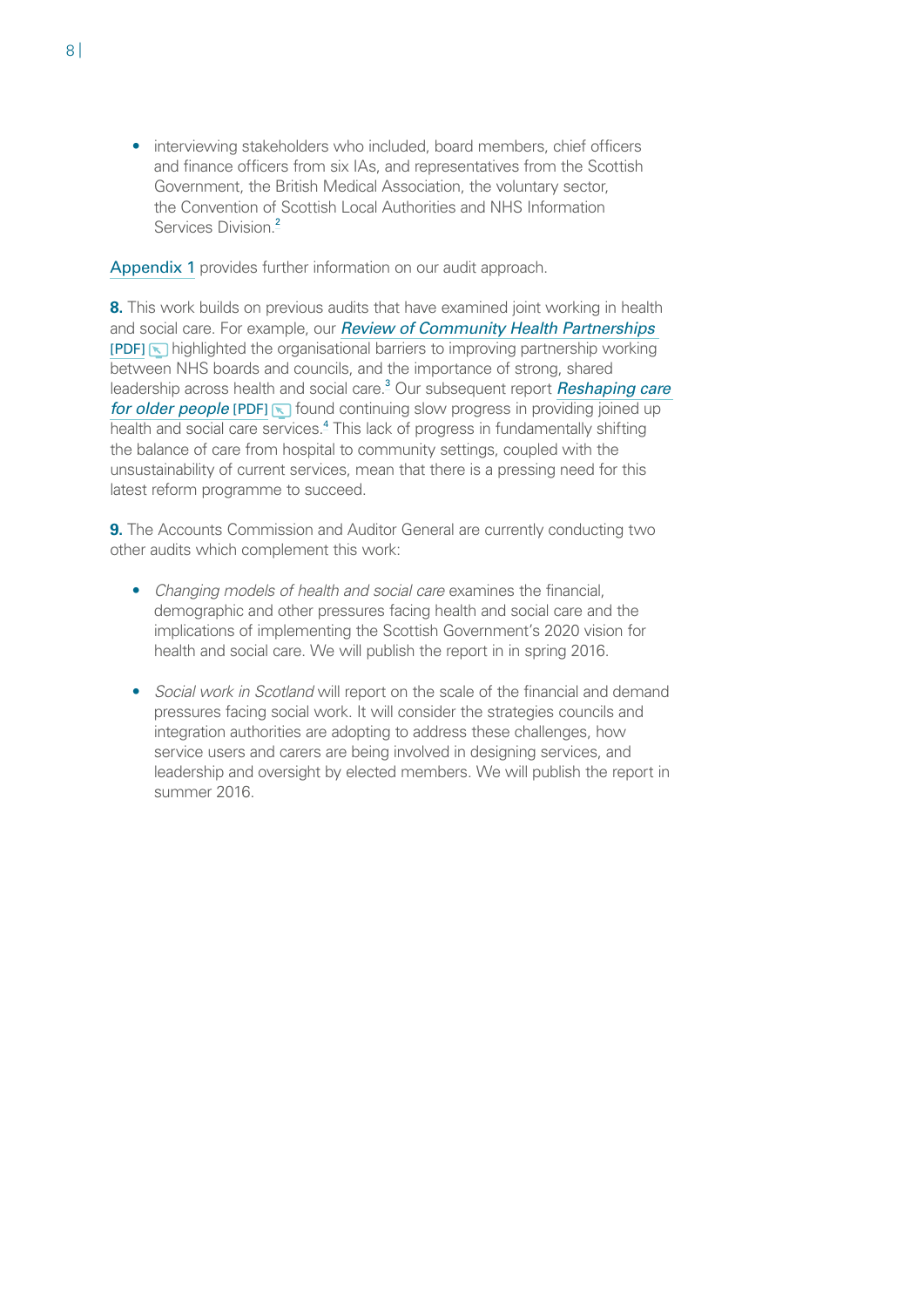## <span id="page-8-0"></span>**Part 1**

### Expectations for integrated services



#### **Integration authorities will oversee more than £8 billion of NHS and care resources**

**10.** The Public Bodies (Joint Working) (Scotland) Act 2014 sets out a significant programme of reform for the Scottish public sector. It creates a number of new public organisations, with a view to breaking down barriers to joint working between NHS boards and councils. Its overarching aim is to improve the support given to people using health and social care services.

**11.** These new partnerships will manage more than £8 billion of resources that NHS boards and councils previously managed separately. Initially, service users may not see any direct change. In most cases, people seeking support will continue to contact their GP or social work services. But, behind the scenes, IAs are expected to coordinate health and care services, commissioning NHS boards and councils to deliver services in line with a local strategic plan. Over time, the intention is that this will lead to a change in how services are provided. There will be a greater emphasis on preventative services and allowing people to receive care and support in their home or local community rather than being admitted to hospital.

#### **Change is needed to help meet the needs of an ageing population and increasing demands on services**

<span id="page-8-1"></span>**12.** Around two million people in Scotland have at least one long-term condition, and one in four adults has some form of long-term illness or disability. These become more common with age [\(Exhibit 1, page 10\)](#page-9-0). By the age of 75, almost two-thirds of people will have developed a long-term condition.<sup>[5](#page-41-5)</sup> People in Scotland are living longer. Combined life expectancy for males and females at birth has increased from 72 to 79 years since 1980, although there are significant variations across Scotland, largely linked to levels of deprivation and inequalities.<sup>[6](#page-41-6)</sup> The population aged over 75 years is projected to increase by a further 63 per cent over the next 20 years.<sup>[7](#page-41-7)</sup>

<span id="page-8-4"></span><span id="page-8-3"></span><span id="page-8-2"></span>**13.** The ageing population and increasing numbers of people with long-term conditions and complex needs have already placed significant pressure on health and social care services. The Scottish Government estimates that the need for these services will rise by between 1[8](#page-41-8) and 29 per cent between 2010 and 2030.<sup>8</sup> In the face of these increasing demands, the current model of health and care services is unsustainable:

• The Scottish Government has estimated that in any given year just two per cent of the population (around 100,000 people) account for 50 per cent of hospital and prescribing costs, and 75 per cent of unplanned hospital bed days. the significant changes under way will have an impact on everyone who needs to access, provide or plan health and social care services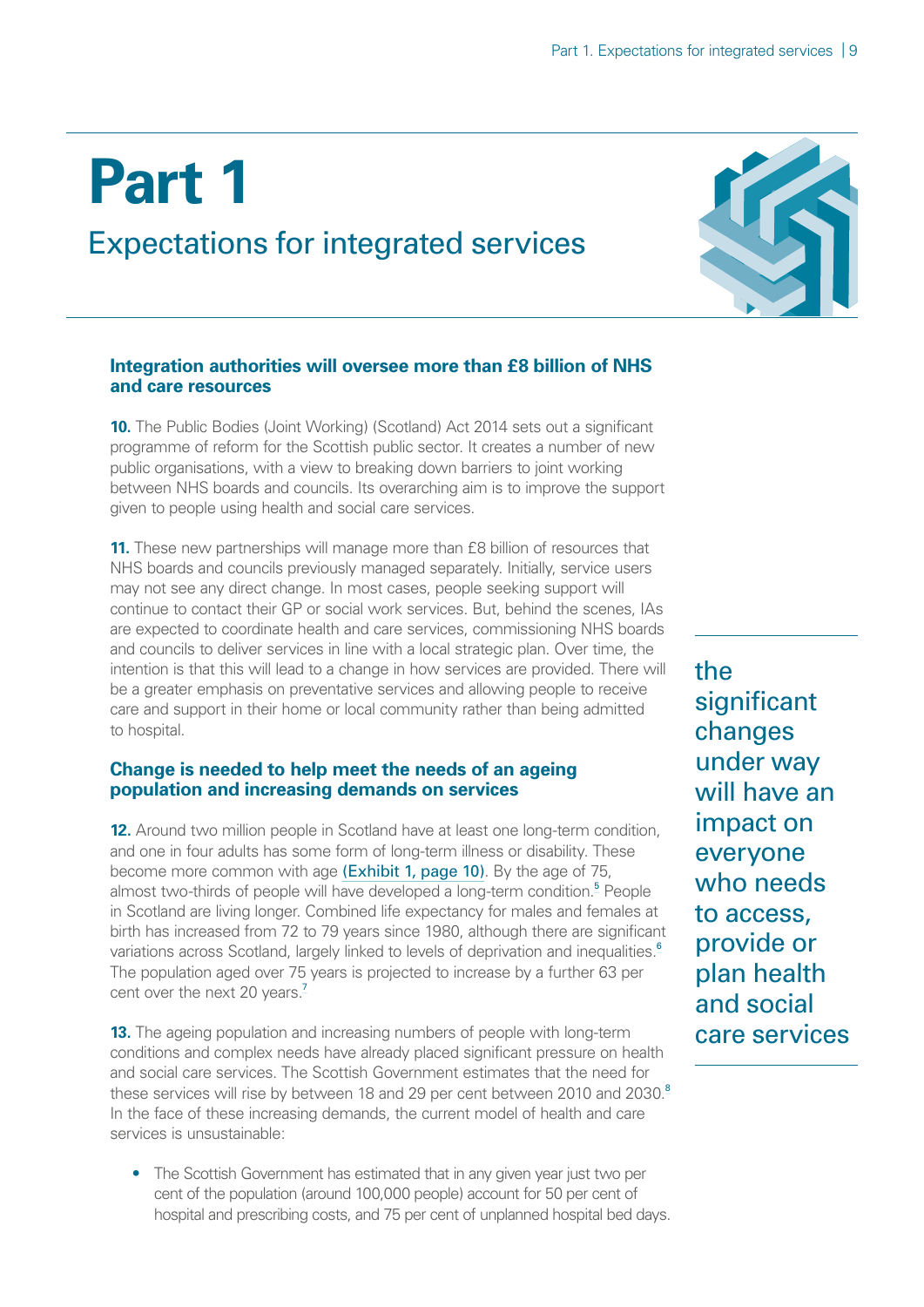• A patient's discharge from hospital may be delayed when they are judged to be clinically ready to leave hospital but unable to leave because arrangements for care, support or accommodation have not been put in place. In 2014/15, this led to the NHS in Scotland using almost 625,000 hospital bed days for patients ready to be discharged.<sup>[9](#page-41-9)</sup>

<span id="page-9-1"></span>**14.** As a result of these pressures, there is widespread recognition that health and social care services need to be provided in fundamentally different ways. NHS boards, councils and the Scottish Government have focused significant efforts on initiatives to reduce unplanned hospital admissions and delayed discharges, yet pressures on hospitals remain. There needs to be a greater focus on anticipatory care, helping to reduce admissions to hospitals. There also needs to be better support to allow people to live independently in the community.

#### <span id="page-9-0"></span>**Exhibit 1**

#### Long-term conditions by age

The number of long-term conditions that people have increases with age.



Source: Reprinted with permission from Elsevier (*The Lancet*, 2012, 380, 37-43)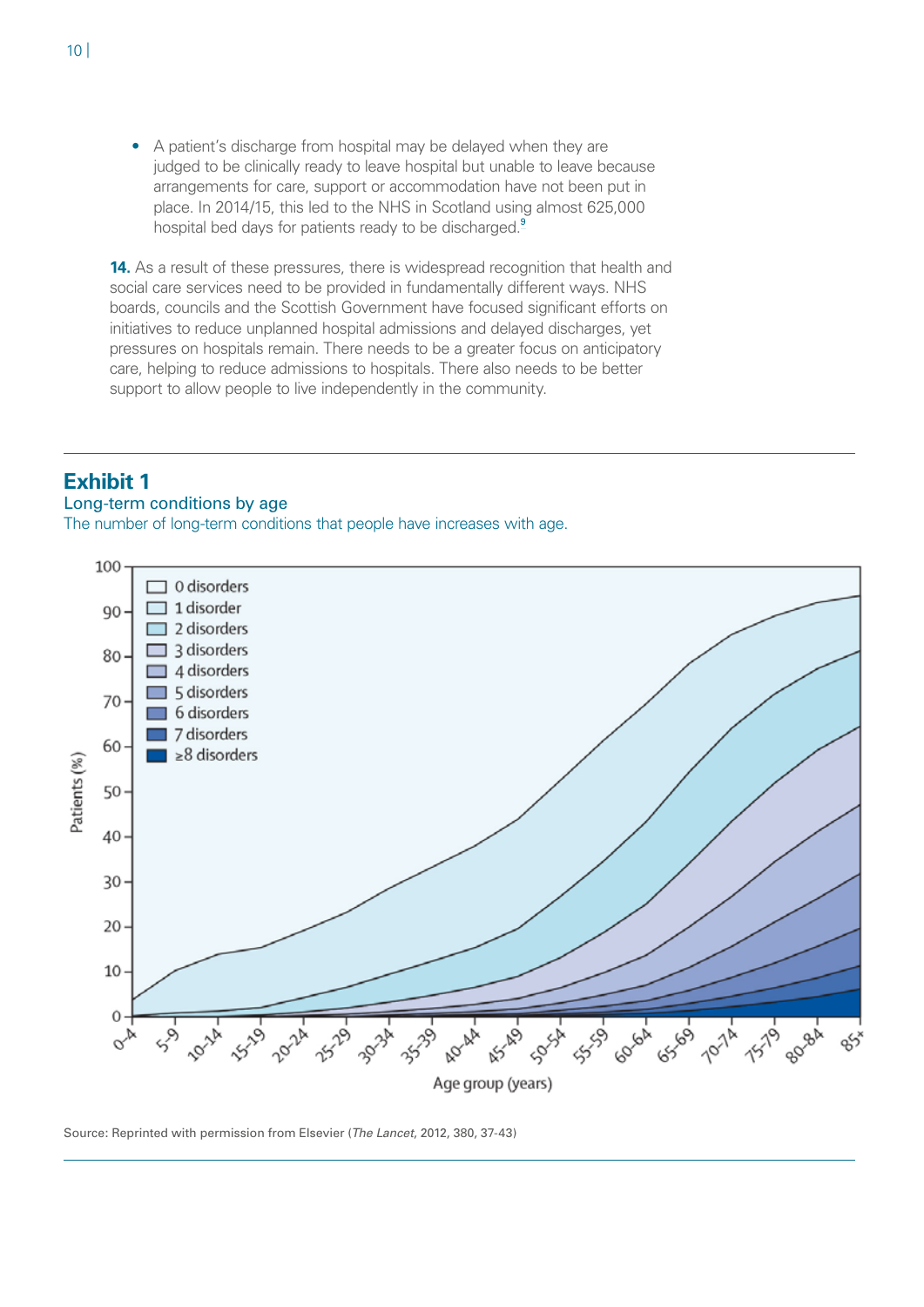**15.** None of this is unique to Scotland. Other parts of the UK and Europe face similar challenges. There have been various responses across the UK, but all try to deal with the changing needs of an ageing population, putting more emphasis on prevention and anticipatory care and seeking to shift resources from hospitals to community-based care.

**16.** A series of initiatives in Scotland over recent years has aimed to encourage a more joined-up approach to health and social care [\(Exhibit 2\)](#page-10-0). Perhaps the most significant of these was creating Local Health Care Cooperatives (LHCCs) in 1999 and replacing them with Community Health Partnerships (CHPs) in 2004. While these reforms led to some local initiatives, LHCCs and CHPs lacked the authority to redesign services fundamentally. As a result, they had limited impact in shifting the balance of care, or in reducing admissions to hospital or delayed discharges.<sup>[10](#page-41-10)</sup>

#### <span id="page-10-1"></span><span id="page-10-0"></span>**Exhibit 2** A brief history of integration in Scotland

| 1999 | Seventy-nine Local Health Care Cooperatives (LHCCs) established, bringing together GPs and other<br>primary healthcare professionals in an effort to increase partnership working between the NHS, social<br>work and the voluntary sector.                                           |
|------|---------------------------------------------------------------------------------------------------------------------------------------------------------------------------------------------------------------------------------------------------------------------------------------|
| 2002 | Community Care and Health (Scotland) Act introduced powers, but not duties, for NHS boards and<br>councils to work together more effectively.                                                                                                                                         |
| 2004 | NHS Reform (Scotland) Act, required health boards to establish CHPs, replacing LHCCs. This<br>was a further attempt to bridge gaps between community-based care, such as GPs, and secondary<br>healthcare, such as hospital services, and between health and social care.             |
| 2005 | Building a Health Service Fit for the Future: National Framework for Service Change. This<br>set out a new approach for the NHS that focused on more preventative healthcare, with a key role<br>for CHPs in shifting the balance of care from acute hospitals to community settings. |
| 2007 | Better Health, Better Care set out the Scottish Government's five-year action plan, giving the NHS<br>lead responsibility for working with partners to move care out of hospitals and into the community.                                                                             |
| 2010 | Reshaping Care for Older People Programme launched by the Scottish Government. It introduced the<br>Change Fund to encourage closer collaboration between NHS boards, councils and the voluntary sector.                                                                              |
| 2014 | Public Bodies (Joint Working) (Scotland) Act introduced a statutory duty for NHS boards and<br>councils to integrate the planning and delivery of health and social care services.                                                                                                    |
| 2016 | All integration arrangements set out in the 2014 Act must be in place by 1 April 2016.                                                                                                                                                                                                |

Source: Audit Scotland

**17.** The relative lack of progress of earlier attempts at integration led to the Public Bodies (Joint Working) (Scotland) Act 2014. This is the first attempt in the UK to place a statutory duty on the NHS and councils to integrate health and social care services. The Act abolished CHPs, replacing them with a series of IAs [\(Exhibit 3, page 12\)](#page-11-0). These bodies will manage budgets for providing all integrated services. Most will not initially employ staff, but instead direct NHS boards and councils to deliver services in line with a strategic plan.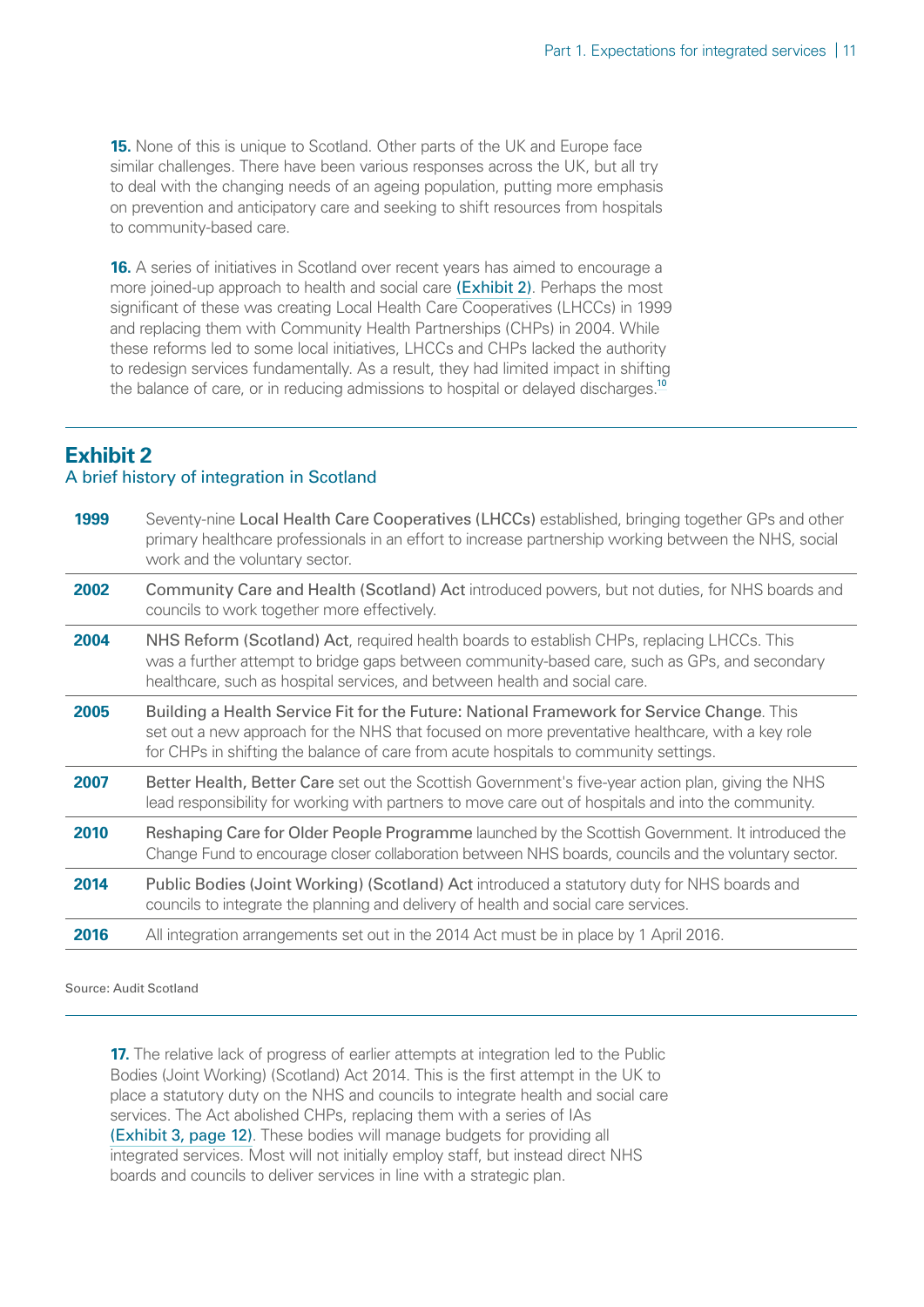#### <span id="page-11-0"></span>**Exhibit 3**

The public sector bodies overseeing health and social care services



Note: See Exhibit 4 for details of Integration Joint Board and lead agency approaches. Source: Audit Scotland

#### **The Scottish Government has set out a broad framework that allows for local flexibility**

**18.** The Public Bodies (Joint Working) (Scotland) Act 2014 sets out a broad framework for creating IAs. The Act and the supporting regulations and guidance give councils and NHS boards a great deal of flexibility, allowing them to develop integrated services that are best suited to local circumstances. The main aspects of this flexible framework follow below.

#### Timing for establishing the new integration authorities

**19.** Scottish ministers must formally approve integration schemes for IAs: these set out the scope of services that are to be integrated and broad management and governance arrangements, including the structures and processes for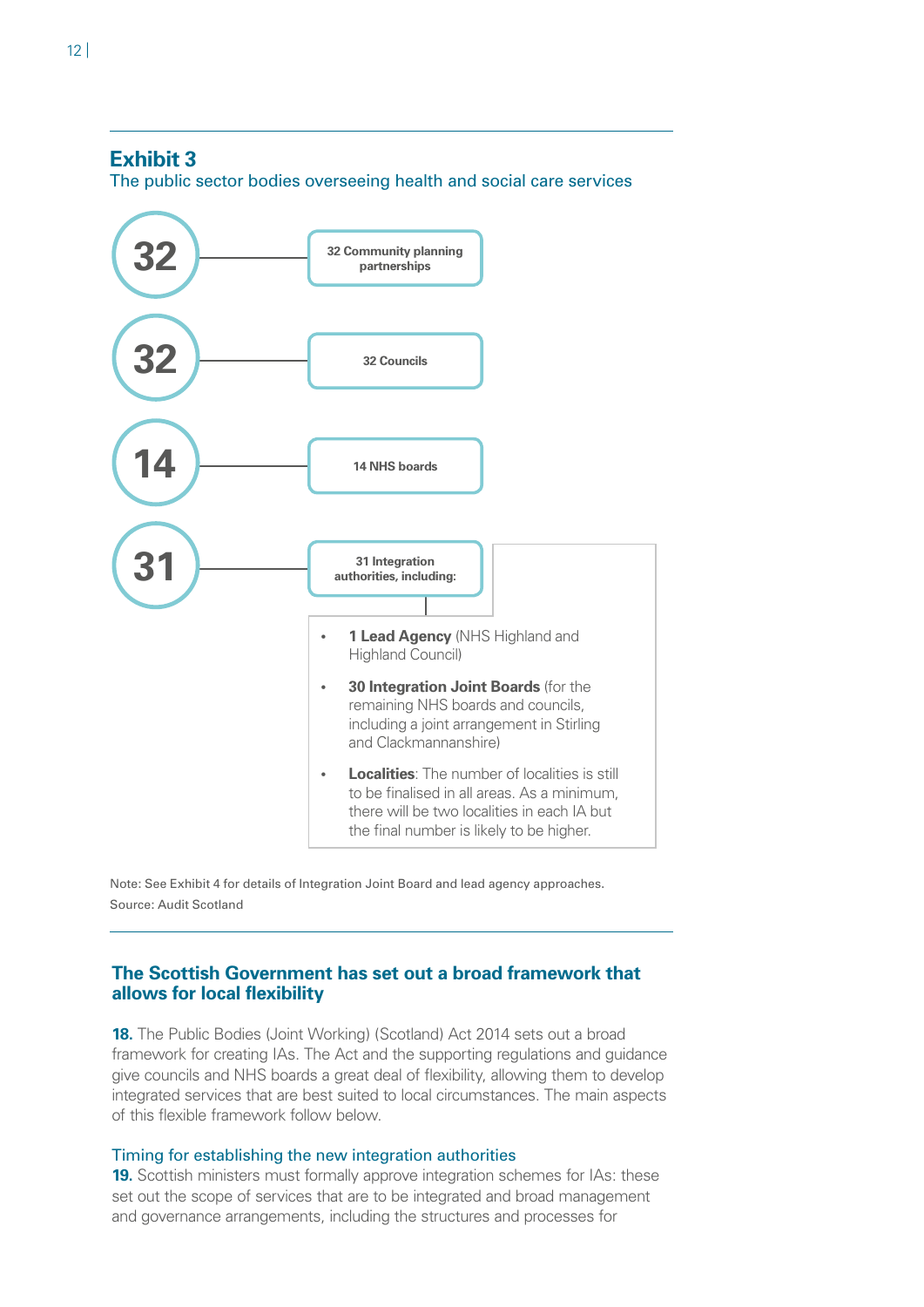<span id="page-12-0"></span>decision-making and accountability, controls and behaviour. Within this overall framework, IAs can choose when they become operational but all IAs must be established and operational, with delegated responsibility for budgets and services, by 1 April 2016.<sup>[11](#page-41-11)</sup> Subject to the approval of their integration scheme, they can take on delegated responsibility for budgets and services at any time between April 2015 and 1 April 2016.

#### Scope of services to be integrated

**20.** Councils and NHS boards are required to integrate the governance, planning and resourcing of adult social care services, adult primary care and community health services and some hospital services. The hospital services included in integration are the inpatient medical specialties that have the largest proportion of emergency admissions to hospital. These include:

- accident and emergency services
- qeneral medicine
- geriatric medicine
- rehabilitation medicine
- respiratory medicine
- psychiatry of learning disability
- palliative care
- addiction and substance dependence service
- mental health services and services provided by GPs in hospital.

Other, non-integrated, hospital services continue to be overseen directly by NHS boards. The Act also allows NHS boards and councils to integrate other areas of activity, such as children's health and social care services and criminal justice social work.

#### How IAs are structured

**21.** IAs will be responsible for overseeing certain functions that are delegated from the local NHS board and council(s). IAs can follow one of two main structural models [\(Exhibit 4, page 14\)](#page-13-0).

**22.** All areas, apart from Highland, are planning to follow the body corporate model, creating an Integration Joint Board to plan and commission integrated health and social care services in their areas. IJBs are local government bodies, as defined by Section 106 of the Local Government (Scotland) Act 1973. Partners will need to understand the implications of differences between how councils and NHS boards carry out their business, so they are able to fulfil their duties. For example:

• IJBs must appoint a finance officer. The finance officer, under the terms of Section 95 of the Local Government (Scotland) Act 1973, has formal responsibilities for the financial affairs of the IJB.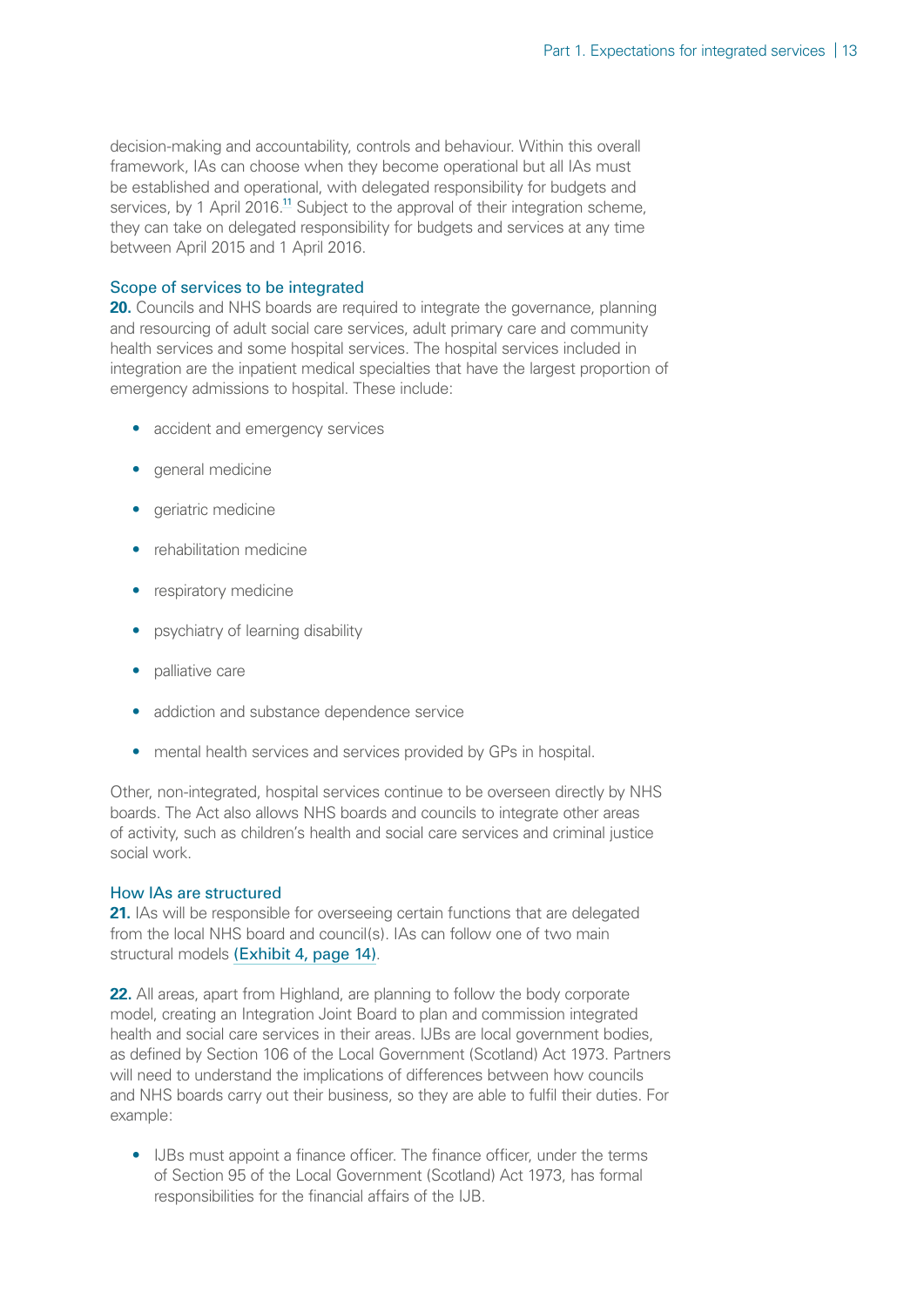#### <span id="page-13-0"></span>Integration authorities will follow one of two main models



Source: Audit Scotland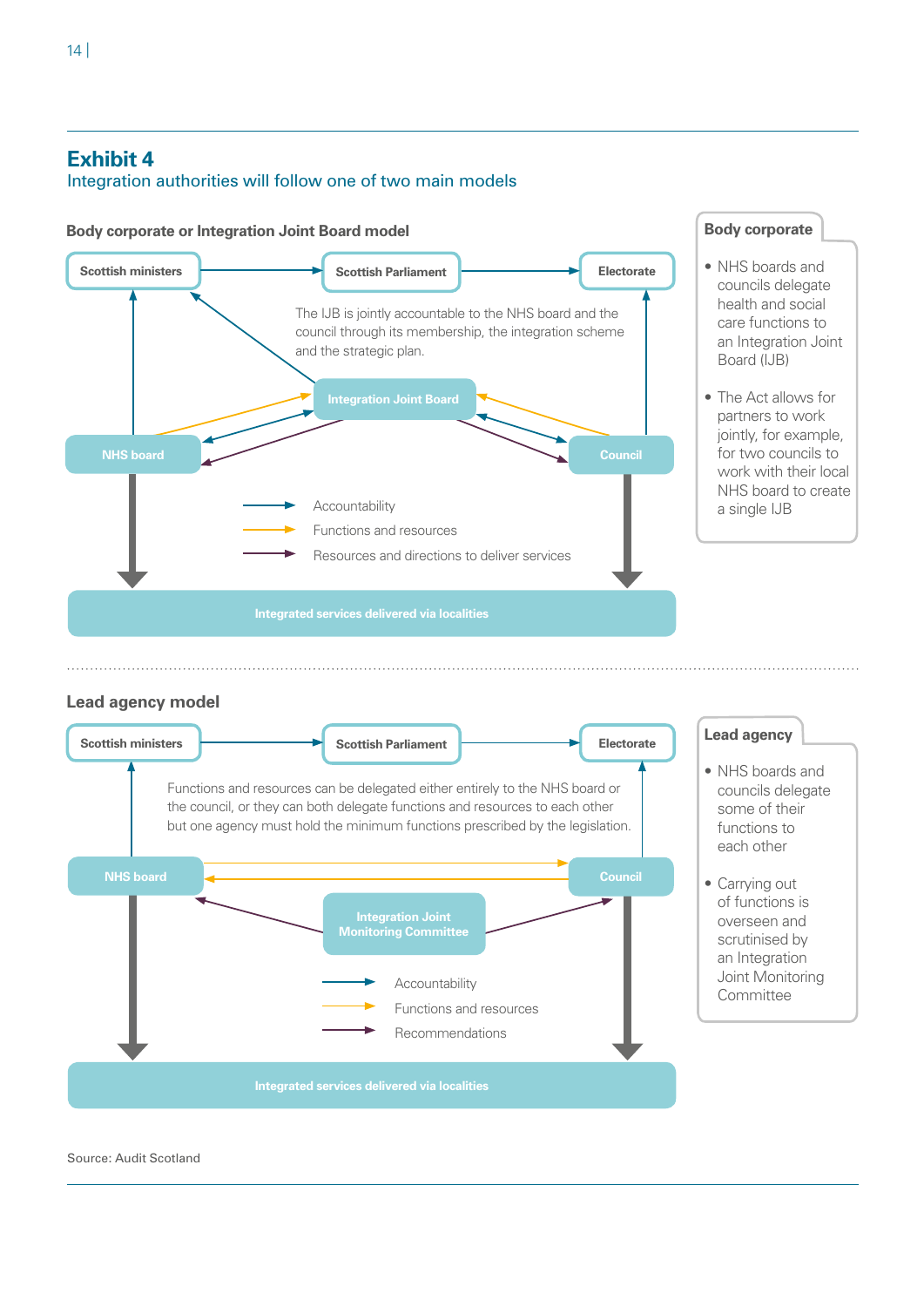- The way local government bodies make decisions differs to NHS boards. Local government bodies in Scotland must take corporate decisions. There is no legal provision for policies being made by individual councillors.
- A statutory duty of Best Value applies to IJBs.

<span id="page-14-0"></span>**23.** NHS boards and councils delegate budgets to the IJB. The IJB decides how to use these resources to achieve the objectives of the strategic plan. The IJB then directs the NHS board and council to deliver services in line with this plan. Only Highland has chosen the lead agency model, continuing arrangements established in earlier years for integrated services.<sup>[12](#page-41-12)</sup> Under powers first set out in the Community Care (Scotland) Act 2002, NHS Highland is the lead for adult health and care services, with Highland Council the lead for children's community health and social care services. This provides continuity with lead agency arrangements in place in Highland since 2012. The council and the NHS board cannot veto decisions taken by the lead agency. Instead, as required by the legislation, they have established an integration joint monitoring committee (IJMC). The IJMC cannot overturn a decision made by the council or NHS board, but it can monitor progress in integrating services and make recommendations.

**24.** Whichever model is chosen, the underlying objective remains the same. The IA is expected to use resources to commission coordinated services that provide care for individuals in their community or in a homely setting and avoid unnecessary admissions to hospital.

#### Membership of Integration Joint Boards (IJBs)

**25.** For the IAs that follow the body corporate model, board members of IJBs are a mix of voting and non-voting members. Councils and NHS boards are each required to nominate at least three voting members. The NHS board and council can nominate more members, but both partners need to agree to this and the number from each body needs to be equal. The NHS board nominates nonexecutive directors to the IJB, and the council nominates councillors. Where the NHS board is unable to fill their places with non-executive directors, it is able to nominate other members of the NHS board. At least two of the NHS members should be non-executive directors. The IJB should also include non-voting members, including a service user and a representative from the voluntary sector [\(Exhibit 5, page 16\)](#page-15-0). [13](#page-41-13)

<span id="page-14-2"></span><span id="page-14-1"></span>**26.** Initially, IJBs are not expected to directly employ staff, operating only as strategic commissioning bodies.<sup>[14](#page-41-14)</sup> This may change over time as the Act allows IJBs to employ staff, but this needs to be approved by Scottish ministers, rather than decided locally. A chief officer and finance officer provide support for the IJB, but they are employed by either the council or NHS board and seconded to the IJB. The finance officer, under the terms of Section 95 of the Local Government (Scotland) Act 1973, has formal responsibilities for the financial affairs of the IJB.

#### Scrutinising integrated health and social care

27. Various scrutiny bodies have an interest in the integration of health and social care:

• The Accounts Commission is responsible for appointing auditors to IJBs and so has an interest in financial management and governance arrangements. As local government bodies, IJBs are also covered by the duty of Best Value as set out in the Local Government in Scotland Act 2003. The Accounts Commission has the power to audit the extent to which local government bodies are discharging their Best Value duty.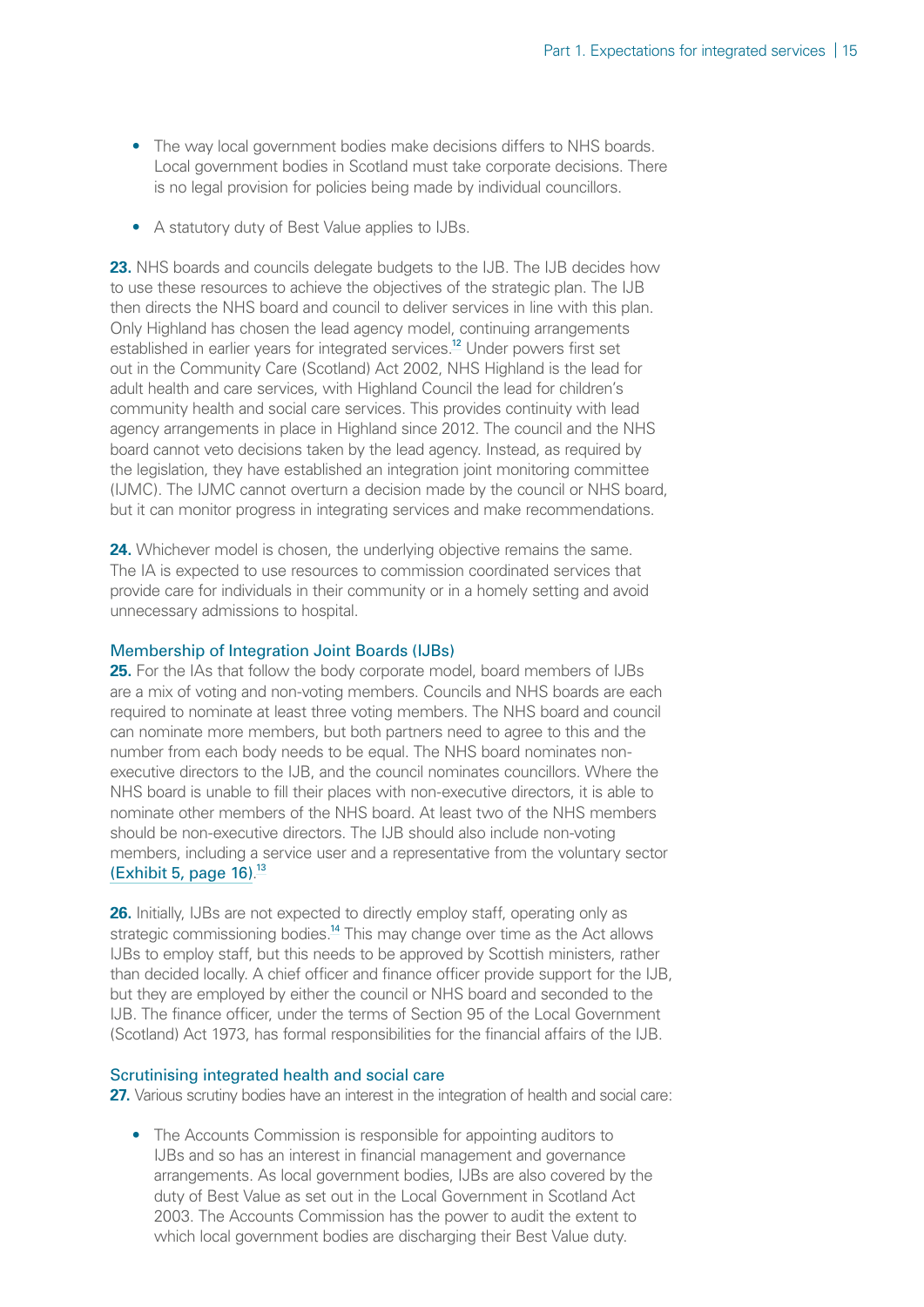- Health and social integration is a significant national policy development. Therefore, the Auditor General for Scotland (alongside the Accounts Commission) has an audit interest in the extent to which it is being implemented at a national and local level, and in its impact on NHSScotland.
- The Care Inspectorate and Healthcare Improvement Scotland are responsible for scrutinising and supporting improvement in health and care services. Both organisations inspect individual services and work together to perform joint inspections of health and care services. These organisations will inspect the planning, organisation or coordination of

#### <span id="page-15-0"></span>**Exhibit 5**

Organisation chart for a typical IJB

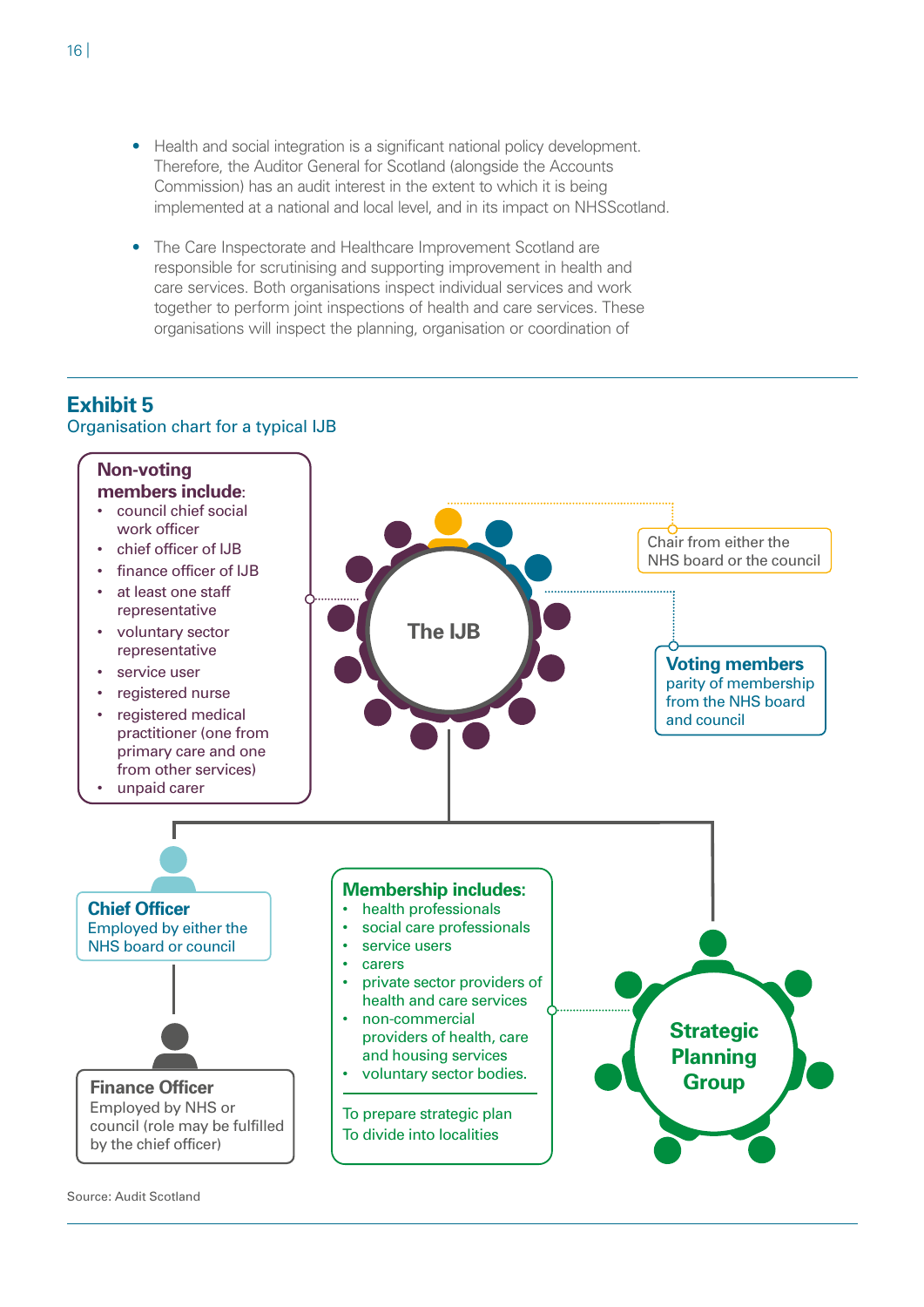integrated health and social care services. From April 2017, the Care Inspectorate and Healthcare Improvement Scotland are required by legislation to assess progress in establishing joint strategic commissioning and the early impact of integration.

#### Implications for the public, voluntary and private sectors

**28.** The significant changes under way will have an impact on everyone who needs to access, provide or plan health and social care services. Integration is part of the Scottish Government's focus on developing person-centred care. This is aimed at improving services, ensuring people using health and social care services can expect to be listened to, to be involved in deciding upon the care they receive and to be an active participant in how it is delivered. The aim is that this will result in improved outcomes for people, enabling them to enjoy better health and wellbeing within their homes and communities.

**29.** Health and social care integration is complex and it is important that IAs engage with the public on an ongoing basis so that they understand the purpose of integration and are able to influence the way services change. People may not see a significant difference in the services they receive immediately, but the reforms are focused on making better use of all health and social care services. Therefore there are implications for how people use services, for example GP, A&E and community-based services. If the reforms are to be successful, IJBs, NHS boards and councils need to involve people in decisions about the implications for local services. To help with this, there is a requirement that a service user and unpaid carer are members of the IJB and that IJBs consult and engage with local people as they develop their strategic and locality plans. It is also important that IAs are clear about how they link into the wider community planning process.

**30.** It is not only statutory services that need to change, other providers need to be involved. Voluntary and private sector providers employ two-thirds of the social services workforce and provide many social care services across Scotland. They are significant partners in developing integrated services, with the voluntary sector represented on the IJB as a non-voting member. Our previous report *Self-directed support* [PDF] **highlighted some of the ways that councils have** started to change how they work with the voluntary and private sectors.<sup>[15](#page-41-15)</sup> There are lessons here for IJBs.

#### <span id="page-16-0"></span>**Localities**

**31.** The Act requires IAs to divide their area into at least two localities, but they can choose to create more. Localities have an important role in reforming how to deliver services. They bring together local GPs and other health and care professionals, along with service users, to help plan and decide how to make changes to local services. A representative from each locality is expected to be part of the IA's strategic planning group, helping to ensure that specific local needs are taken into account. Localities also have a consultative role. When an IA is planning a change that is likely to affect service provision in a locality significantly, it must involve representatives of the local population in that decision.

**32.** As part of their role in planning services, localities are expected to plan expenditure on integrated health and social care services in their area, based on local priorities and to help shift resources towards preventative and communitybased health and care services.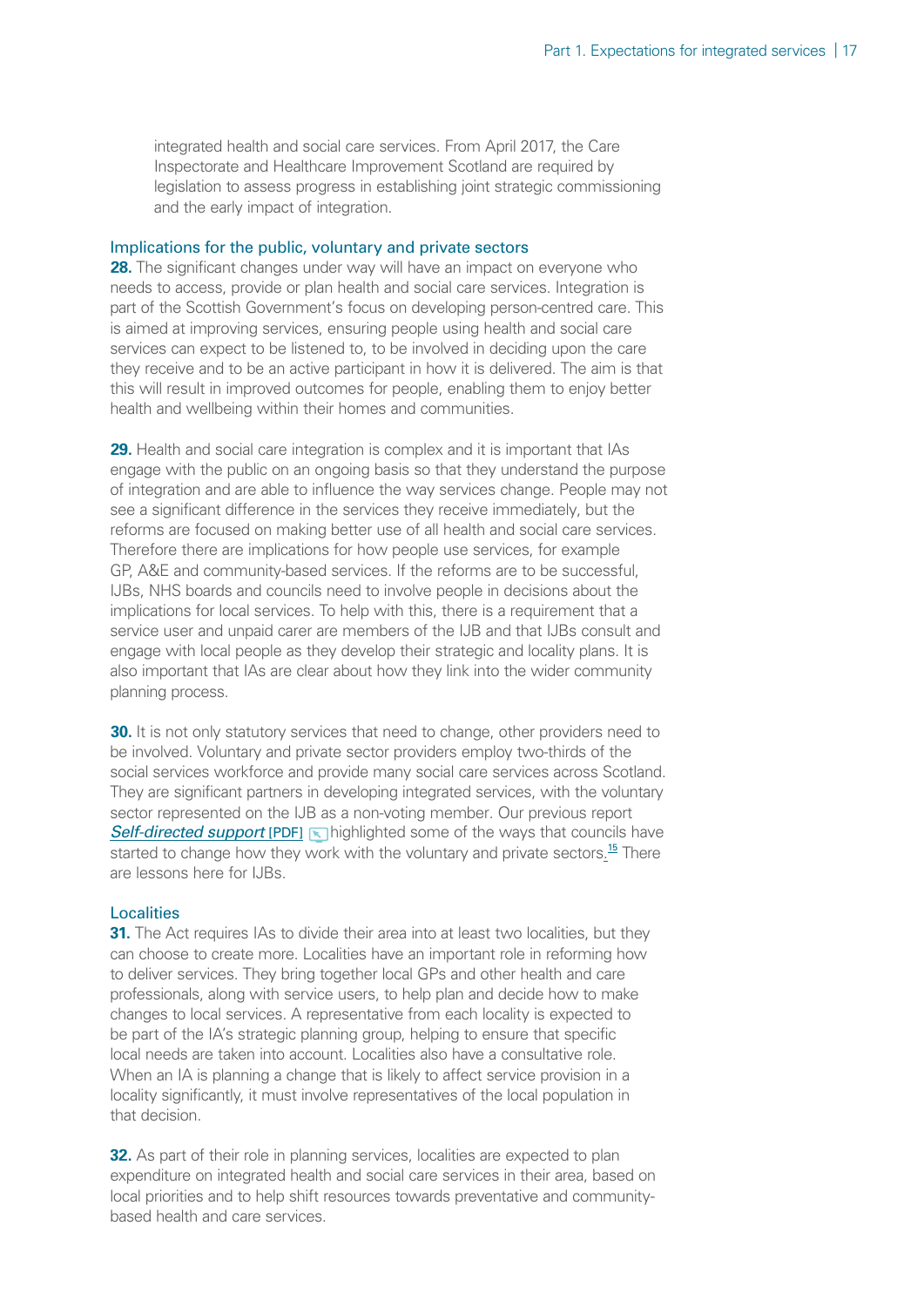#### Outcomes and performance measures

**33.** IAs are required to contribute towards nine national health and wellbeing outcomes [\(Exhibit 6\)](#page-17-0). These high-level outcomes seek to measure the quality of health and social care services and their impact in, for example, allowing people to live independently and in good health, and reducing health inequalities. This is the first time that outcomes have been set out in legislation, signalling an important shift from measuring internal processes to assessing the impact on people using health and social care services. IAs are required to produce an annual performance report, publicly reporting on the progress they have made towards improving outcomes.

#### **The Scottish Government is providing resources to help support integration**

**34.** The integration of health and social care is a complex reform and the Scottish Government is providing support to help organisations as they establish the new arrangements. The Scottish Government will provide more than £500 million over the three years from 2015/16 to 2017/18 to help partnerships establish new ways of working that focus on prevention and early intervention in a bid to reduce

#### <span id="page-17-0"></span>**Exhibit 6**

#### National health and wellbeing outcomes

IAs are required to contribute to achieving nine national outcomes.

- **1** People are able to look after and improve their own health and wellbeing and live in good health for longer.
- **2** People, including those with disabilities or long-term conditions, or who are frail, are able to live, as far as reasonably practicable, independently and at home or in a homely setting in their community.
- **3** People who use health and social care services have positive experiences of those services, and have their dignity respected.
- **4** Health and social care services are centred on helping to maintain or improve the quality of life of people who use those services.
- **5** Health and social care services contribute to reducing health inequalities.
- **6** People who provide unpaid care are supported to look after their own health and wellbeing, including to reduce any negative impact of their caring role on their own health and wellbeing.
- **7** People who use health and social care services are safe from harm.
- **8** People who work in health and social care services feel engaged with the work they do and are supported to continuously improve the information, support, care and treatment they provide.
- **9** Resources are used effectively and efficiently in the provision of health and social care services.

Source: National Health and Wellbeing Outcomes, Scottish Government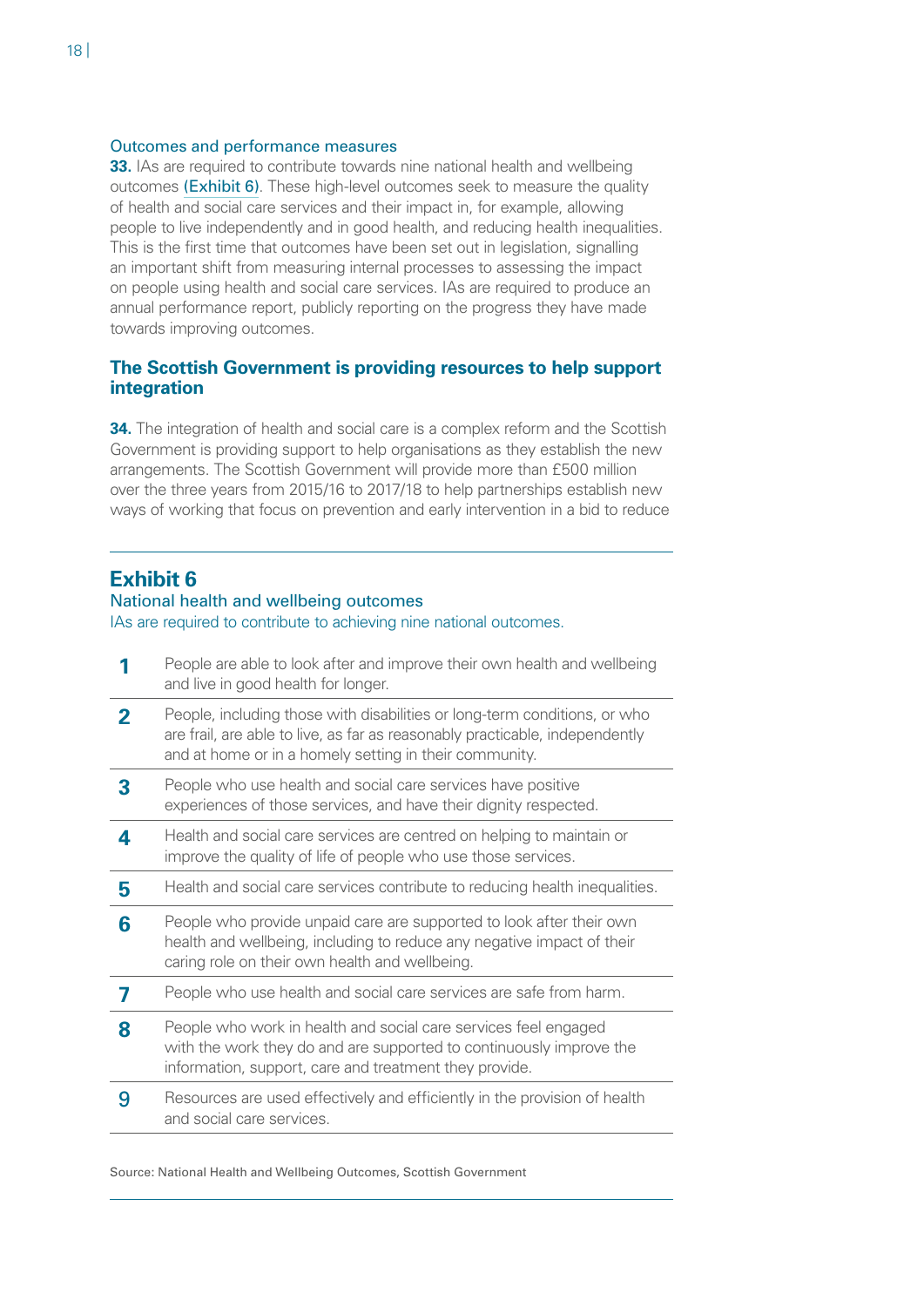long-term costs. This money is not directly to support integration, but to continue initiatives that were already under way to improve services. The money is made up as follows:

- £300 million is an integrated care fund to help partnerships achieve the national health and wellbeing outcomes and move towards preventative services
- £100 million to reduce delayed discharges
- £30 million for telehealth
- £60 million to support improvements in primary care
- £51.5 million for a social care fund.

**35.** The Scottish Government has provided quidance to partnerships, covering issues such as strategic commissioning of health and care services, clinical and care governance, and the role of housing services and the voluntary sector. The timescales to implement the Act are tight. For some partnerships, guidance came too late. For example, the Scottish Government issued its guidance on localities in July 2015, yet localities play an important part in strategic plans and many partnerships had already begun the strategic planning process by then. The Scottish Government plans to issue further guidance on performance reporting late in 2015. However, for some areas this is coming too late – the three Ayrshire IJBs will present their first performance reports on or before 2 April 2016 and are developing these in advance of the guidance being issued.

<span id="page-18-0"></span>**36.** The Scottish Government is supplementing this formal guidance with a series of support networks for IJB chairs and finance officers, such as regular learning events, and through the work of the Joint Improvement Team (JIT), including support for IJBs in developing their strategic plans.<sup>[16](#page-41-16)</sup> Healthcare Improvement Scotland and the Care Inspectorate are currently developing a support programme for IAs, tailoring training and development events to fit local needs.

**37.** IAs are also being supported by the Information Services Division (ISD) of NHS National Services Scotland. ISD is creating a single source of data on health, social care and demographics. It is making this information available to NHS boards, councils and IAs to help them to gain a better understanding of:

- the needs of their local population
- current patterns of care
- how resources are being used.

**38.** This is the first time this detailed information on activity and costs will be routinely available to partnerships to help them with strategic planning. It will also help inform decisions on how to better use resources to improve outcomes for service users and carers. ISD is also providing data and analytical support through a Local Intelligence Support Team initiative, where partnerships can have an information specialist from ISD working with them in their local area.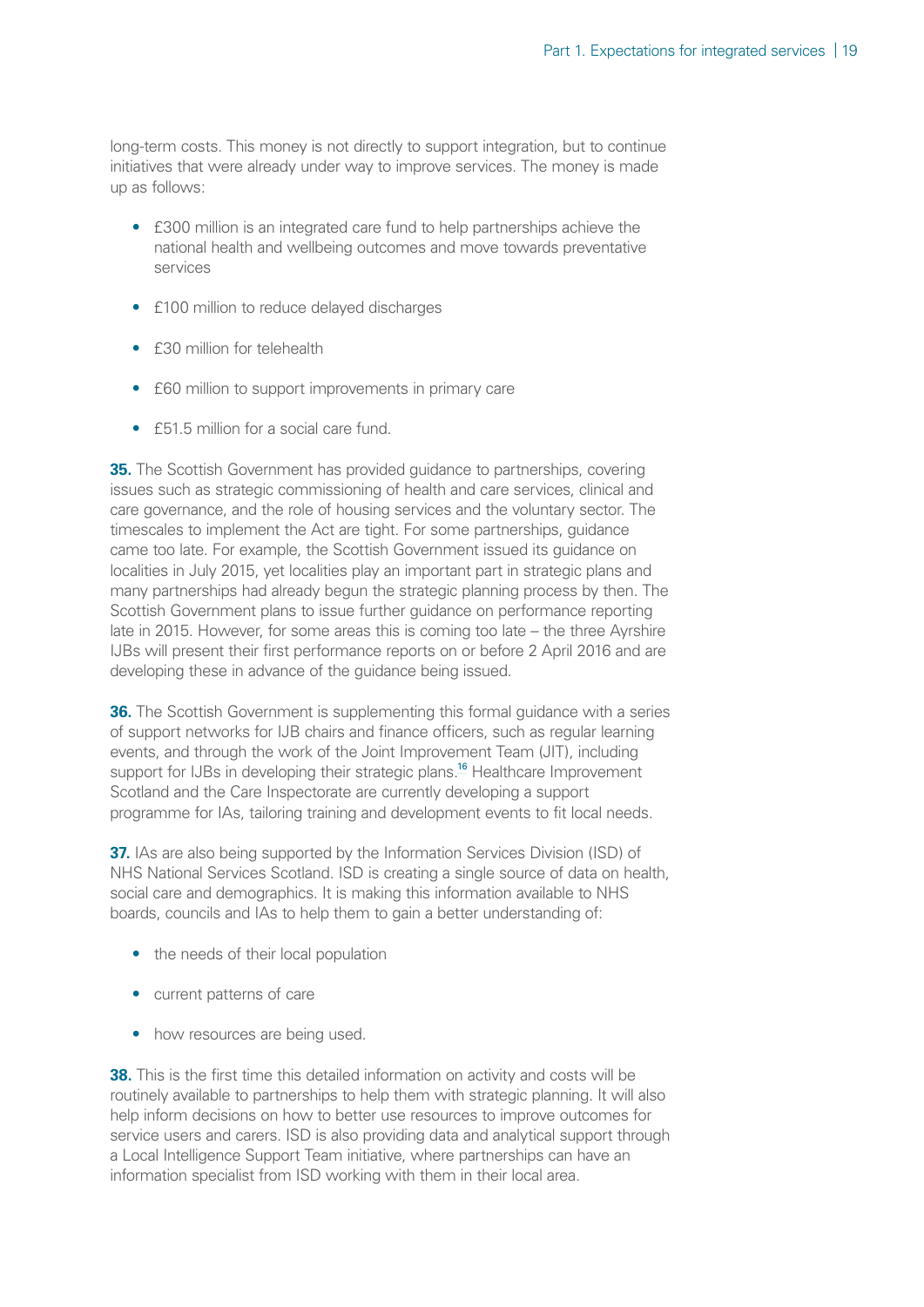## <span id="page-19-0"></span>**Part 2** Current progress



#### <span id="page-19-1"></span>**Integration authorities are being established during 2015/16**

**39.** Thirty-one IAs are being established, with one for each council area and a shared one between Clackmannanshire and Stirling. All partners submitted their draft integration schemes to Scottish ministers by the April 2015 deadline. Some, such as East Dunbartonshire, already plan to extend the scope of services being integrated and will resubmit their integration scheme for approval. By October 2015, 25 integration schemes had been formally approved, with the remainder expected to be agreed by the end of 2015.

**40.** By October 2015, six IAs had been established and taken on operational responsibility for budgets and services [\(Exhibit 7, page 21\)](#page-20-0). The remaining IAs plan to be operational just before the statutory deadline, in March and April 2016.

#### **Most integration authorities will oversee more than the statutory minimum services, and their responsibilities vary widely**

**41.** The Act requires councils and NHS boards to integrate adult health and social care services. But it also allows them to integrate other services, such as children's health and social care services and criminal justice social work services.

**42.** The scope of the services being integrated varies widely across Scotland. Almost all the IAs will oversee more than the minimum requirement for health services, mainly by including some aspects of children's health services. But there is a wide range in responsibilities for other areas, such as children's social work services, criminal justice social work services, and planned acute health services [\(Exhibit 8, page 22\)](#page-21-0). These differences in the scope of services included create a risk of fragmented services in some areas. Good clinical and care governance arrangements will be important to ensure that vulnerable people using integrated and non-integrated services experience high standards of care.

**43.** Among the variations the most notable are in Argyll and Bute IJB and Dumfries and Galloway IJB. These IJBs will oversee all NHS acute services, including planned and unplanned hospital services. In theory, this should allow these IJBs to better coordinate all health and care services in their area.

**44.** Various 'hosting' arrangements are also being implemented across the country. Where the area covered by an NHS board has more than one IJB it is often not practical or cost-effective to set up separate arrangements to deliver services for individual IJBs. This is particularly the case for specialist services, such as certain inpatient mental health services with small numbers of patients or staff. For example, North Ayrshire IJB hosts the following services on behalf of East Ayrshire and South Ayrshire IJBs:

the scope of the services being integrated varies widely across **Scotland**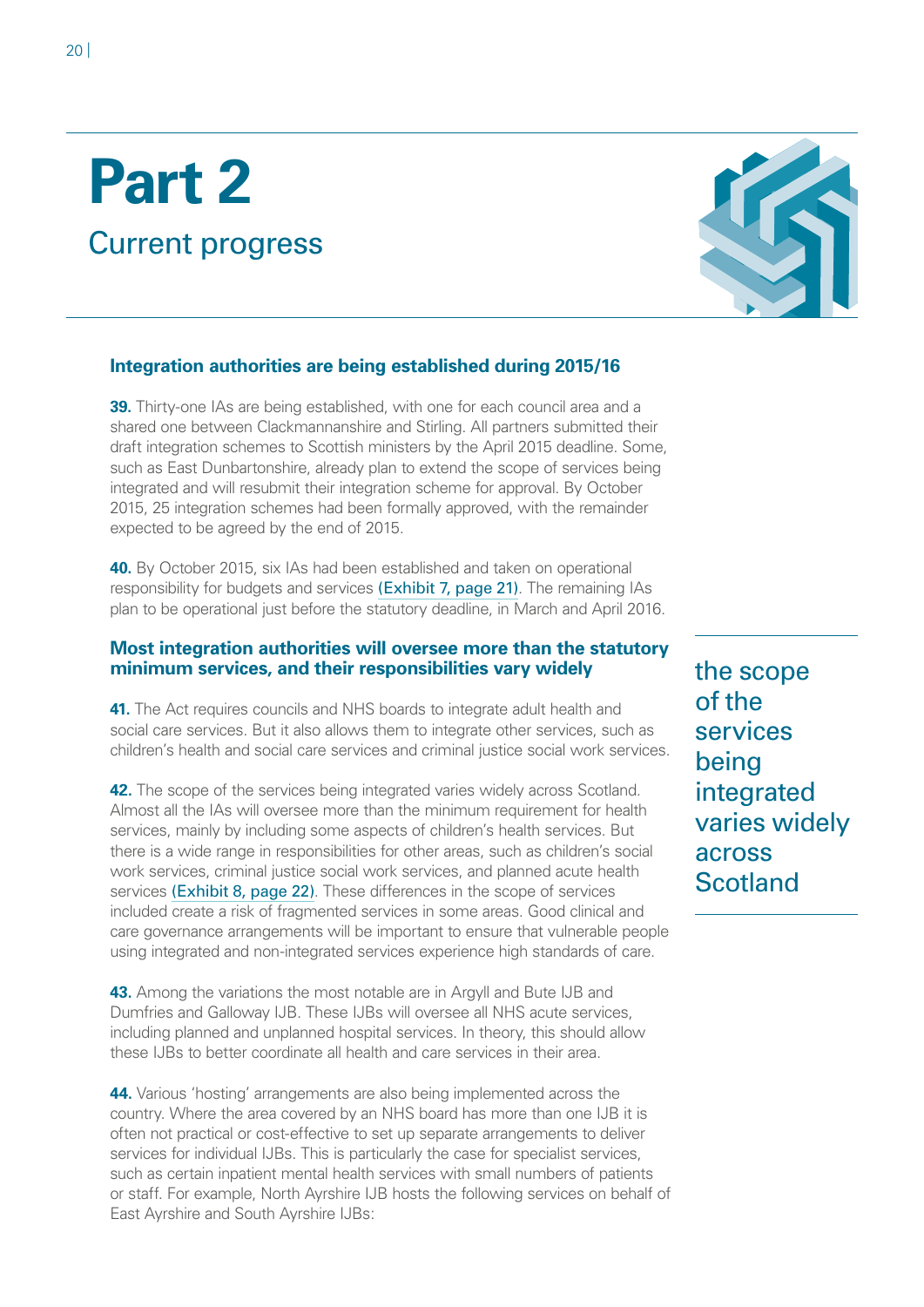#### <span id="page-20-0"></span>**Exhibit 7**

Services will be delegated to IAs throughout 2015/16 with most delegating in April 2016



Notes:

1. The date of becoming operational is still to be agreed in Perth and Kinross.

2. Curam Is Slainte is the name for the partnership between NHS Western Isles and Comhairle nan Eilean Siar.

Source: Audit Scotland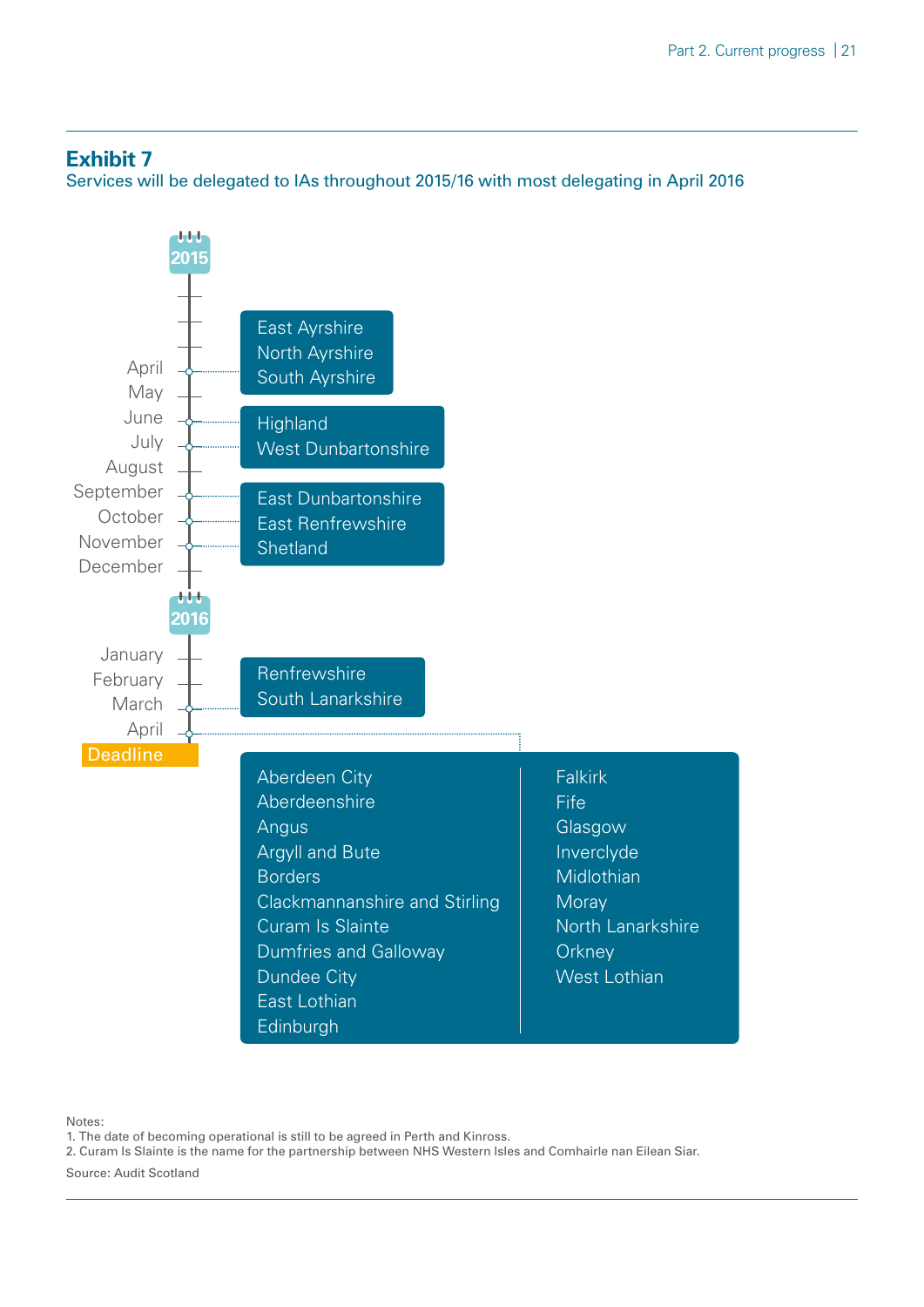#### <span id="page-21-0"></span>Additional integrated services

Partnerships are integrating a wider range of services in addition to the statutory minimum.

| Argyll and Bute                  |                         |                     | ww.            | ப                        |
|----------------------------------|-------------------------|---------------------|----------------|--------------------------|
| East Ayrshire                    |                         | $\delta \mathbf{R}$ | $\mathcal{M}$  |                          |
| East Renfrewshire                |                         | $\sigma$            | M              |                          |
| Glasgow                          |                         | ℧                   | $\mathcal{M}$  |                          |
| Inverclyde                       | W                       | $\delta \mathbf{R}$ | MW             |                          |
| North Ayrshire                   | $\overline{\mathsf{w}}$ | ١٥                  | WW)            | $\overline{\phantom{0}}$ |
| Orkney                           | 业                       | 50                  | $\mathcal{M}$  |                          |
| South Ayrshire                   |                         | l4                  | $\overline{M}$ |                          |
| West Dunbartonshire              |                         | <b>STA</b>          | <b>WW</b>      |                          |
| Aberdeen City                    |                         | $\delta \mathbf{R}$ | $\mathcal{M}$  |                          |
| Aberdeenshire                    |                         | $\sigma$            | $\mathcal{M}$  |                          |
| Curam Is Slainte                 |                         | $\Delta$            | $\mathcal{M}$  |                          |
| East Lothian                     |                         | 573                 | $\mathcal{M}$  |                          |
| Midlothian                       |                         | $\delta \mathbf{R}$ | $\mathcal{M}$  |                          |
| Moray                            |                         | $\sigma$            | $\mathcal{M}$  |                          |
| Shetland                         |                         | 40                  | $\sqrt{M}$     |                          |
| Highland                         | Ŵ                       |                     | $\mathcal{M}$  |                          |
| Dumfries and Galloway            |                         |                     | $\overline{w}$ | ப                        |
| Angus                            |                         |                     | <b>MW</b>      |                          |
| <b>Borders</b>                   |                         |                     | MW)            |                          |
| Clackmannanshire and<br>Stirling |                         |                     | nM             |                          |
| Dundee                           |                         |                     | ww,            |                          |
| East Dunbartonshire              |                         |                     | ww             |                          |
| Edinburgh                        |                         |                     | ww.            |                          |
| Falkirk                          |                         |                     | WW)            |                          |
| Fife                             |                         |                     | $\mathcal{M}$  |                          |
| North Lanarkshire                |                         |                     | <b>WW</b>      |                          |
| Perth and Kinross                |                         |                     | $\mathcal{M}$  |                          |
| Renfrewshire                     |                         |                     | $\mathcal{M}$  |                          |
| South Lanarkshire                |                         |                     | $\mathcal{M}$  |                          |
| West Lothian                     |                         |                     | $\mathcal{M}$  |                          |



| Kev |                                       |
|-----|---------------------------------------|
|     | Children's social work services       |
|     | Criminal justice social work services |
| WW. | Children's health services            |
|     | Planned acute health services         |

Notes:

- 1. Criminal justice social work services can include services such as providing reports to courts to assist with decisions on sentencing. Planned acute health services can include services such as outpatient hospital services.
- 2. The range of children's health services delegated varies by IA. They may include universal services (such as GPs) for people aged under 18, or more specialised children's health services such as school nursing or health visiting, or both universal and specialised services.
- 3. IAs may also be responsible for additional integrated services not listed here.
- 4. East Dunbartonshire plan to amend their integration scheme to include children's primary and community health services before 1 April 2016.
- 5. Where integration schemes have not yet been approved by ministers, the final integration scheme may vary from the information included here.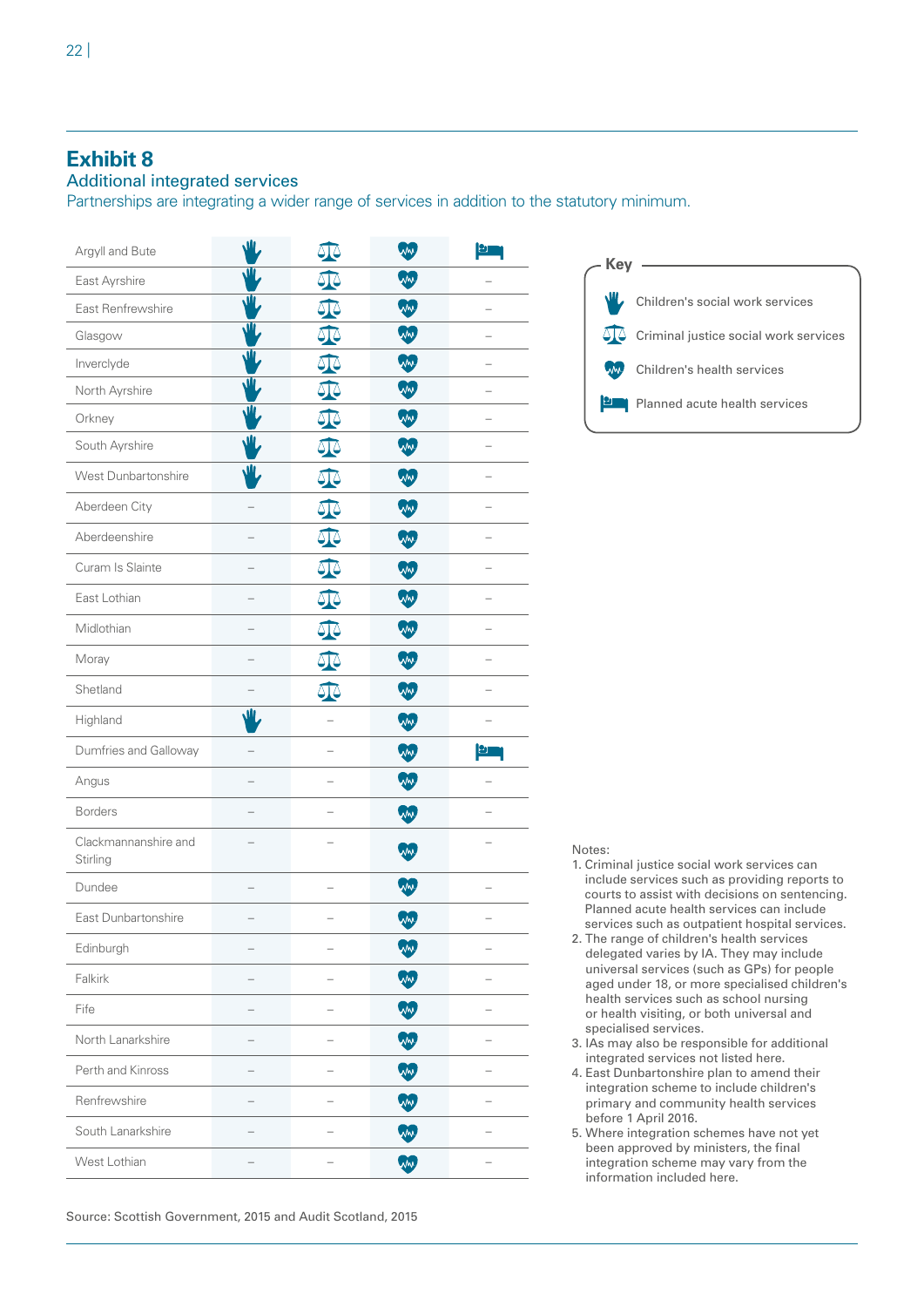- inpatient mental health services
- learning disability services
- child and adolescent mental health services
- psychology services
- community infant feeding service
- family nurse partnership
- child health administration team
- immunisation team.

#### **IJBs are appointing voting board members and most have chief officers in post**

**45.** Most IJBs are currently appointing board members. Our review of the 17 IJB integration schemes that Scottish ministers had approved at the time of our audit shows the following:

- Thirteen IJB boards will initially be chaired by a councillor, with the remaining four chaired by a non-executive from the local NHS board.
- <span id="page-22-0"></span>• Only three areas have chosen to nominate the minimum of three voting members each from the council and NHS board.<sup>[17](#page-41-17)</sup> In 13 schemes, councils and NHS boards have each nominated four voting members. In Edinburgh, the council and NHS board each have five voting members.
- There are also local variations in the number of additional non-voting members. For example, East Renfrewshire has appointed an additional GP member to help provide knowledge on local service needs. In most cases, these variations do not add significantly to the number of IJB board members. But some IJBs have very large boards. For example, Edinburgh has 13 non-voting members, in addition to its ten voting members. The IJB board for Clackmannanshire and Stirling is expected to be even larger, reflecting the joint arrangements between the two council areas, with 12 voting members and around 23 non-voting members.

<span id="page-22-2"></span><span id="page-22-1"></span>**46.** Almost all IJBs have now appointed a chief officer.<sup>[18](#page-41-18)</sup> Edinburgh and Falkirk expect to have their chief officers in post by the end of 2015.<sup>[19](#page-41-19)</sup> Chief officers are employed by either the NHS board or the council and then seconded to the IJB. Terms and conditions of employment vary between councils and NHS boards, so successful candidates choose their preferred employer, based on the packages offered.

#### Chief officer accountability

**47.** Accountability arrangements for the IJB chief officer are complex and while there may be tensions in how these arrangements will work in practice, we have attempted to set out the technical arrangements as clearly as possible. The chief officer has a dual role. They are accountable to the IJB for the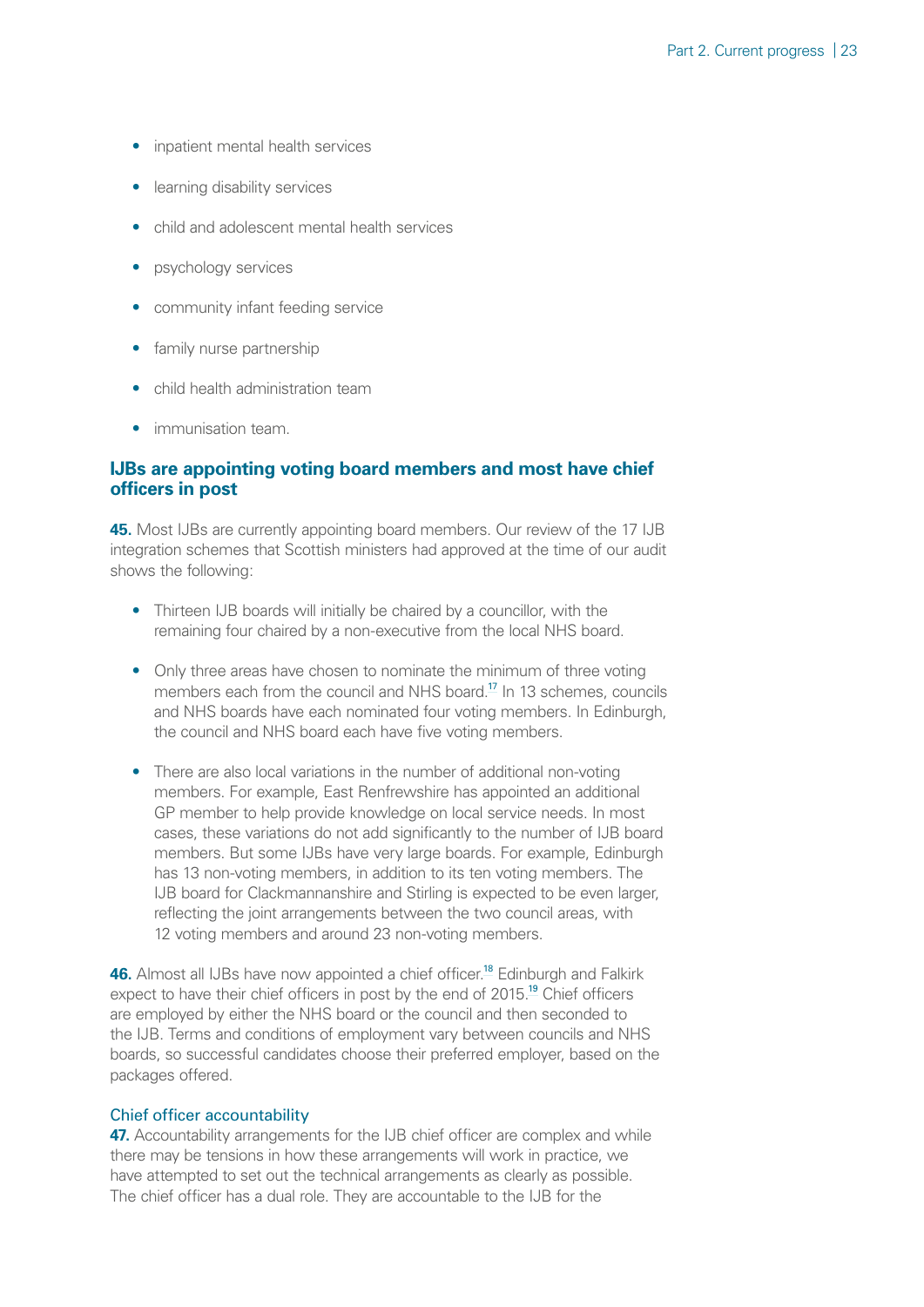responsibilities placed on the IJB under the Act and the integration scheme. They are accountable to the NHS board and council for any operational responsibility for integrated services, as set out in the integration scheme.

#### Accountability to the IJB

- The chief officer is directly accountable to the IJB for all of its responsibilities. These include: strategic planning, establishing the strategic planning group, the annual performance report, the IJB's responsibilities under other pieces of legislation (for example, the Equalities Act and the Public Records Act), ensuring that its directions are being carried out, recommending changes and reviewing the strategic plan.
- Integration schemes can pass responsibility for overseeing the operation of specific services from the NHS board or council to the IJB. In these circumstances, the chief officer is accountable to the IJB for establishing the arrangements to allow it to do this. This includes setting up performance monitoring, reporting structures, highlighting critical failures, reporting back based on internal and external audit and inspection. If the council or NHS board passes responsibility for meeting specific targets to the IJB, the IJB must take this into account during its strategic planning, and the chief officer is accountable for making sure it does so.

#### Accountability to the NHS board and council

- All integration schemes should set out whether the chief officer also has operational management responsibilities. Where the chief officer has these responsibilities, they are also accountable to the NHS board and the council.
- Where the chief officer has operational management responsibilities, the integration scheme makes the chief officer the responsible operational director in the council and NHS board for ensuring that integrated services are delivered. The chief officer is therefore responsible to the NHS board and council for the delivery of integrated services, how the strategic plan becomes operational and how it is delivered. They are also responsible for ensuring it is done in line with the relevant policies and procedures of the organisation (for example staff terms and conditions).
- Although this is untested, the accountable officers for delivery should still be the chief executives of the NHS board and the council. But they must discharge this accountability through the chief officer as set out in their integration scheme. The chief executives of the NHS board and council are responsible for line managing the chief officer to ensure that their accountability for the delivery of services is properly discharged.

**48.** Although employed by one organisation only, most chief officers are line managed by the chief executives of both the council and the NHS board. This means that in some NHS board areas the chief executive is line managing several IJB chief officers. South Lanarkshire has adopted a more streamlined approach, where the chief officer reports to both the council and NHS board chief executive, but the organisation that employs the chief officer performs day-to-day line management.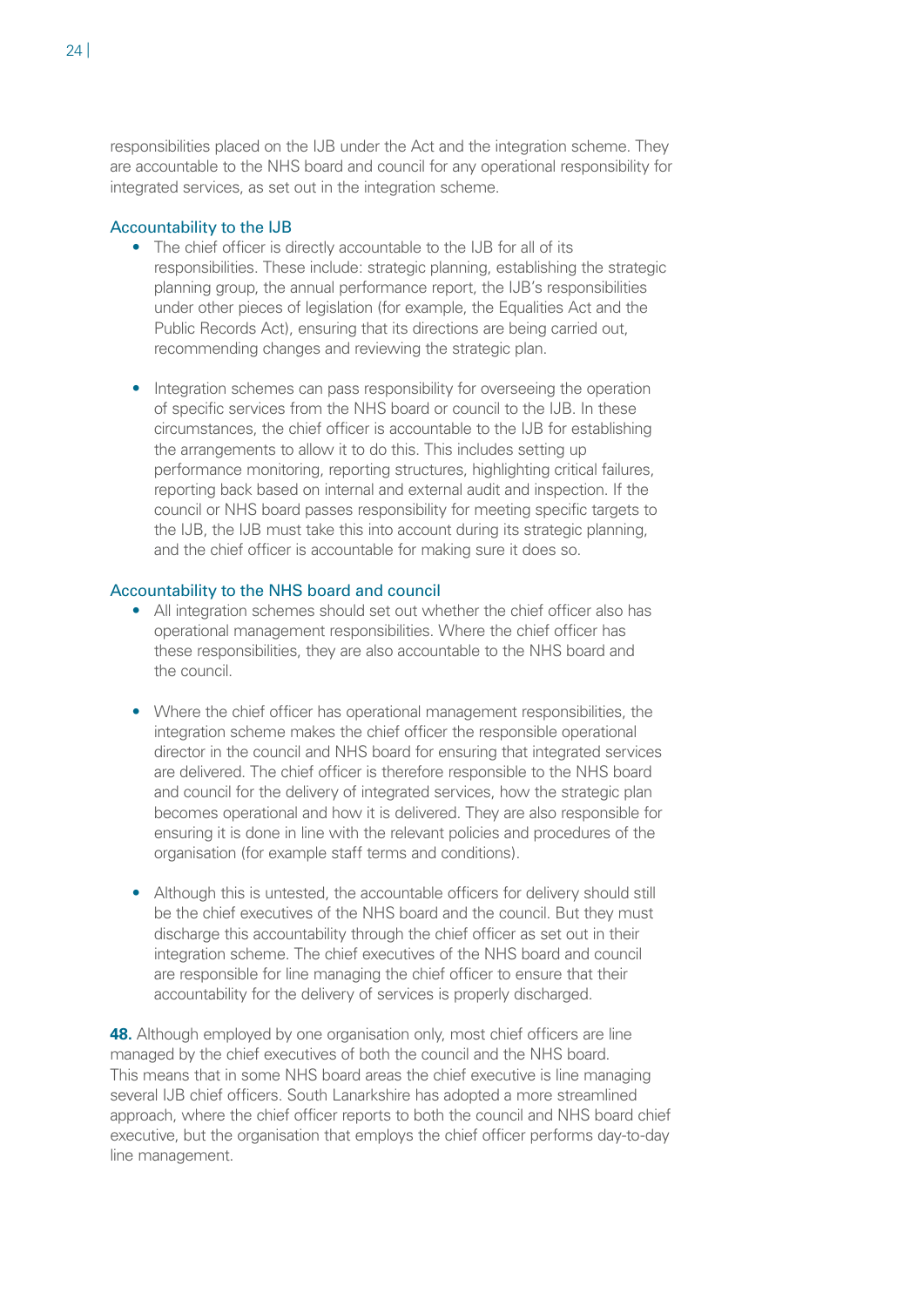### <span id="page-24-0"></span>**Part 3** Current issues



#### **There is wide support for the opportunities offered by health and social care integration**

**49.** Integrated health and social care offers significant opportunities. These include improving the services that communities receive, the impact these services have on people, improving outcomes and using resources, such as money and skills, more effectively across the health and care system. The Scottish Government expects integrated services to emphasise preventative care and reduce both the level of hospital admissions and the time that some patients spend in hospital. A measure of success will be the extent to which integration has helped to move to a more sustainable health and social care service, with less reliance on emergency care.

**50.** Because integrated services with a focus on improving outcomes should result in more effective use of resources across the health and social care system, the Scottish Government expects integration to generate estimated annual savings of £138 - £157 million. The savings are as follows:

- Annual savings of £22 million if IAs can meet the current target to limit the delay in discharging patients to no more than two weeks and £41 million if they can reduce this further, to no more than 72 hours.
- Annual savings of £12 million by using anticipatory care plans for people with conditions that put them at risk of an unplanned admission to hospital. These plans provide alternative forms of care to try to avoid people being admitted to hospital.
- <span id="page-24-1"></span>• Annual savings of £104 million from reducing the variation between different IAs in the same NHS board area. The Scottish Government expects that IAs will identify the inefficiencies that cause costs to vary and, over time, reduce them.<sup>[20](#page-41-20)</sup>

<span id="page-24-2"></span>**51.** The Scottish Government estimated the initial cost of making these reforms to adult services to be £34.2 million over the five years up to 2016/17, and £6.3 million after this. It has not estimated the additional costs, or savings, from integrating other services such as children's health and social care or some criminal justice services. $21$  It is unclear whether these anticipated savings will release money that IJBs can invest in more community-based and preventative care or how the Scottish Government will monitor and report progress towards these savings.

widespread support for the policy of health and social care integration, but concerns about how this will work in practice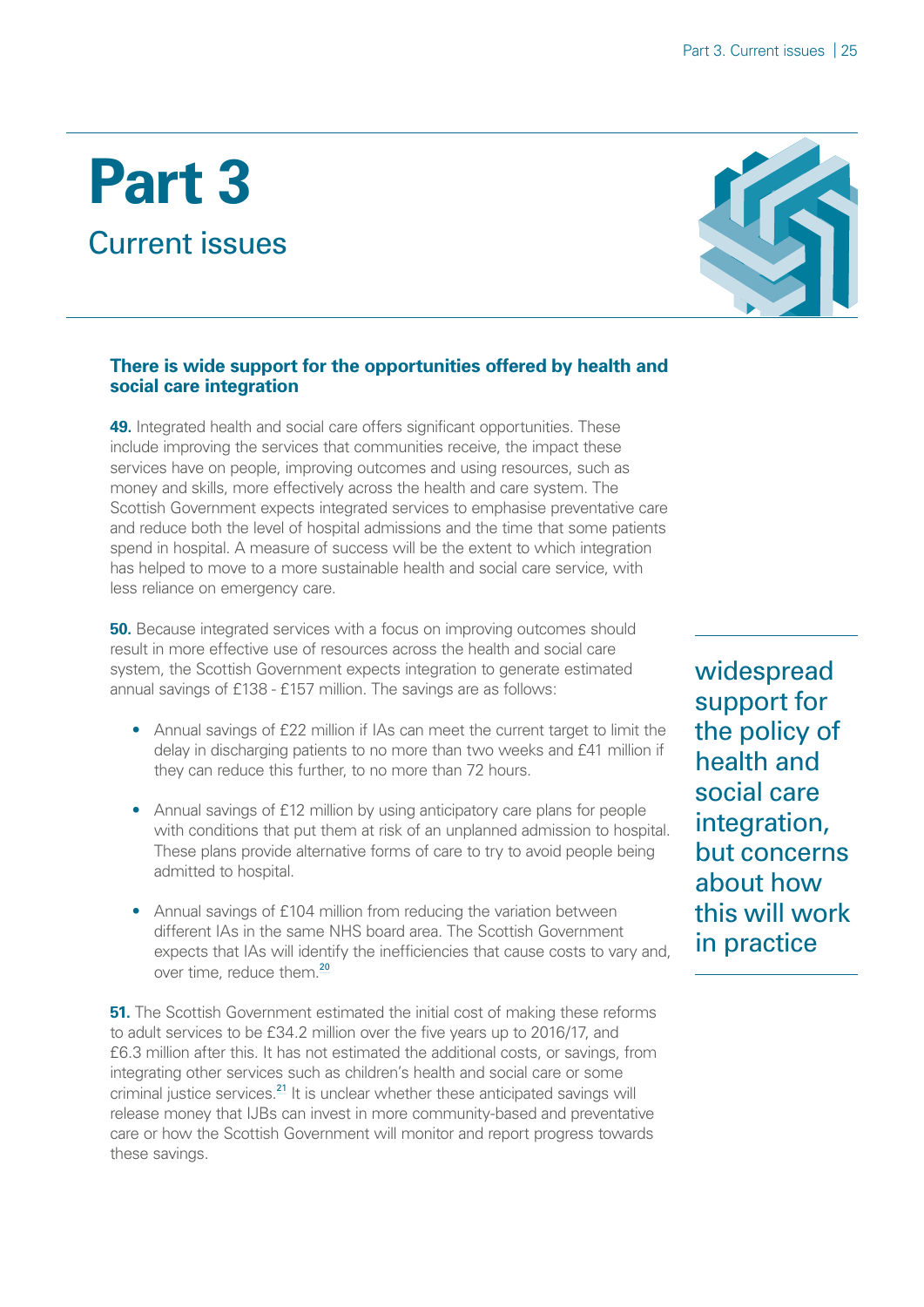<span id="page-25-0"></span>**52.** There have been previous attempts at integration, as listed in Exhibit 2 (page [11\)](#page-10-0). Our *[Review of Community Health Partnerships](http://www.audit-scotland.gov.uk/uploads/docs/report/2011/nr_110602_chp.pdf)* [PDF] highlighted that CHPs had a challenging remit, but lacked the authority needed to implement the significant changes required.<sup>[22](#page-41-22)</sup> We also found limited progress with joint budgets across health and care services. This latest reform programme contains important new elements to help partnerships improve care. The Act:

- provides a statutory requirement for councils and NHS boards to integrate services and budgets, in contrast to previous legislation that encouraged joint working with resources largely remaining separate
- provides, for the first time, a statutory requirement to focus on outcome measures, rather than activity measures
- introduces a requirement for co-production as part of strategic planning. Co-production is when professionals and people who need support combine their knowledge and expertise to make joint decisions
- has clear links to other significant legislation, including The Children and Young People (Scotland) Act 2014 and the Community Empowerment (Scotland) Act 2015, where similar principles of co-production, engagement and empowerment apply.

**53.** Throughout our audit, we found there is widespread support for the policy of health and social care integration, but concerns about how this will work in practice. In this part of our report, we summarise the most important risks and issues we have identified through our audit. These are significant and need to be addressed as a priority nationally and locally to integrate health and care services successfully.

#### **NHS boards, councils and IJBs need to be clear about how local arrangements will work in practice**

#### Sound governance arrangements need to be quickly established

**54.** Good governance is vital to ensure that public bodies perform effectively. This can be a particular challenge in partnerships, with board members drawn from a wide range of backgrounds. Previous audit reports on community planning partnerships (CPPs) and CHPs have highlighted the importance of issues such as:

- a shared leadership, which takes account of different organisational cultures
- a clear vision of what the partnership wants to achieve, with a focus on outcomes for service users
- a shared understanding of roles and responsibilities, with a focus on decision-making
- an effective system for scrutinising performance and holding partners to account.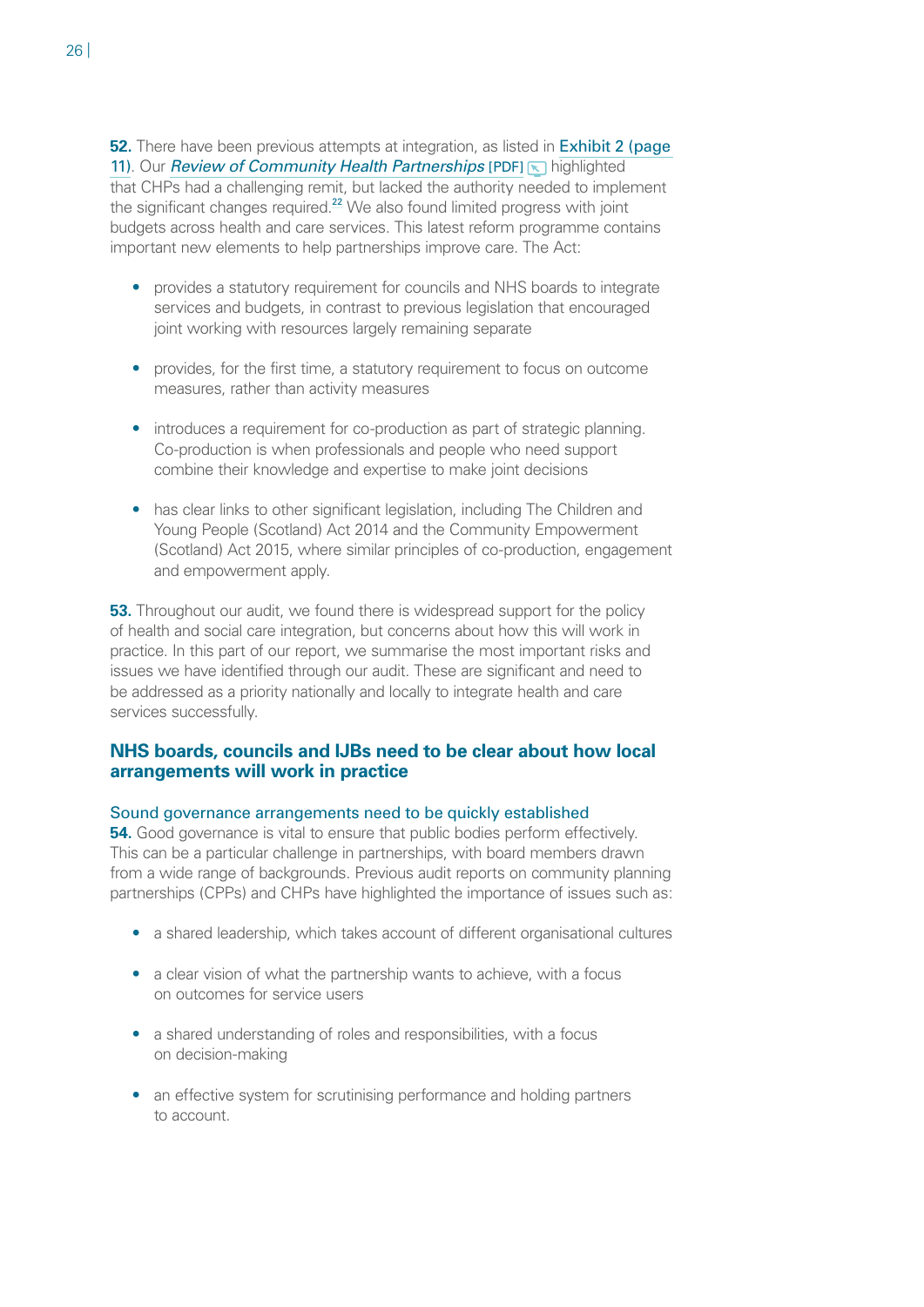#### Members of IJBs need to understand and respect differences in organisational cultures and backgrounds

**55.** IJBs include representatives from councils, NHS boards, GPs, the voluntary sector, and service users. Everyone involved in establishing the new arrangements needs to understand, respect and take account of differences in organisational cultures so these do not become a barrier to progress. Members of the IJB need quickly to establish a shared understanding of their new role, how they will work together and measure success.

**56.** Voting members are drawn exclusively from councils and NHS boards and it is particularly important that they have a shared vision and purpose. There are important differences in how councils and NHS boards operate. Councils, for example, are accountable to their local electorate, while NHS boards report to Scottish ministers. There are also differences in how councils and the NHS work with the private sector. Councils have had many years of contracting services out to the voluntary and private sectors; for example, around 25 per cent of home care staff are employed in the private sector.

**57.** IJBs are aware of the need to establish a common understanding of the roles and responsibilities of board members. We found that many are planning opportunities for board development by providing training and support to board members. Other IJBs are also reinforcing this by developing codes of conduct to ensure that their board members follow the same standards of behaviour.

**58.** IJBs include representatives from a wide range of organisations and backgrounds. This inclusive approach has benefits, including a more open and inclusive approach to decision making for health and care services, but there is a risk that boards are too large. For example, the Edinburgh IJB will have 23 members and the Clackmannanshire & Stirling IJB will have around 35. As we have highlighted in previous audits of partnerships across Scotland, there is a risk that large boards will find it difficult to reach agreement, make decisions and ensure services improve.

#### IJB members will have to manage conflicts of interest

**59.** The design of IJBs brings the potential for real or perceived conflicts of interest for board members. The NHS board and council nominate all voting members of the IJB. Their role is to represent the IJB's interests. Voting members will also continue in their role as an NHS board member or councillor. As a result, there is a risk that they may have a conflict of interest, particularly where there is a disagreement as part of IJB business. $^{23}$  $^{23}$  $^{23}$ 

<span id="page-26-0"></span>**60.** There is a similar potential for a conflict of interest for senior managers. IJB finance officers, for example, are required to support the needs of the IJB, but may also have responsibilities to support their employer – either the local NHS board or council. Similarly, legal advisers to the IJB will be employed by the council or the NHS board and, at a time of disagreement, may have a conflict of interest.

**61.** There is also a particular issue for NHS board members. Some NHS boards have to deal with several IJBs, and this places significant demands on their limited number of non-executive members. As a result, the Act and its associated regulations allow for NHS executive members to be appointed as voting members of the IJB. This means that there is the possibility of individuals acting as IJB board members who commission a service, and as NHS board members, responsible for providing that service. IJBs need to resolve this tension as part of their local governance arrangements.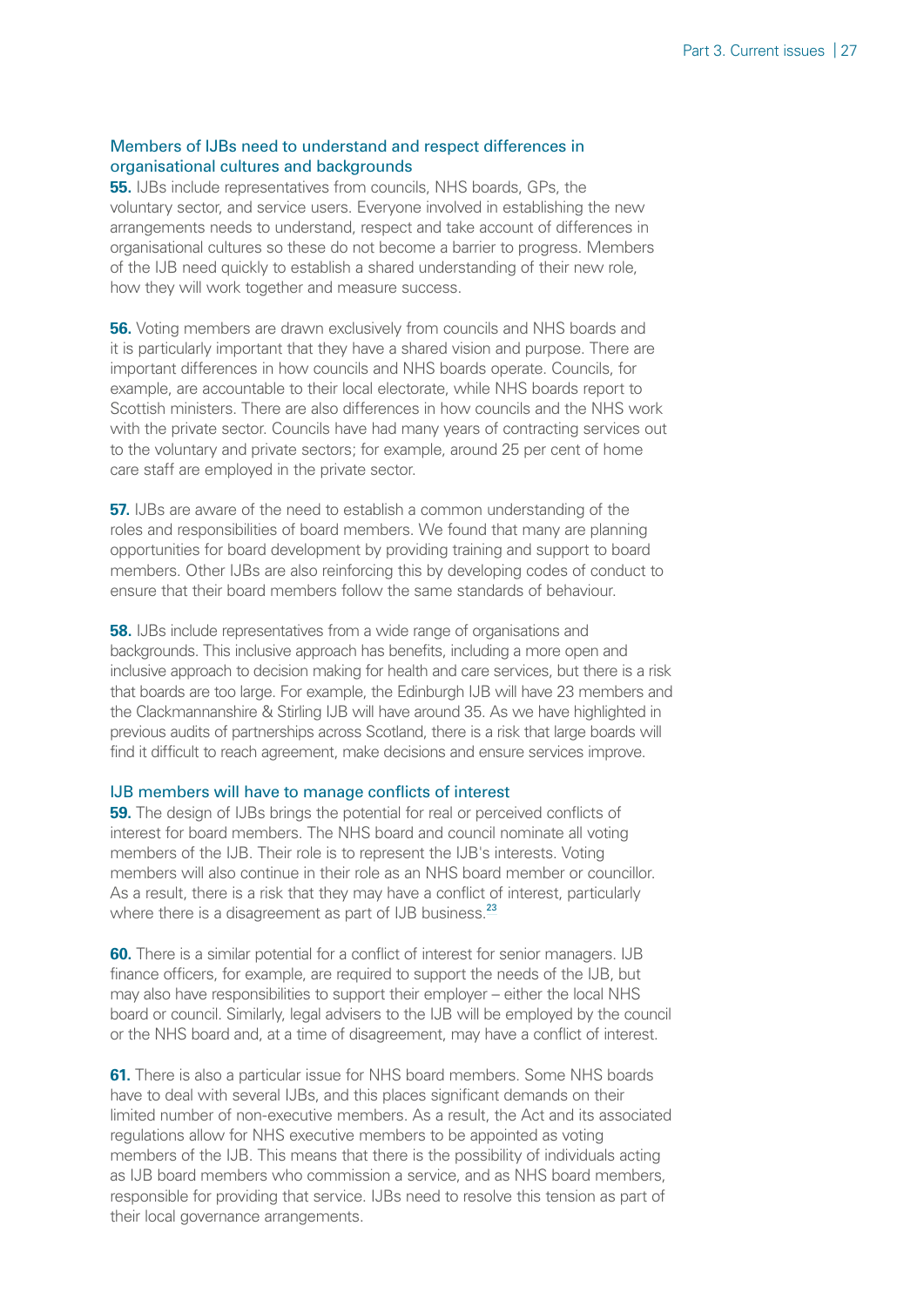**62.** IJBs are taking action to manage these tensions. For example, they are providing training to alert board members to the need to act in the IJB's interests when taking part in IJB meetings, and declaring conflicts of interest when they arise. But underlying conflicts of interest are likely to remain a risk, particularly at times of disagreement between local partners.

#### Although IJBs will lead the planning of integrated services, they are not independent of councils and NHS boards

**63.** IJBs set out how they will deliver services in their strategic plans, which they develop through strategic planning groups. The legislation allows NHS boards and councils jointly to ask IJBs to change their strategic plans only if they think it hinders their work in achieving the national health and wellbeing outcomes. As such, NHS boards and councils cannot individually veto an IJB decision. However IJBs are not fully independent of NHS boards and councils which can influence them through the following:

- Membership of IJBs: Chairs, vice chairs and voting members are all nominated by NHS boards and councils.
- The approval process to agree future budgets: Guidance issued by the Scottish Government's Integrated Resources Advisory Group (IRAG) suggests that, for future years, each IJB develops a business case and budget request and submits this to the NHS board and council to consider.
- Control of integration schemes: NHS boards and councils can decide to resubmit their integration schemes, changing the terms under which the IJB operates, or replacing it with a lead agency approach.

**64.** IJBs may overcome the challenges of working with a large board, with different organisational cultures and tensions, but once difficult decisions have been made there are still complex relationships back to the NHS board and council to negotiate. As a result, it is not clear if IJBs will be able to exert the necessary independence and authority to change fundamentally the way local services are provided.

#### Only a few IJBs will oversee the operation of acute services in their area, potentially limiting their impact

**65.** Regulations allow NHS boards and councils to choose what role IJBs will have in relation to operational management of services, in addition to commissioning and planning services. This flexibility allows, for example, NHS boards to remain solely responsible overseeing the operation of large hospital sites. The alternative is a more complex arrangement where responsibility for overseeing the operation of an A&E department is shared across several IJBs. Where the IJB has no operational management of hospital services, the IJB will receive regular performance reports from the NHS board on hospital services, so the IJB can assess whether the NHS board is delivering services in line with the IJB strategic plan. From the 17 schemes we reviewed that establish IJBs, we found the following:

- All 17 IJBs oversee the operation of non-acute integrated services, such as district nursing.
- To date, only Argyll and Bute, and Dumfries and Galloway IJBs will oversee the operation of the acute hospital integrated services in their areas, and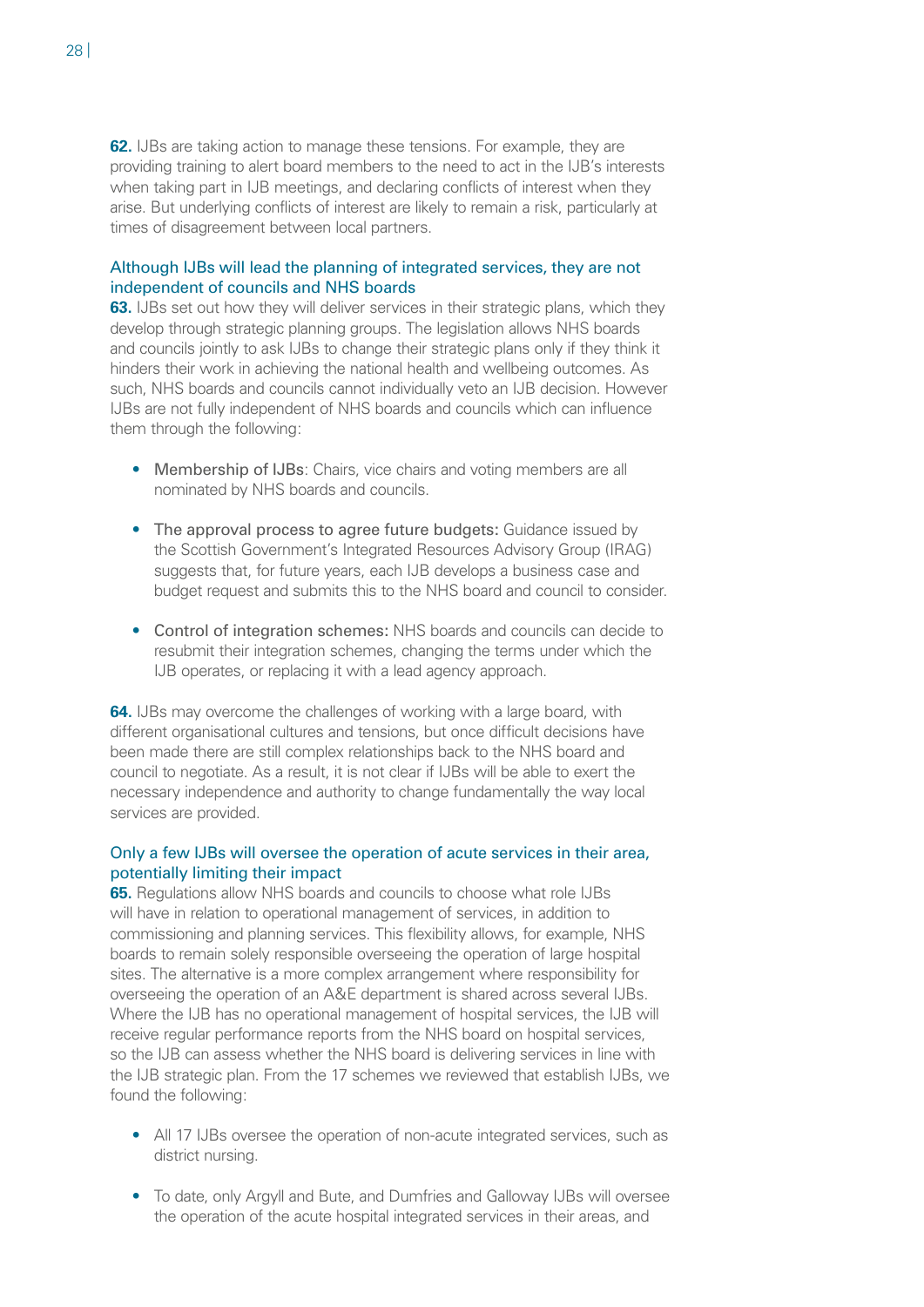the chief officer will operationally manage these services. In Argyll and Bute, this continues an arrangement that existed previously and arises because the NHS board contracts most acute services from NHS Greater Glasgow and Clyde. Argyll and Bute CHP received information from the NHS board as part of the contract monitoring process. The IJB and NHS Greater Glasgow and Clyde are in the process of agreeing the information the chief officer and IJB board members will receive on the operational performance and delivery of these services.

• In Dumfries and Galloway, the IJB will oversee the operation of all integrated services, including all acute hospital services. The chief officer will be responsible for managing the operation of these integrated services, receiving regular information from the council Chief Social Work Officer and the NHS board acute services management team. The geographical circumstances in Dumfries and Galloway help to make this arrangement possible, as there is only one IA in the NHS board area, with only one acute hospital.

#### There needs to be a clear understanding of who is accountable for service delivery

**66.** There is a risk that the complex interrelationship between IJBs and councils and NHS boards will get in the way of clear lines of accountability. Their respective roles appear to be clear: IJBs are responsible for planning and commissioning services; councils and NHS boards are responsible for delivering those services.

**67.** But this understanding of accountabilities could be tested when there is a service failure, either in the care of an individual or in meeting outcome targets. The consensus amongst those we spoke with during our audit is that responsibility would lie with the council or NHS board delivering the service. But it could also be argued that ultimate responsibility might lie with IJBs, which plan and direct councils and NHS boards in how services are to be delivered. All parties need to recognise this risk and set out clearly an agreed understanding of each other's roles and responsibilities. It is essential that the chief officer is clear about how this joint accountability will work in practice from the start.

**68.** Clear procedures also need to be in place for clinical and care governance. These are procedures for maintaining and improving the quality of services and safeguarding high standards of care. NHS boards use long-established clinical governance approaches within the NHS. Similarly, councils follow well-established approaches for social care. IJBs have a great deal of flexibility over this issue and are required only to consider what role they will have in supporting the councils' and NHS boards' clinical and care governance work and how integration might change some aspects of this.

**69.** The Act introduced a requirement that IJBs set out in their integration scheme how they will work with NHS boards and councils to develop an integrated approach to clinical and care governance. We found that, at present, most IJBs plan to retain existing arrangements, with NHS boards directly overseeing clinical governance and councils overseeing care governance. However, IJBs will need to have a role in monitoring clinical and care standards without duplicating existing arrangements. Perth and Kinross IJB has developed a new clinical and care governance framework that other IJBs are now considering. In addition, the Royal College of Nursing has developed an approach that helps IJBs, councils and NHS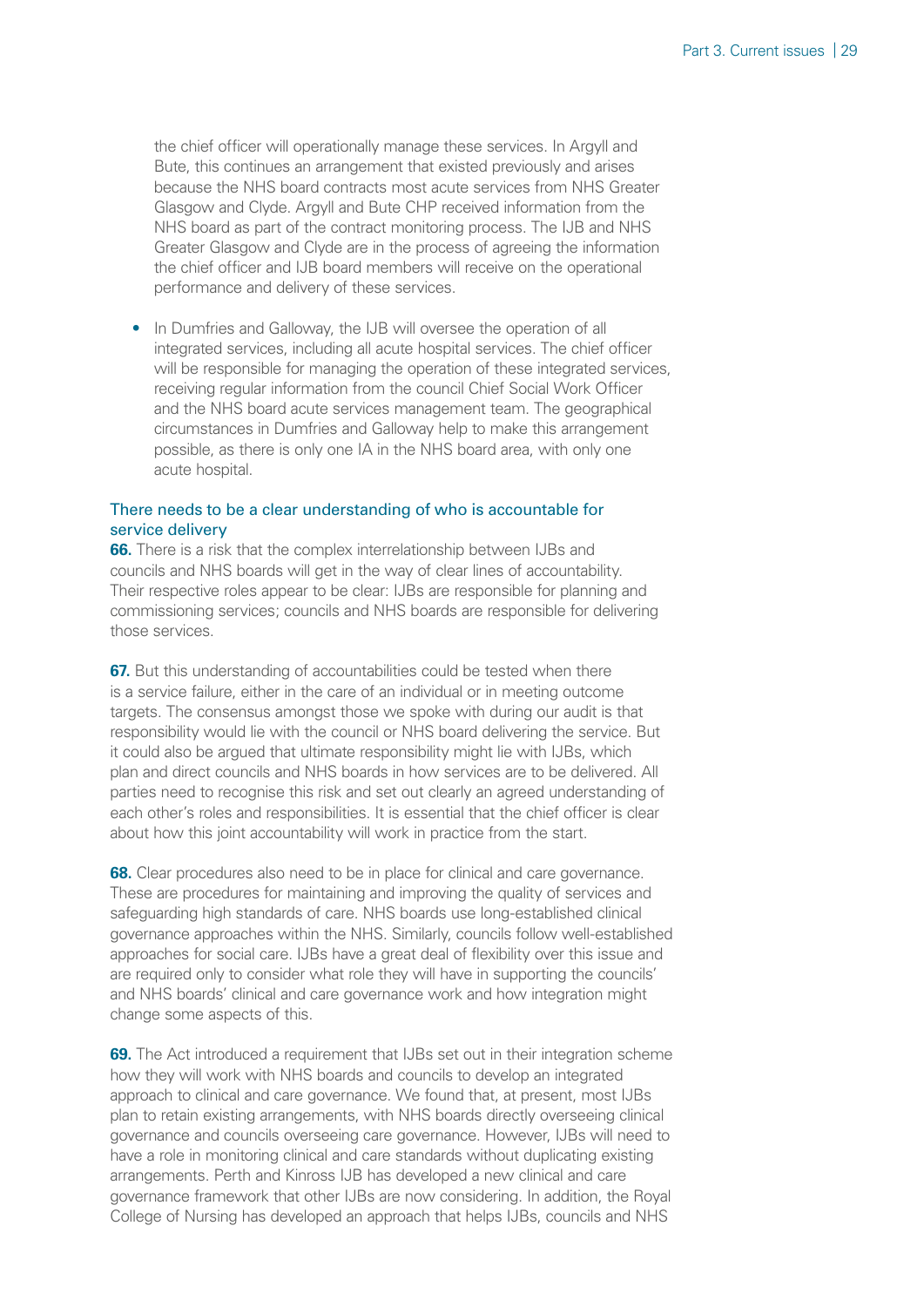boards review their clinical and care governance arrangements. The aim is to ensure consistent approaches within each integrated service, and that these are aligned to existing clinical and care governance arrangements in the NHS and councils  $\frac{24}{3}$  $\frac{24}{3}$  $\frac{24}{3}$ 

#### <span id="page-29-0"></span>IAs need to establish effective scrutiny arrangements to help them manage performance

**70.** IAs need to establish effective arrangements for scrutinising performance, monitoring progress towards their strategic objectives, and holding partners to account. Using the nine statutory outcome measures, listed at [Exhibit 6](#page-17-0), will help IAs to focus on the impact of health and care services. But as well as simply monitoring performance, IJB members will need to use these to help redesign services and ensure services become more effective.

**71.** There is also a need for regular reporting to partner organisations. This is particularly important where most members of the local council or NHS board are not directly involved in the IJB's work. Aberdeenshire Council, for example, has 68 councillors, with only five sitting on the IJB. Those not directly involved need to be kept informed on how the budgets provided to the IJB have been used and their effectiveness in improving outcomes for local people.

#### **Councils and NHS boards are finding it difficult to agree budgets for the new integration authorities**

**72.** At this stage, IAs are establishing financial procedures that look to be sound. While there is a range of approaches to financial monitoring and dealing with overspends and underspends, the processes outlined in the integration schemes are reasonable.

**73.** There are, however, significant concerns about funding. Councils and NHS boards are having great difficulty in agreeing budgets for the new IAs. At October 2015, six months before they were required to be established and commissioning health and care services, the Scottish Government had only been informed of the agreed budgets for six IAs. This uncertainty about budgets is likely to continue until early 2016. The results of the UK spending review were not announced until November 2015, and the Scottish Government will only publish its financial plans on 16 December 2015.

**74.** NHS boards and councils have faced several years of financial constraints and this is expected to continue in the coming years. There is a risk that, if NHS boards and councils seek to protect services that remain fully under their control, IAs may face a disproportionate reduction in their funding, despite the focus on outcomes that all partners should have. We have reported previously on increasing pressures on health and care budgets. This risk of budget overspends is a significant risk for IJBs. Other specific factors add to these difficulties in agreeing budgets:

• Set-aside budgets: These relate to the budgets retained by NHS boards for larger hospital sites that provide both integrated and non-integrated services. There are difficulties in agreeing these set-aside budgets, despite the Scottish Government issuing specific guidance. The current difficulties relate to how to determine the integrated and non-integrated costs for these hospitals and how to allocate a fair share to each IJB within the NHS board area. More fundamentally, however, there is a risk that NHS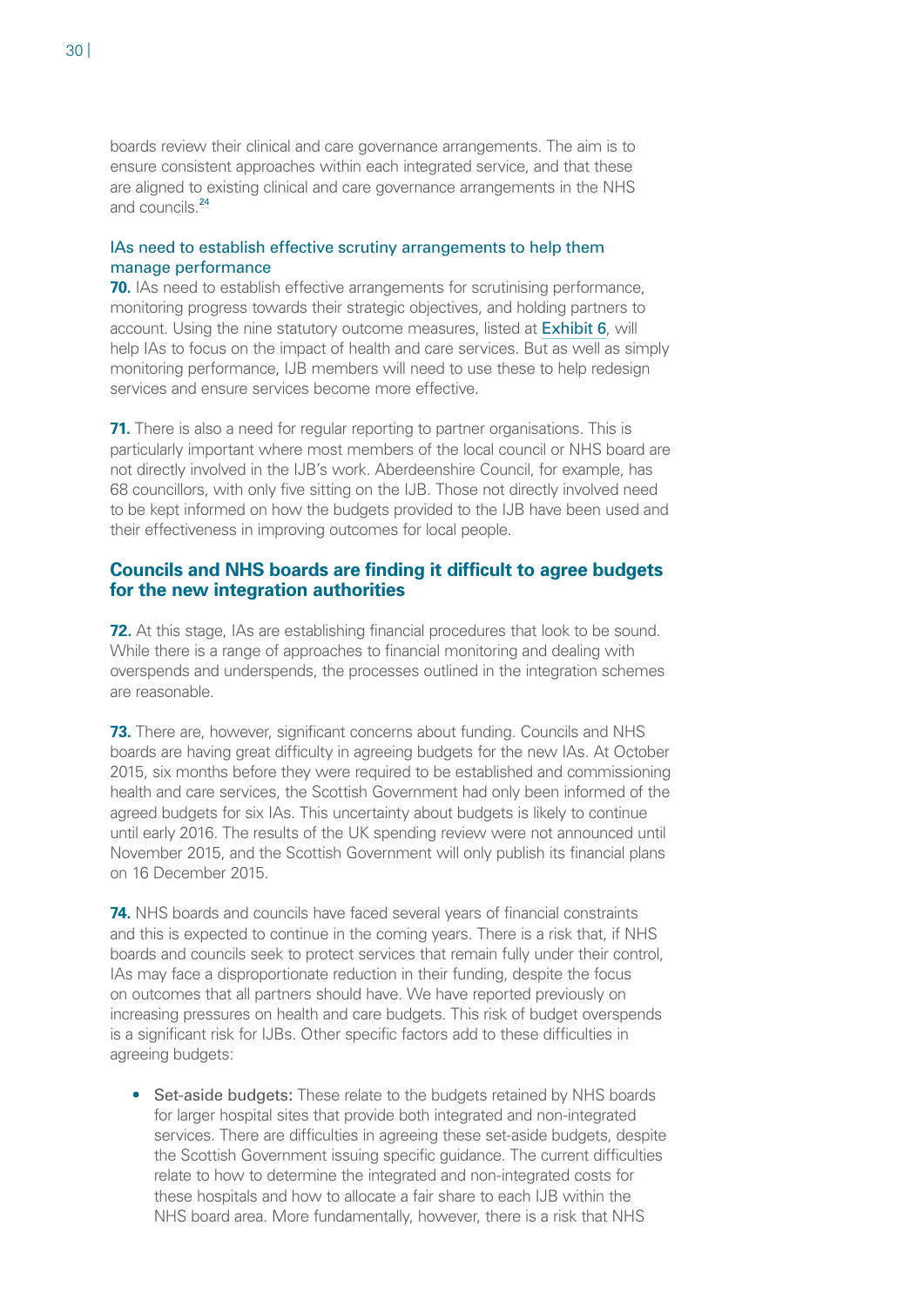boards may regard this funding as continuing to be under their control, making it difficult for IAs to use the money to shift from acute hospital care to community-based and preventative services. As a result of these uncertainties, not all of the strategic plans published so far consider the setaside budgets or plan for the level of acute services that will be needed in future years.

• Different planning cycles: NHS boards and councils agree budgets at different times. In North Ayrshire, for example, the council agreed its 2015/16 budget in December 2014, while the NHS agreed its budget in March 2015. NHS budgets and allocations can change during the financial year. This could bring further challenges for IJBs. Similar budget-setting cycles exist across Scotland. If councils and NHS boards continue with these cycles, then IJBs will be involved in protracted negotiations for budgets and ultimately cannot expect partners to approve their plans until just before the start of each financial year. In response, NHS Forth Valley has adapted its budgeting process to allow it to provide an earlier indication of the integrated health budget to its local IAs. In addition, as part of the community planning process, there is an expectation that community planning partners will share information on resource planning and budgets at an early stage, before formal agreement.<sup>[25](#page-41-25)</sup> This should help IAs' financial planning.

#### <span id="page-30-0"></span>**Integration authorities need to make urgent progress in setting out clear strategic plans**

#### Most IAs are still developing their overall strategic plans, but those that are in place tend to be aspirational and lack important detail

**75.** Strategic planning is central to the role that IAs will have in commissioning and helping redesign local health and care services. Scottish Government guidance emphasises the importance of localities in this process, and of strategic plans to reflect the different priorities and needs of local areas.

**76.** At the time of our audit, only six IAs had published their strategic plans. Some, such as Aberdeen City, Aberdeenshire and Moray, have developed draft plans in advance of the formal approval of the integration schemes. Difficulties with reaching agreement on budgets are an important factor hindering IAs from developing comprehensive strategic plans. This raises concerns about the readiness of IAs to make an immediate impact in reshaping local services. Our audit involved speaking to people involved with strategic planning, including IJB board members. Many of them felt it would be at least another year before most IAs have established plans that are genuinely strategic and can redesign future service delivery rather than simply reflect existing arrangements.

**77.** Even where strategic plans are in place, there tend to be weaknesses in their scope and quality. They often set out the broad direction of how to provide integrated health and social care services in their areas over the next three or so years, identifying local priorities for their area and for localities. But they can be unclear about what money and staff are available, particularly over the longer term, or how to match these to priorities. They lack detail on what level of acute services is needed in an area and how they will shift resources towards preventative and community-based care. They generally lack performance measures that directly relate to the national outcomes.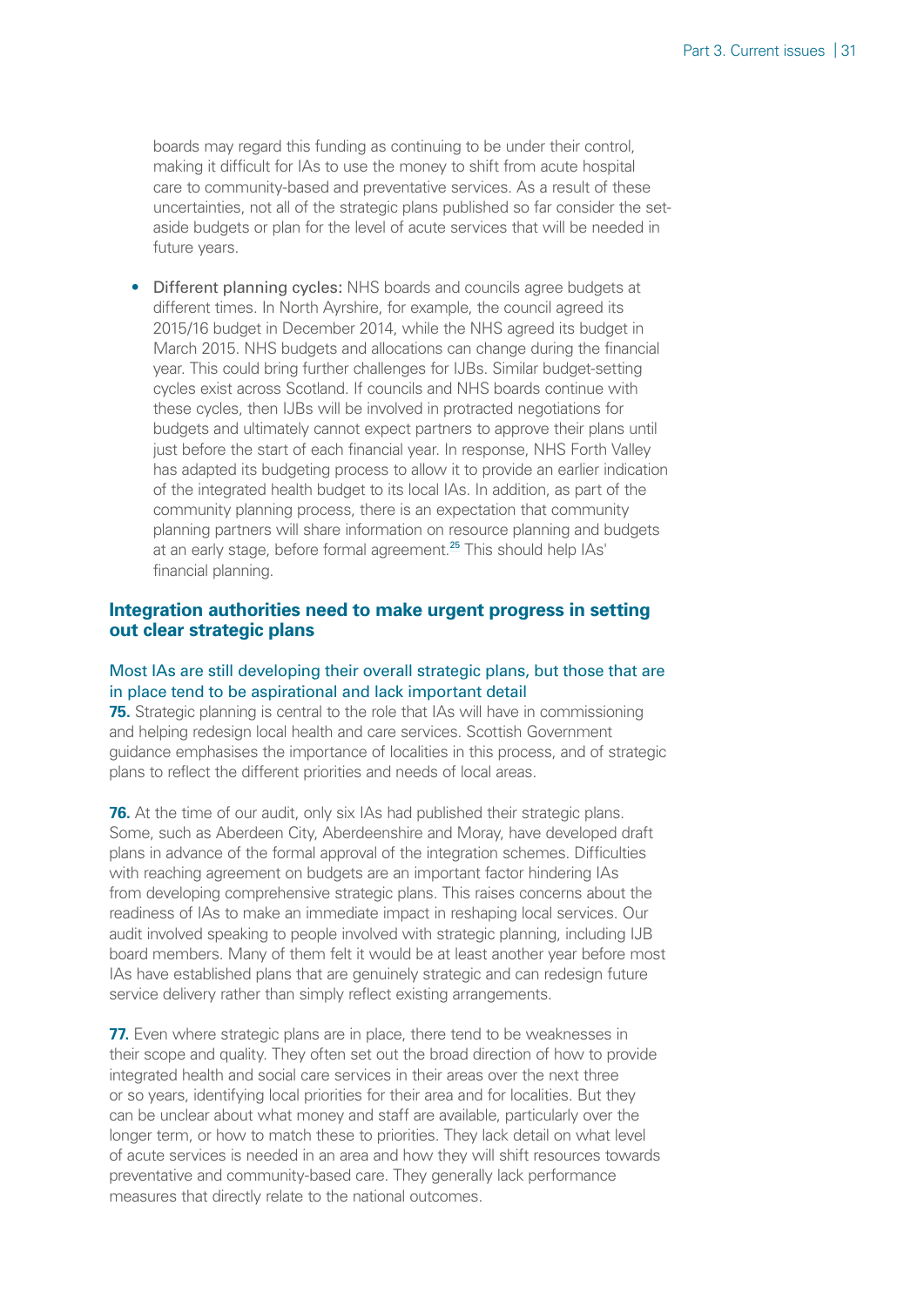**78.** Strategic planning is even less developed at the locality level. There is a risk that strategic planning is not joined up with locality planning. Some IAs have completed strategic needs assessments, helping to identify the different needs and priorities of individual localities. They are using these to develop local priorities and budgets. There are also significant challenges in involving a wide range of service users, voluntary organisations, GPs and other clinicians and other professional staff in the planning process. These groups are represented at IJB board level, as non-voting members. But involving these groups more widely and actively at locality level is crucial to providing community-based and preventative health and social care services.

#### Most IAs have still to produce supporting strategies

**79.** In addition to their overall strategic plans, IAs need to establish supporting strategies for important areas such as workforce, risk management, data sharing, and how they will work with people who use health and social care services. They are required to set out a broad timetable for producing these in their integration schemes.

**80.** We analysed the timetables in the approved integration schemes available at the time of our audit. This reveals some significant variations [\(Exhibit 9, page](#page-32-0)  [33\)](#page-32-0). Some risk management and workforce strategies have been developed and are scheduled to be agreed well in advance of the IA becoming operational. In others, however, it will be up to 12 months after the IA becomes operational before these strategies are due to be agreed and can start to contribute to progress with integrating services.

81. This raises questions about the effectiveness of some IAs, at least in the first year of their operation. It is important that IA strategies are well thought through, built on an analysis of local needs and resources and meaningful consultation, clearly setting out how the IA will deliver against the aspirations of the Act. We did not look in detail at the strategies produced at this early stage. But there is a risk that strategies produced quickly lack the detail needed to show how IAs will take practical steps that:

- improve outcomes
- integrate services
- make best use of the funds, skills and other resources available to them.

Equally, there are risks where the IA will not have plans in place until they have been operational for many months. It is important that IAs have clear strategic priorities and use these in developing:

- a workforce strategy, showing how they will redesign health and care services
- a risk management strategy to demonstrate that they are properly prioritising their work and their resources.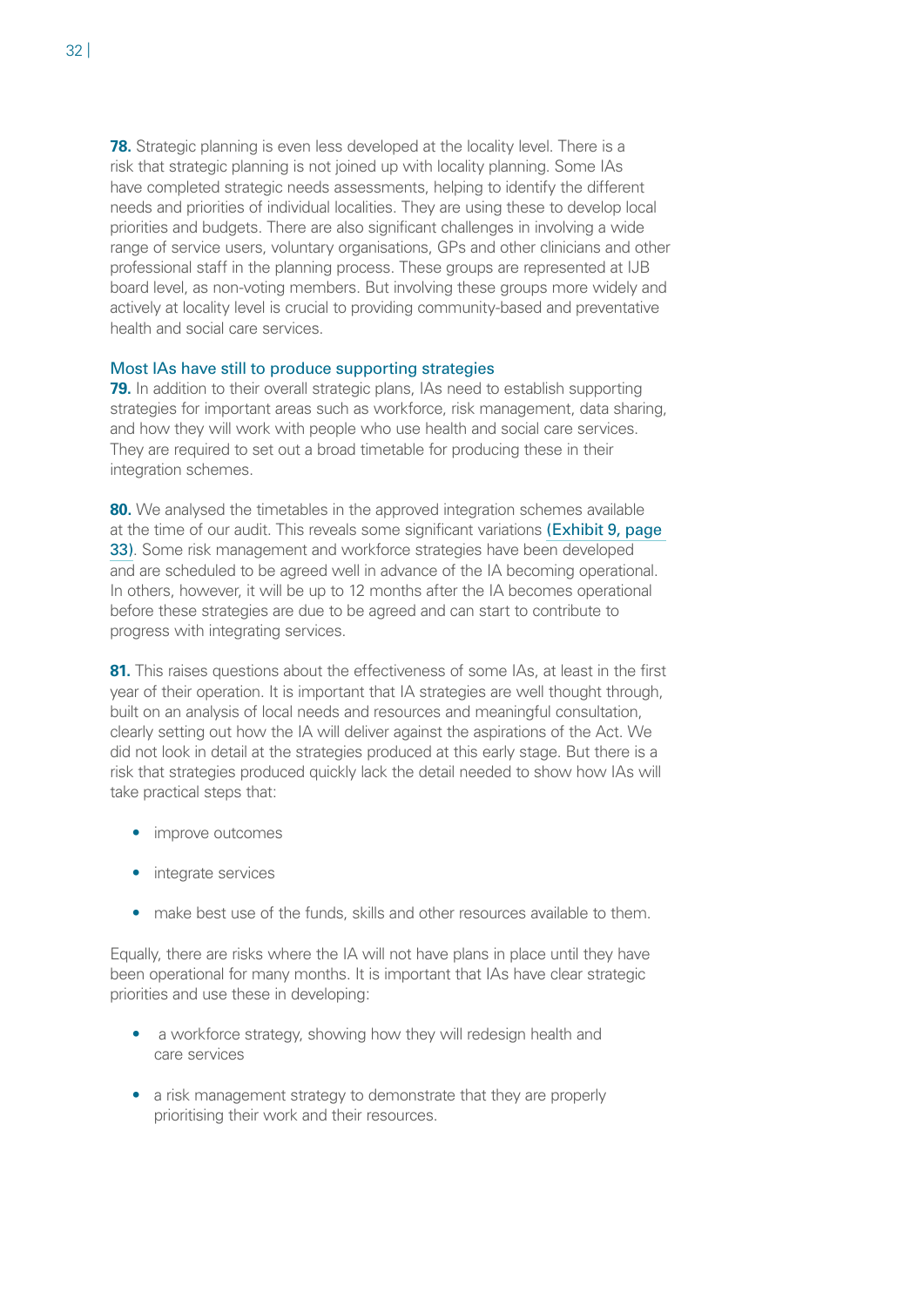#### <span id="page-32-0"></span>**Exhibit 9**

#### Range of timescales for supporting strategies

It will be up to a year before some IJBs have established workforce and risk management strategies.



Source: Audit Scotland analysis of available integration schemes

#### **There is a pressing need for workforce planning to show how an integrated workforce will be developed**

**82.** The health and social care workforce is critical to the success of integration. Health and social care services are personal services; it is important that staff have the skills and resources they need to carry out their roles, including providing emotional and physical support and clinical care.

<span id="page-32-3"></span><span id="page-32-2"></span><span id="page-32-1"></span>83. At present, few IAs have developed a long-term workforce strategy. Developing a suitably skilled workforce is crucial to the success of integrated health and social care services. This is particularly challenging, given the wide range of people involved and the size of the workforce. NHS Scotland employs around 160,000 staff.<sup>[26](#page-42-0)</sup> Social services employ almost 200,000, both directly employed council staff and others from the private and voluntary sector.<sup>[27](#page-42-1)</sup> Furthermore, an estimated 759,000 people in Scotland are carers for family members, friends or neighbours.<sup>[28](#page-42-2)</sup> IJBs need to work closely with professional and regulatory bodies in developing their workforce plans.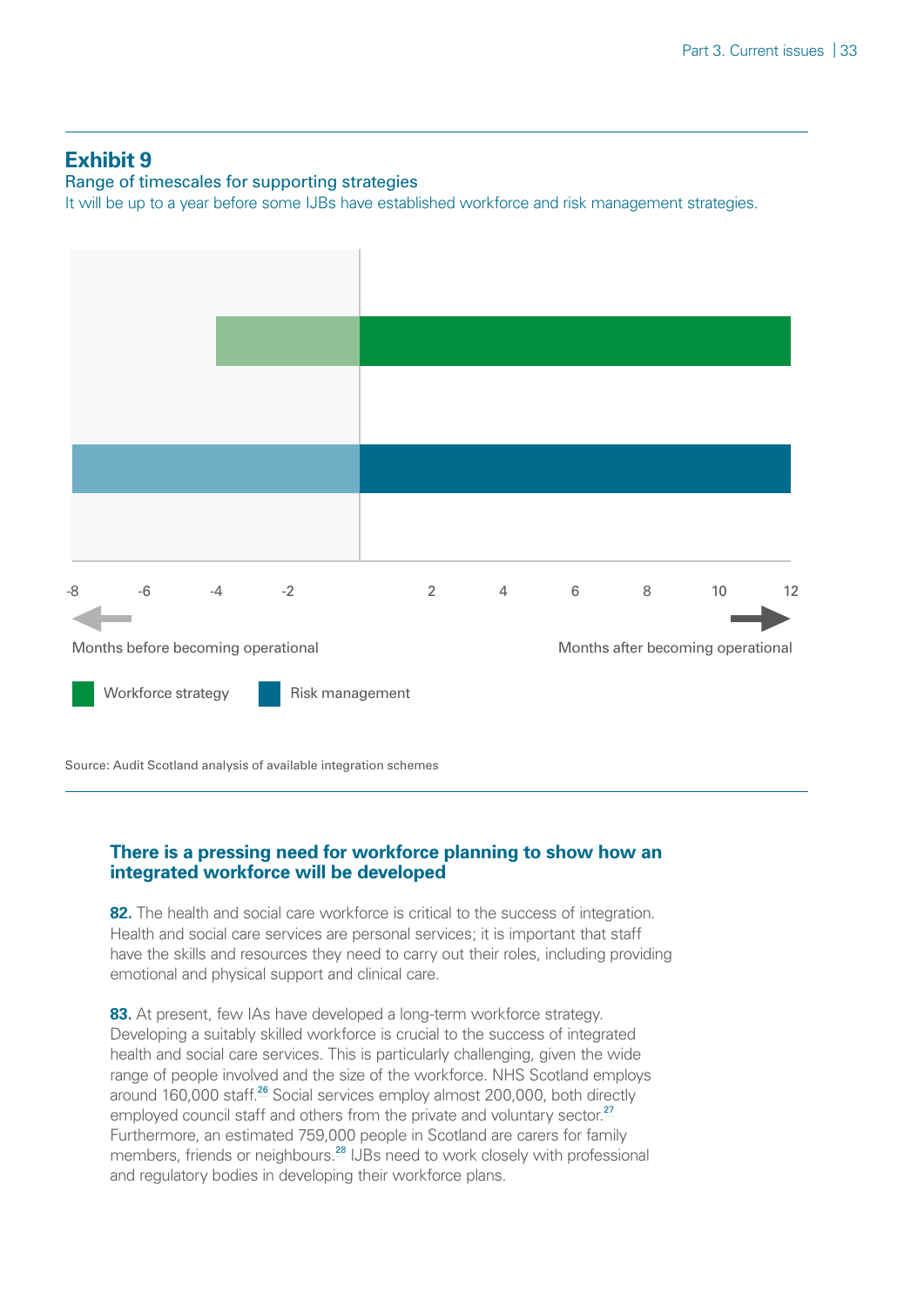84. IJBs do not directly employ staff, but they are responsible for coordinating services from this varied mix of staff and carers. There will be implications for the skills and experience that staff will need to deliver more community-based support as services change. Developing and implementing workforce strategies to meet these needs will be challenging.

**85.** The following will add to these difficulties:

- Financial pressures on the NHS and councils. NHS boards and councils continue to face pressures from tightening budgets and rising demand for services. Most councils have responded to these pressures in part by reducing staff numbers and outsourcing some services to the private and voluntary sectors. These changes are less evident in the health sector. As a result, there are concerns that any future changes to the workforce will not affect health and care staff equally.
- Difficulties in recruiting and retaining social care staff. Over many years, councils have had difficulties recruiting and retaining care home and home care staff. Organisations in areas such as Edinburgh and Aberdeen, with high living costs, have had particular difficulties. There is a need to develop a valued, stable, skilled and motivated workforce. We found examples of organisations developing new approaches to making careers in caring more attractive. For example in Dumfries and Galloway and Aberdeen City they are considering creating caring roles that are part of a defined career path, to encourage more people into these roles.
- The role of the voluntary and private sectors. Voluntary and private organisations play an important role in providing care and support, but there are particular challenges in how IJBs can involve these diverse organisations as part of a coordinated workforce plan. The introduction of the national living wage will have a significant impact on the voluntary sector and their ability to provide the same level of support for health and care services. We will comment on this further in our audit of Social Work in Scotland.

**86.** GPs have a particularly important role but there are concerns over GPs having time available to contribute actively towards the success of integrated services. Most GPs are independent contractors, not employed by the NHS. GPs have a crucial role in patient referrals and in liaising with other health and care services. Ultimately, if there are concerns about the quality or availability of communitybased services, there is a risk that GPs will refer patients to hospital to ensure they receive the care they need.

**87.** Throughout Scotland, there are difficulties in recruiting and retaining GPs. As a result, GPs are facing increasing pressures, at a time when a planned shift to community care and support can be expected to increase their workload. The Scottish Government has recognised this issue and has announced £2.5 million to fund a three-year programme to improve recruitment and retention of GPs and improve the number of people training to be GPs. It also has plans to revise GP contracts, to allow GPs to delegate some services to other healthcare professionals, freeing up GPs' time. However, it will be many years before these measures will have a significant impact.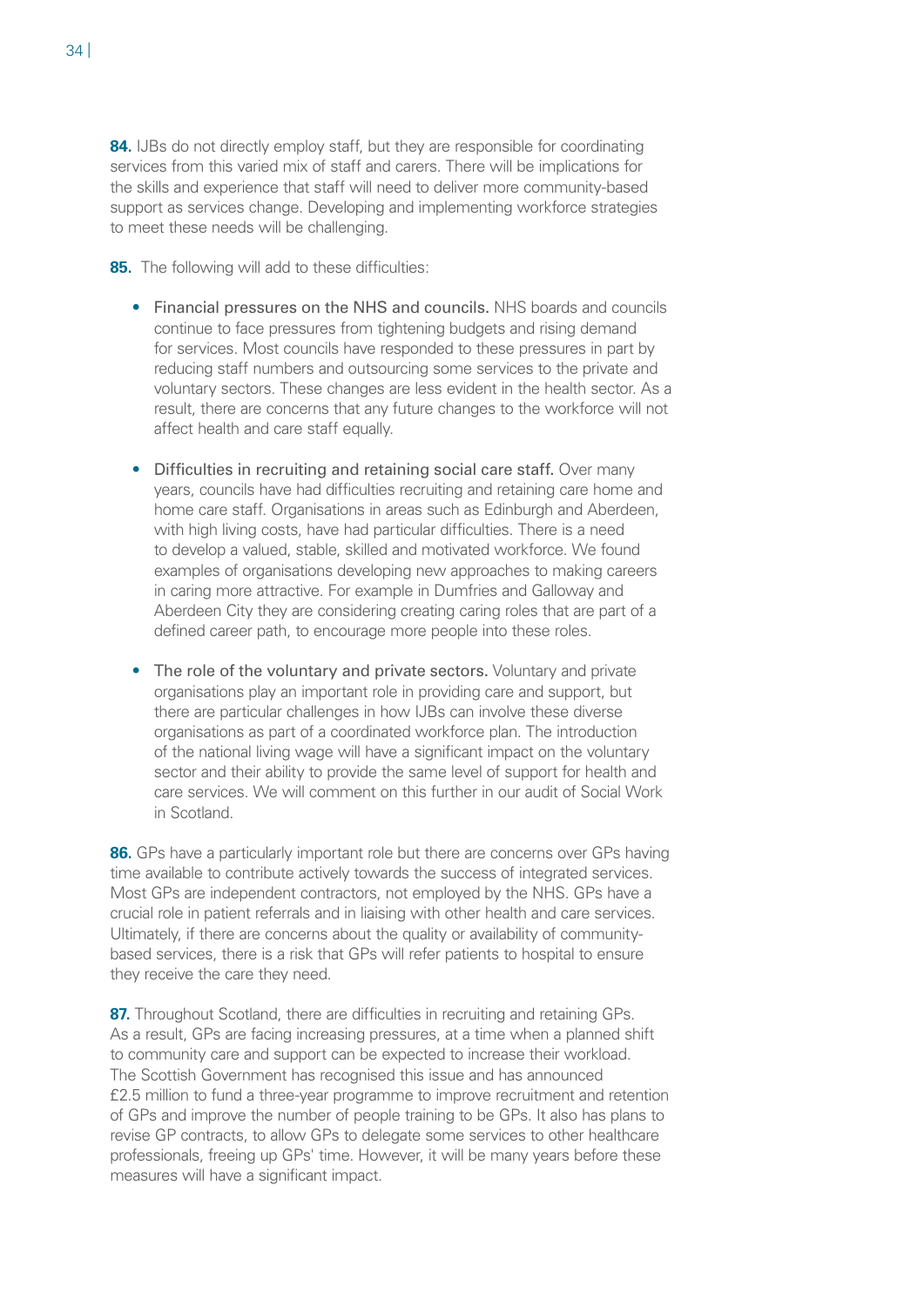#### **The proposed performance measurement systems will not provide information on some important areas or help identify good practice**

**88.** There is wide support for the Scottish Government's focus on health and wellbeing outcomes (set out earlier at **[Exhibit 6](#page-17-0)**). In addition to the nine national outcomes, the Scottish Government developed core integration indicators to measure progress in delivering the national health and wellbeing outcomes and to allow national comparison between partnerships. These 23 measures, listed in [Appendix 2](#page-44-1), cover a mixture of outcome indicators – based on people's perception of the service they received – and indicators based on system or organisational information, such as people admitted to hospital in an emergency or adults with intensive care needs receiving care at home.

**89.** The Scottish Government has provided further support through the Information Services Division (ISD) of NHS National Services Scotland. It provided access to local data and technical support to help partnerships understand and plan for their areas' health and social care needs. The ISD data brings together health, social care and demographic information for the first time and is a significant step forward in providing partnerships with the information they need to plan locally and to measure the impact of their activity. Much of the data is already available for partnerships to use, and ISD plans to develop the data further including analysing the cost of end-of-life care.

**90.** Some IAs have been unable to make use of this resource as data-sharing agreements are not yet in place. ISD has access to health data but requires permission from councils to access the social work data they hold for their areas. Before councils can grant access they need to ensure they are not breaching data protection legislation and are doing this by agreeing data-sharing procedures. Most councils and NHS boards are making progress with this, but where information sharing has not been agreed IAs are having to plan without it.

**91.** National care standards were created in 2002 to help people understand what to expect from care services and to help services understand the standard of care they should deliver. Given the way that services have changed since then, in June 2014, the Scottish Government issued a consultation on new national care standards. The consultation proposed developing overarching standards, based on human rights, setting out the core elements of quality that should apply across all health and social care services.

**92.** The standards are an important part of integrating and scrutinising health and care services and it is important that they are in place quickly and publicised widely. However, overarching principles will not be finalised until April 2016; this will be followed by a consultation on specific and generic standards, with a view to them being implemented from April 2017.

**93.** While all these developments are clearly a step in the right direction, all partners need to consider the following issues:

• The core integration indicators do not fully take account of all the expected benefits of the reform programme. Overall, the Scottish Government's reform programme is expected to shift the balance of care to community-based or preventative services. However, demographic pressure will create increased demand for both hospital and community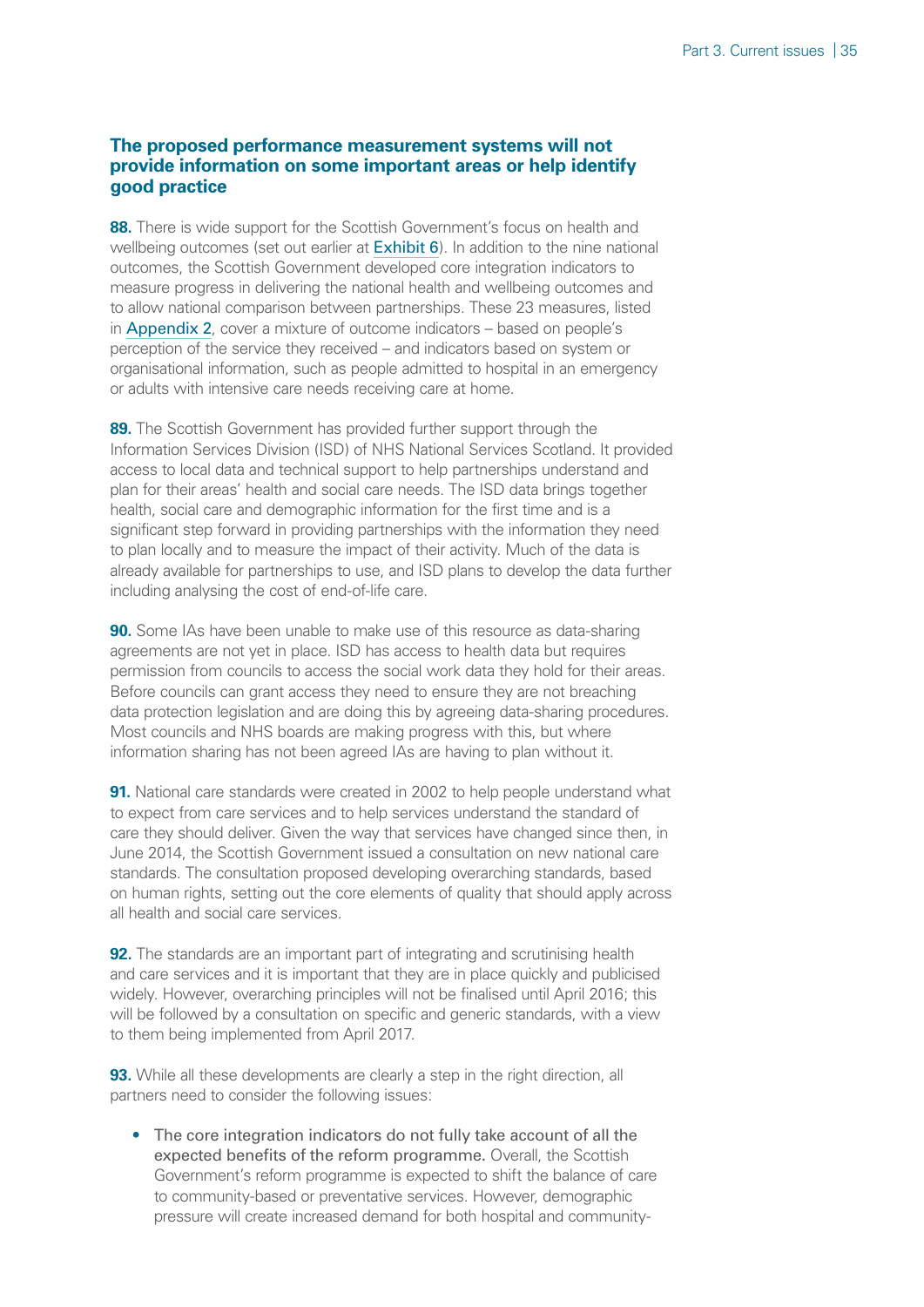<span id="page-35-0"></span>based services. It is not clear how the proposed indicators will measure progress in transferring from hospital to community care. There may be central data that the Scottish Government can use to track some of these changes but these should be set out clearly as part of measures to publicly monitor and report on progress. It is also unclear how the Scottish Government will track expected savings. An example is the expected annual savings of £104 million from reducing some of the variation evident in the cost of providing health and social care services across different parts of Scotland.<sup>[29](#page-42-3)</sup> The core set of integration indicators does not attempt to give a national measure of reductions in cost variation or the savings that arise from this. Anticipatory care plans are projected to yield savings of £12 million a year, but there are no proposed indicators to assess if IAs are using them, or what impact they have on releasing resources such as skills and equipment.<sup>[30](#page-42-4)</sup> This means the Scottish Government will not know if integration has freed up resources for other uses, in line with its expectations, or if it has achieved a shift from institutional to communitybased care.

<span id="page-35-1"></span>• The process of linking measures and outcomes is incomplete and it may be difficult to measure success. This means that the Scottish Government will be unable to see what progress is being made nationally, or to compare the different approaches adopted by IAs to identify which are most effective. For example, one of the measures seen as indicating success is 'reducing the rate of emergency admission to hospitals for adults'. (A reduction in this is seen as evidence of a positive impact on outcomes 1, 2, 4, 5 and 7, as listed at [Exhibit 6](#page-17-0).) But hospital emergency admission rates can reduce for many reasons. At present, it is up to individual partnerships to decide which additional local measures they will adopt to explore why hospital emergency admission rates are changing.

Councils and NHS boards are required to set out in their strategic plans which local measures they will use. We compared plans for North Lanarkshire and North Ayrshire IAs, both relatively advanced in their performance management arrangements at the time of our audit. We found the following:

- They will use different measures from each other. This has the benefit of allowing IAs to focus on their local priorities. However, it will make it difficult for the Scottish Government to compare performance across IAs to identify what approaches are working best [\(Exhibit 10, page 37\)](#page-36-0).
- In various places, both IAs have associated a different mix of indicators to an outcome from that set out in Scottish Government guidance. This occurs more frequently in North Ayrshire which developed its plans before the Scottish Government published its approach. But North Lanarkshire also has taken a different view on which indicators it will use to measure progress on some of the national outcomes, making it difficult for the Scottish Government to measure progress at a national level.
- We have provided a more detailed comparison of the approaches used by North Lanarkshire and North Ayrshire IAs in a [supplement](http://www.audit-scotland.gov.uk/uploads/docs/report/2015/nr_151203_health_socialcare_supp1.pdf) to assist other IJBs when developing their plans [\(Exhibit 10, page 37\)](#page-36-0).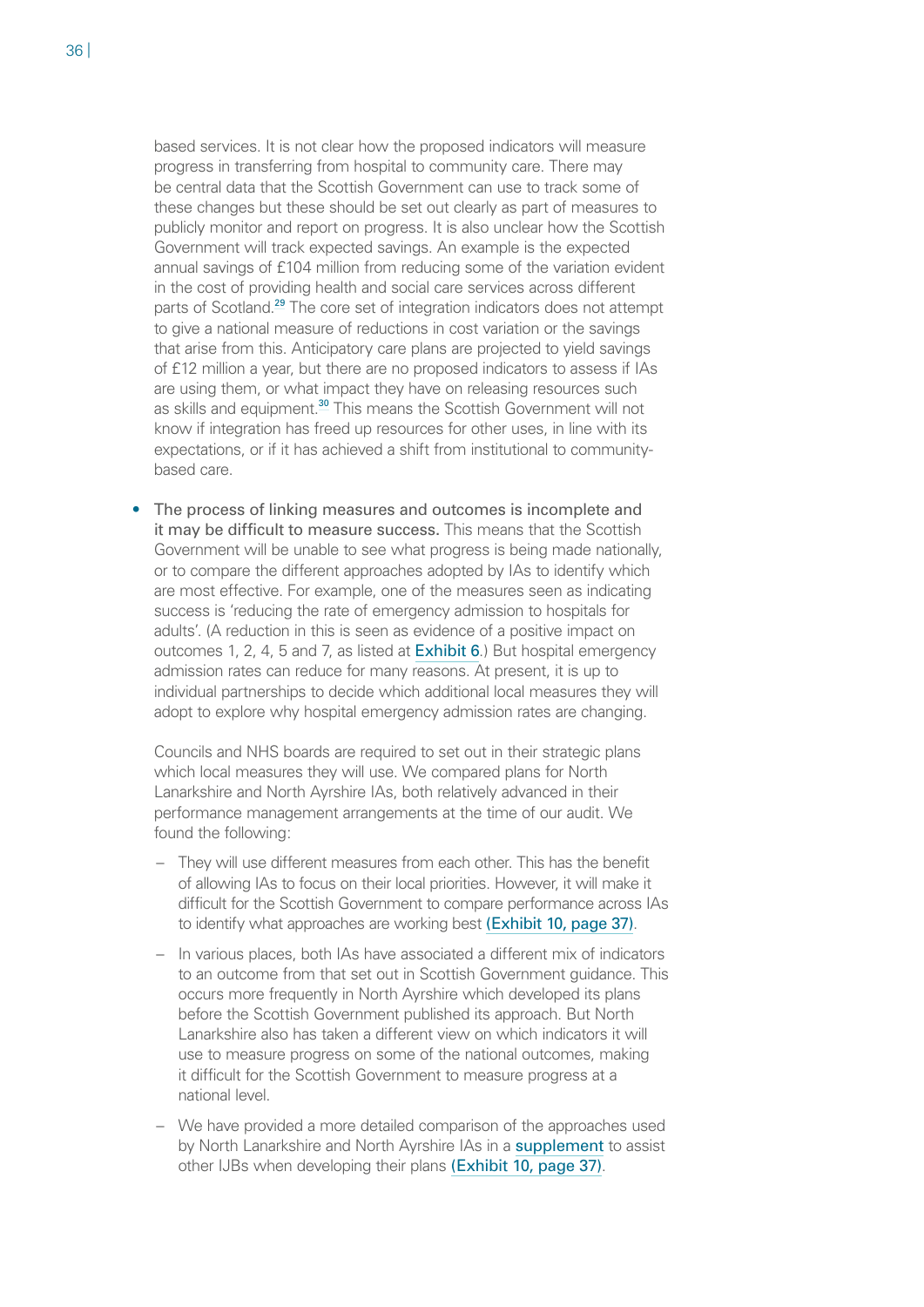#### <span id="page-36-0"></span>**Exhibit 10**

Integration authorities can use different information to measure progress towards national outcomes

| <b>National Outcome</b>                                                                                                                                                                                              | <b>Core integration indicator</b>                                                                            |                                                                                                                            |                |                                 | <b>Number of</b><br>additional local<br>indicators mapped<br>to national outcome |  |
|----------------------------------------------------------------------------------------------------------------------------------------------------------------------------------------------------------------------|--------------------------------------------------------------------------------------------------------------|----------------------------------------------------------------------------------------------------------------------------|----------------|---------------------------------|----------------------------------------------------------------------------------|--|
|                                                                                                                                                                                                                      | <b>Mapped</b><br>to national<br>outcome<br>by both                                                           | Not mapped to national outcome by both                                                                                     |                | <b>North</b><br><b>Ayrshire</b> | <b>North</b><br><b>Lanarkshire</b>                                               |  |
| People are able to<br>look after and improve<br>their own health and<br>wellbeing and live in<br>good health for longer                                                                                              | Percentage of<br>people who say<br>they are able to<br>look after their<br>health very well<br>or quite well | • Premature mortality rate                                                                                                 | (NL            | 5                               | 19                                                                               |  |
|                                                                                                                                                                                                                      |                                                                                                              | • Emergency admission rate                                                                                                 |                |                                 |                                                                                  |  |
| People who work in<br>health and social care<br>services feel engaged<br>with the work they do<br>and are supported to<br>continuously improve<br>the information,<br>support, care and<br>treatment<br>they provide | None                                                                                                         | • Percentage of staff who say they would<br>recommend their workplace as a good<br>place to work                           |                | 8                               | 8                                                                                |  |
| Resources are used<br>effectively and<br>efficiently in the                                                                                                                                                          | None                                                                                                         | • Percentage of adults supported at home<br>who agree that their health and care services<br>seemed to be well coordinated | <b>NL</b>      | 10                              | 31                                                                               |  |
| provision of health and<br>social care services                                                                                                                                                                      |                                                                                                              | • Readmission to hospital within 28 days                                                                                   | N <sub>L</sub> |                                 |                                                                                  |  |
|                                                                                                                                                                                                                      |                                                                                                              | • Proportion of last six months spent at home or<br>in community setting                                                   | NL             |                                 |                                                                                  |  |
|                                                                                                                                                                                                                      |                                                                                                              | • Falls rate per 1,000 population aged 65+                                                                                 | <b>NL</b>      |                                 |                                                                                  |  |
|                                                                                                                                                                                                                      |                                                                                                              | • Number of days people spend in hospital<br>when clinically ready to be discharged per<br>1,000 population                | <u>(NL</u>     |                                 |                                                                                  |  |

 $NL =$  North Lanarkshire map this to outcome

 $M =$  North Ayrshire map this to outcome

 $=$  Neither map this to outcome

Source: Audit Scotland analysis of performance frameworks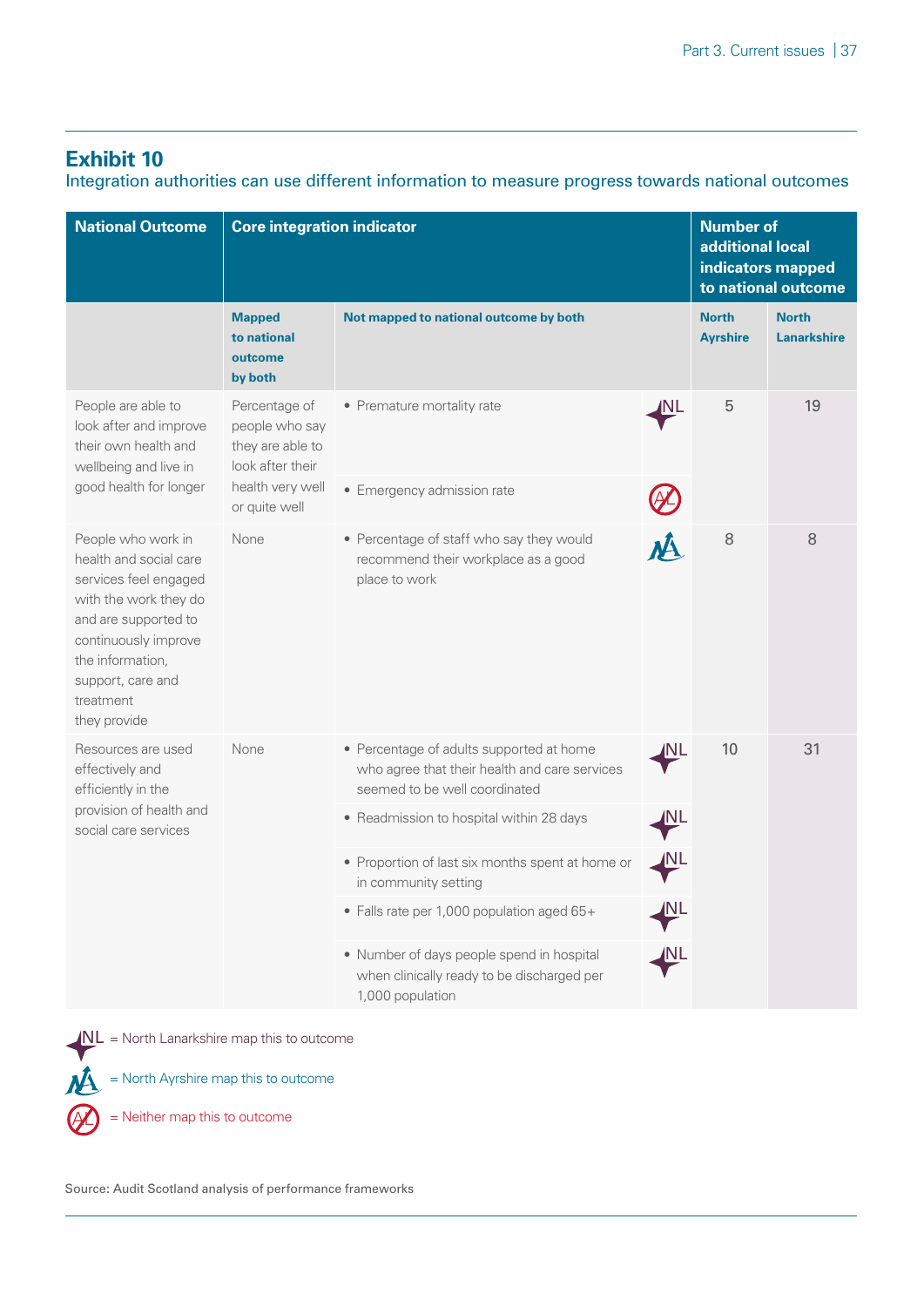• It is important that there is a balance between targeted local measures and national reporting on impact. This has the benefit of providing flexibility so that local partnerships can focus their efforts on priority areas. It is important that local partnerships set ambitious targets. The reforms bring the opportunity to have local outcome measures that local people recognise as responding to specific issues in their community. However, the Scottish Government and IAs need to resolve tensions between introducing better local measures and the need for clarity at national level about the impact that IAs are having. An increasing focus on local measures means it is timely to review whether existing national measures are fit for purpose.

#### **The role of localities still needs to be fully developed**

**94.** Localities are intended to be the key drivers of change, bringing together service users, carers, and health and care professionals to help redesign services. The Act requires IAs to establish at least two localities within their area. Scottish Government guidance, issued in July 2015, suggests that localities should be formed around natural clusters of GP practices. Naturally, the number and size of localities vary. Edinburgh, for example, has established four localities, with an average population of around 120,000. By contrast, Shetland has seven localities, each with an average population of around 4,000. Under the Act, localities need to be involved in both planning services and play a consultative role about service change in their local area. This raises an issue about the scale and size of localities – the optimal scale for locally planning services may not be the same as that for consulting on service change.

**95.** With IAs still focusing on their overall budgets and governance arrangements, the arrangements for localities are relatively underdeveloped. Some have now agreed priorities and budgets for individual localities, but in most cases, work at locality level has initially focused on networking with stakeholders and on needs assessments. Localities are key to the success of integration, therefore IJBs must focus on how localities will lead the integration of health and care.

**96.** We found that GPs are becoming involved in locality planning. But, in many areas, there are concerns about their ability to remain fully involved in locality planning. Some GPs are also sceptical, given earlier experiences with LHCCs and CHPs, which failed to provide a fundamental shift towards preventative and community-based services. In response, the Scottish Government is piloting a new approach in ten health centres across the country. These centres will form 'community care teams' and test different ways of delivering healthcare. It is important that there is a clear link between the work of these teams and locality planning arrangements to avoid confusion.

#### **There will be a continuing need to share good practice and to assess the impact of integration**

**97.** The 31 IAs are putting different arrangements in place to deliver integrated health and social care services. This high level of variation is permitted by the Act and, in allowing IAs to respond to their local context and priorities, has many advantages. However, at some point, the Scottish Government and individual IAs will need to review their initial arrangements and consider how these might evolve to reflect good practice in other parts of Scotland. We hope that this report, and our subsequent audits, will contribute towards this wider review.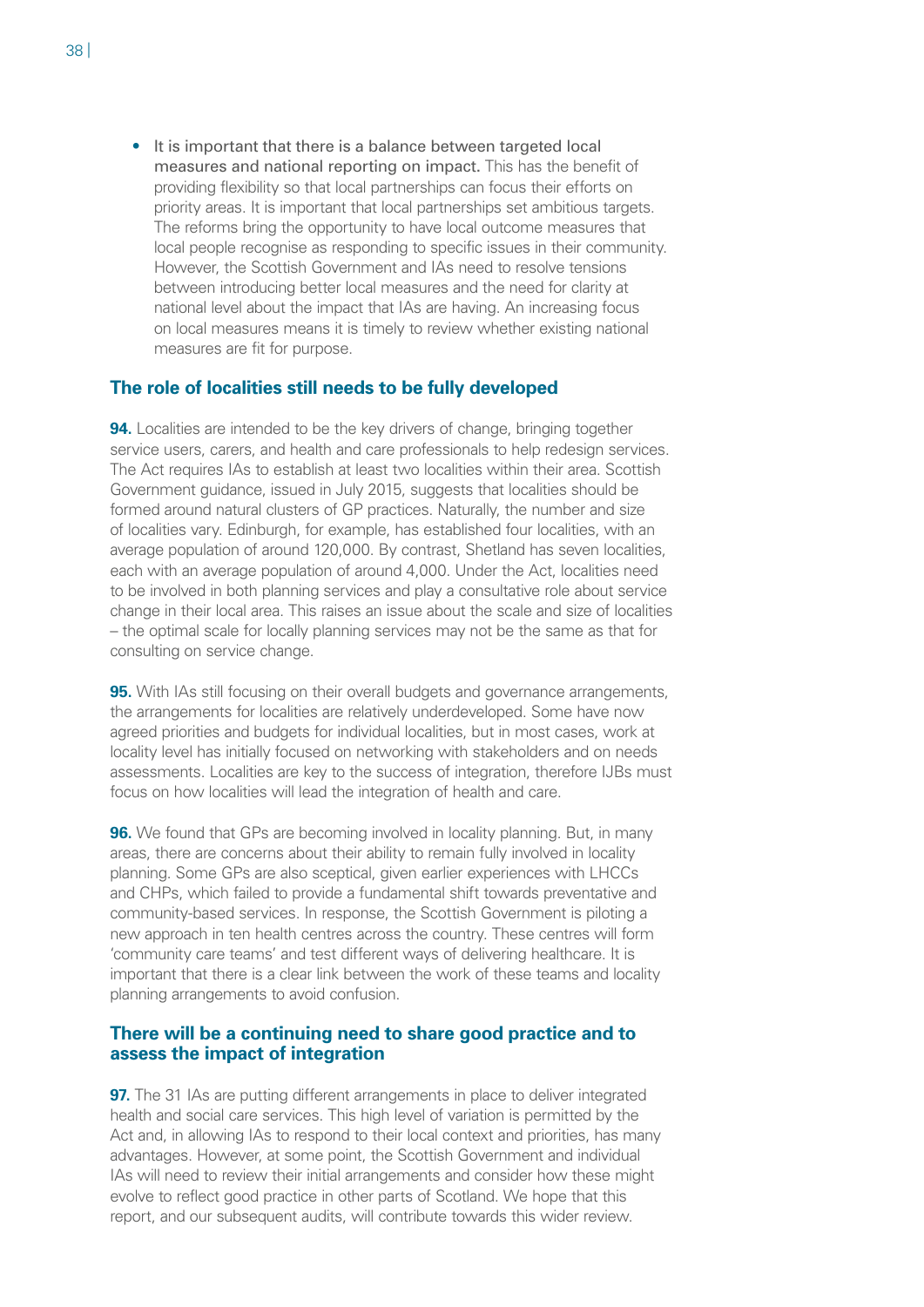### <span id="page-38-1"></span><span id="page-38-0"></span>**Part 4 Recommendations**



We have made recommendations to help organisations address potential risks to the success of health and social care integration. We will monitor progress as part of our future work on integration.

#### The Scottish Government should:

- work with IAs to help them develop performance monitoring to ensure that they can clearly demonstrate the impact they make as they develop integrated services. As part of this:
	- work with IAs to resolve tensions between the need for national and local reporting on outcomes so that it is clear what impact the new integration arrangements are having on outcomes and on the wider health and social care system
- monitor and publicly report on national progress on the impact of integration. This includes:
	- measuring progress in moving care from institutional to community settings, reducing local variation in costs and using anticipatory care plans
	- reporting on how resources are being used to improve outcomes and how this has changed over time
	- reporting on expected costs and savings resulting from integration
- continue to provide support to IAs as they become fully operational, including leadership development and sharing good practice, including sharing the lessons learned from the pilots of GP clusters.

#### Integration authorities should:

- provide clear and strategic leadership to take forward the integration agenda; this includes:
	- developing and communicating the purpose and vision of the IJB and its intended impact on local people
	- having high standards of conduct and effective governance, and establishing a culture of openness, support and respect
- set out clearly how governance arrangements will work in practice, particularly when disagreements arise, to minimise the risk of confusing lines of accountability, potential conflicts of interests and any lack of clarity about who is ultimately responsible for the quality of care and scrutiny.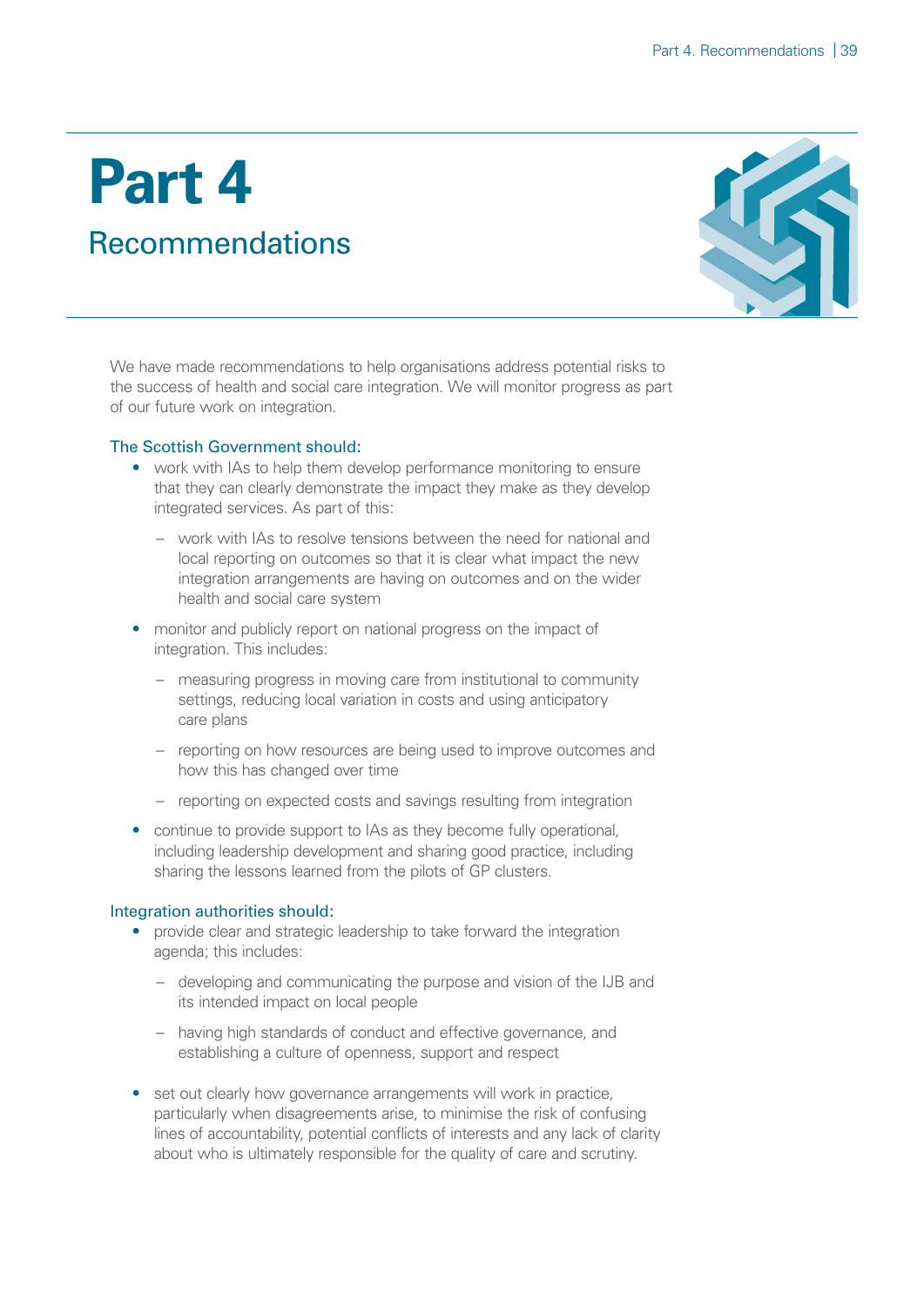This includes:

- setting out a clear statement of the respective roles and responsibilities of the IJB (including individual members), NHS board and council, and the IJB's approach towards putting this into practice
- ensuring that IJB members receive training and development to prepare them for their role, including managing conflicts of interest, understanding the organisational cultures of the NHS and councils and the roles of non-voting members of the IJB
- ensure that a constructive working relationship exists between IJB members and the chief officer and finance officer and the public. This includes:
	- setting out a schedule of matters reserved for collective decisionmaking by the IJB, taking account of relevant legislation and ensuring that this is monitored and updated when required.
	- ensuring relationships between the IJB, its partners and the public are clear so each knows what to expect of the other
- be rigorous and transparent about how decisions are taken and listening and acting on the outcome of constructive scrutiny, including:
	- developing and maintaining open and effective mechanisms for documenting evidence for decisions
	- putting in place arrangements to safeguard members and employees against conflict of interest and put in place processes to ensure that they continue to operate in practice
	- developing and maintaining an effective audit committee
	- ensuring that effective, transparent and accessible arrangements are in place for dealing with complaints
	- ensuring that an effective risk management system in in place
- develop strategic plans that do more than set out the local context for the reforms; this includes:
	- how the IJB will contribute to delivering high-quality care in different ways that better meet people's needs and improves outcomes
	- setting out clearly what resources are required, what impact the IJB wants to achieve, and how the IA will monitor and publicly report their progress
	- developing strategies covering the workforce, risk management, engagement with service users and data sharing, based on overall strategic priorities to allow the IA to operate successfully in line with the principles set out in the Act and ensure these strategies fit with those in the NHS and councils
	- making clear links between the work of the IA and the Community Empowerment (Scotland) Act and Children and Young People (Scotland) Act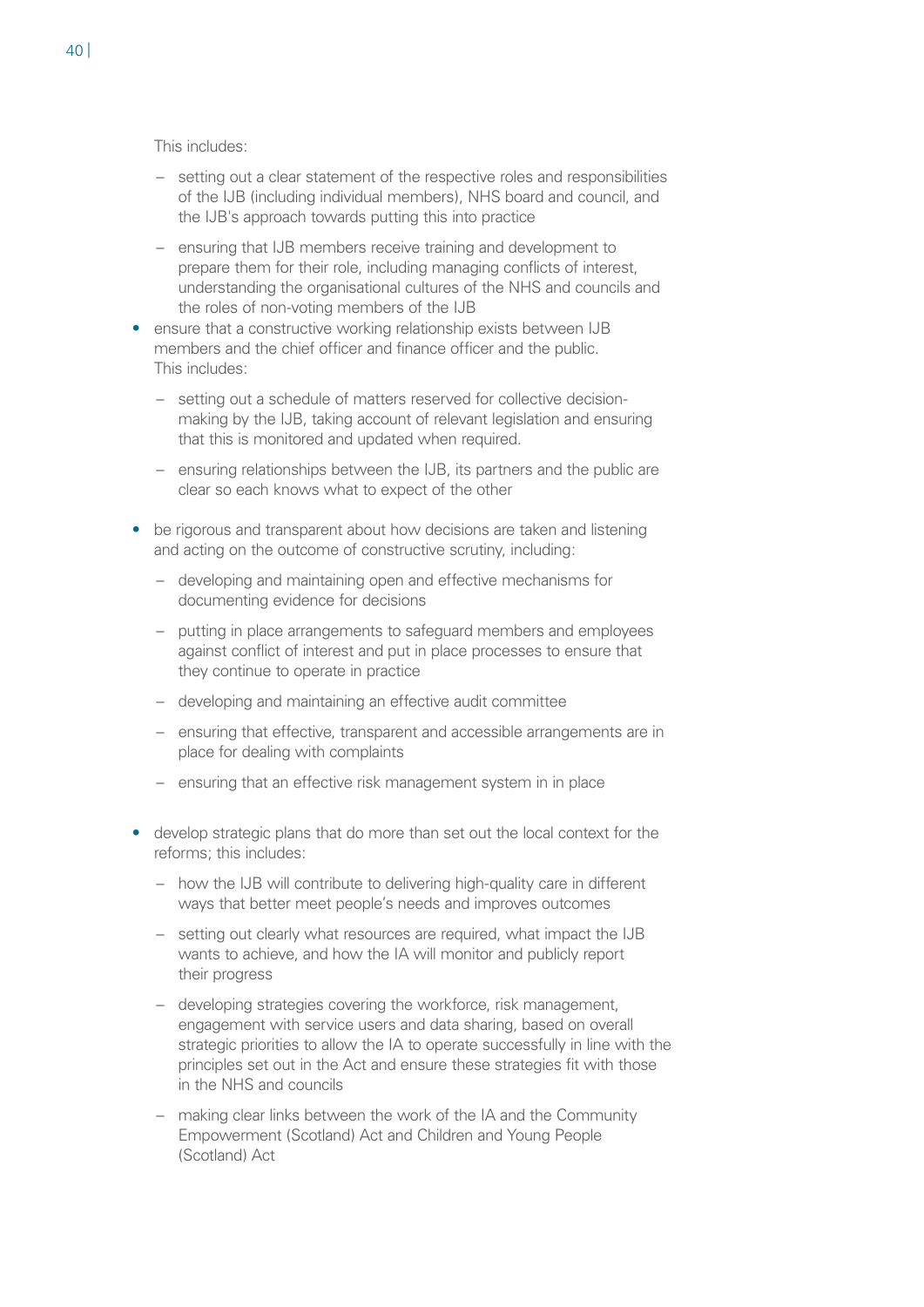- develop financial plans that clearly show how IAs will use resources such as money and staff to provide more community-based and preventative services. This includes:
	- developing financial plans for each locality, showing how resources will be matched to local priorities
	- ensuring that the IJB makes the best use of resources, agreeing how Best Value will be measured and making sure that the IJB has the information needed to review value for money and performance effectively
- shift resources, including the workforce, towards a more preventative and community-based approach; it is important that the IA also has plans that set out how, in practical terms, they will achieve this shift over time.

#### Integration authorities should work with councils and NHS boards to:

- recognise and address the practical risks associated with the complex accountability arrangements by developing protocols to ensure that the chair of the IJB, the chief officer and the chief executives of the NHS board and council negotiate their roles in relation to the IJB early on in the relationship and that a shared understanding of the roles and objectives is maintained
- review clinical and care governance arrangements to ensure a consistent approach for each integrated service and that they are aligned to existing clinical and care governance arrangements in the NHS and councils
- urgently agree budgets for the IA; this is important both for their first year and for the next few years to provide IAs with the continuity and certainty they need to develop strategic plans; this includes aligning budget-setting arrangements between partners
- establish effective scrutiny arrangements to ensure that councillors and NHS non-executives, who are not members of the IJB board, are kept fully informed of the impact of integration for people who use local health and care services
- put in place data-sharing agreements to allow them to access the new data provided by ISD Scotland.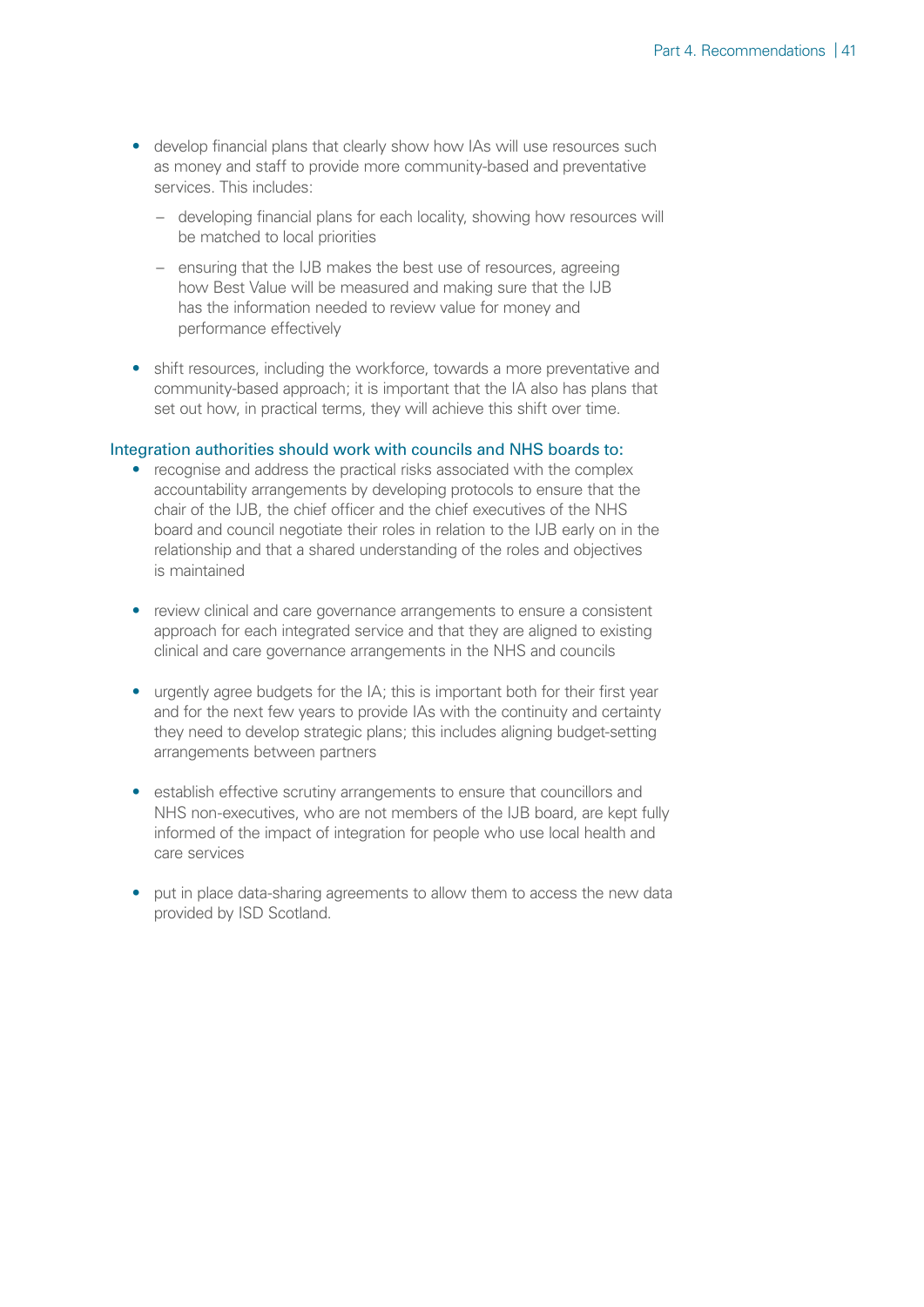## <span id="page-41-0"></span>**Endnotes**



- <span id="page-41-1"></span> 1 This included reviewing 18 approved integration schemes, 17 of which were for integration joint boards following the body corporate model and one of which was for Highland's lead agency model.
- <span id="page-41-2"></span>2 Clackmannanshire and Stirling, Dumfries and Galloway, East Renfrewshire, Edinburgh City, North Ayrshire and North Lanarkshire.
- <span id="page-41-3"></span>3 *[Review of Community Health Partnerships](http://www.audit-scotland.gov.uk/docs/health/2011/nr_110602_chp.pdf)* [PDF] **,** Audit Scotland, June 2011.
- <span id="page-41-4"></span>**4** *[Reshaping care for older people](http://www.audit-scotland.gov.uk/docs/central/2014/nr_140206_reshaping_care.pdf)* [PDF] **,** Audit Scotland, February 2014.
- <span id="page-41-5"></span>5 *Maximising Recovery, Promoting Independence: An Intermediate Care Framework for Scotland,* Scottish Government, 2012.
- <span id="page-41-6"></span>6 *Scotland Performs*, Scottish Government, 2015.
- <span id="page-41-7"></span>7 *Projected Population of Scotland (2014-based),* National Records Scotland, 2015.
- <span id="page-41-8"></span> 8 *Finance Committee. 2nd Report, 2013 (Session 4): Demographic change and an ageing population*. Scottish Parliament, 11 February 2013.
- <span id="page-41-9"></span>9 *Bed days occupied by delayed discharge patients*, ISD Scotland, May 2015.
- <span id="page-41-10"></span>10 *[Review of Community Health Partnerships](http://www.audit-scotland.gov.uk/docs/health/2011/nr_110602_chp.pdf)* [PDF] **,** Audit Scotland, 2011.
- <span id="page-41-11"></span> 11 After approval of its integration scheme, an IJB is established by parliamentary order. An IJB is operational when it has delegated responsibility from the NHS board and council for integrated budgets and services.
- <span id="page-41-12"></span>12 The lead agency is between Highland Council and NHS Highland. NHS Highland also has an IJB with Argyll and Bute Council.
- <span id="page-41-13"></span> 13 Where the IJB spans across more than one council area, the minimum number of voting members is different. For IJBs of two council areas, at least two councillors from each council are required. For IJBs of more than two areas at least one councillor from each council is required. In both cases, the NHS board must nominate board members equal to the total number of councillors.
- <span id="page-41-14"></span> 14 As IJBs have no plans to directly employ staff in this early stage of development, we are not commenting on related potential risks and issues. We are likely to return to this issue in more detail in future reports on integration.
- <span id="page-41-15"></span>15 **[Self-directed support](http://www.audit-scotland.gov.uk/docs/central/2014/nr_140612_self_directed_support.pdf) [PDF]** , Audit Scotland, June 2014
- <span id="page-41-16"></span> 16 The Joint Improvement Team is a partnership between the Scottish Government, NHSScotland, COSLA (Convention of Scottish Local Authorities) and the voluntary, independent and housing sectors.
- <span id="page-41-17"></span>17 East Dunbartonshire, Shetland and West Dunbartonshire.
- <span id="page-41-18"></span> 18 Some areas, have a chief officer designate. This happens where, although recruitment for a chief officer is complete, until the IJB is established it cannot formally appoint the chief officer.
- <span id="page-41-19"></span>19 Falkirk currently has an interim chief officer in post and expects to make a permanent appointment to this role by the end of the year.
- <span id="page-41-20"></span>20 Public Bodies (Joint Working) (Scotland) Bill, Financial Memorandum, 2013.
- <span id="page-41-21"></span>21 Ibid.
- <span id="page-41-22"></span>1 22 *[Review of Community Health Partnerships](http://www.audit-scotland.gov.uk/docs/health/2011/nr_110602_chp.pdf)* [PDF] , Audit Scotland, June 2011.
- <span id="page-41-23"></span> 23 We explore these tensions more fully in our report *[Arm's-length external organisations \(ALEOs\): are you getting](http://www.audit-scotland.gov.uk/uploads/docs/report/2011/nr_110616_aleos.pdf)  [it right?](http://www.audit-scotland.gov.uk/uploads/docs/report/2011/nr_110616_aleos.pdf)* [PDF] \, Audit Scotland, June 2011.
- <span id="page-41-24"></span><sup>2</sup> 24 *RCN briefing 2: Clinical and care governance in an integrated world, May 2015, Royal College of Nursing.*
- <span id="page-41-25"></span>25 *Agreement on joint working on community planning and resourcing*, Scottish Government and COSLA, September 2013.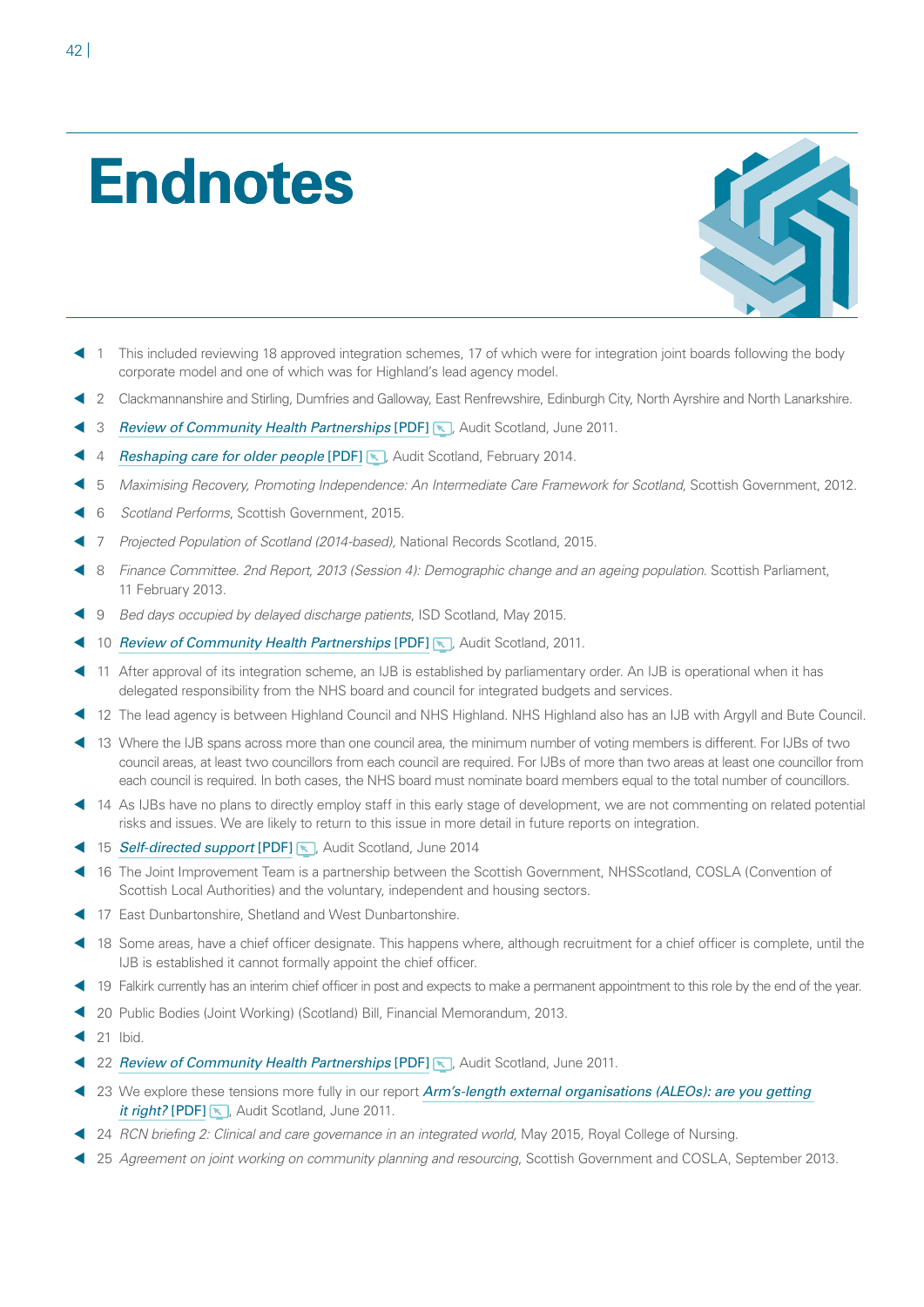- <span id="page-42-0"></span> 26 *NHS Scotland Workforce Information Quarterly update of Staff in Post, Vacancies and Turnover at 30 June 2015*, ISD Scotland, 2015. This figure refers to all staff in NHS Scotland, not just those working in integrated services.
- <span id="page-42-1"></span>27 *Scottish Social Service Sector: Report on 2014 Workforce Data*, Scottish Social Services Council, 2015.
- <span id="page-42-2"></span>28 *Scotland's Carers,* Scottish Government, March 2015.
- <span id="page-42-3"></span>29 Public Bodies (Joint Working) (Scotland) Bill, Financial Memorandum, 2013.
- <span id="page-42-4"></span> $\triangleleft$  30 Ibid.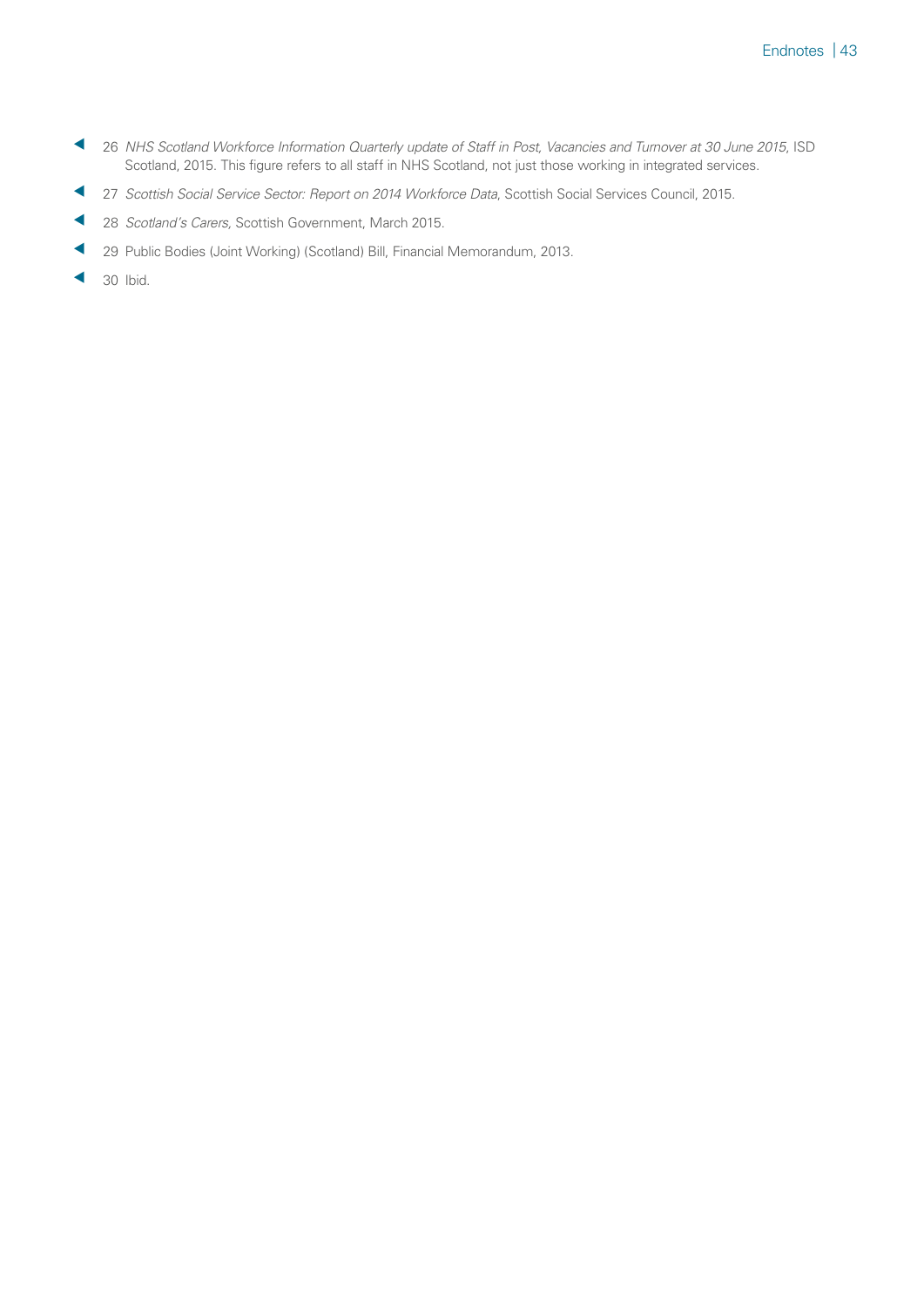## <span id="page-43-1"></span><span id="page-43-0"></span>**Appendix 1** Audit methodology



We reviewed a range of documents during our audit. Where available, this included:

- the Act and national guidance and regulations on implementing the Act
- $\bullet$  18 approved integration schemes $^1$
- strategic and related financial plans
- minutes, papers and agendas for IJB meetings
- internal audit reports and local reports on integration arrangements
- financial audit information
- joint inspection reports from the Care Inspectorate and Healthcare Improvement Scotland.

We interviewed stakeholders in the following IA areas:

- Clackmannanshire and Stirling
- Dumfries and Galloway
- East Renfrewshire
- Edinburgh City
- North Ayrshire
- North Lanarkshire.

We drew on the work already carried out by:

- the Care Inspectorate
- Healthcare Improvement Scotland
- local auditors

We also interviewed staff from:

- the Scottish Government
- the Joint Improvement Team
- the British Medical Association
- the Convention of Scottish Local Authorities
- NHS Information Services Division
- the Care Inspectorate
- Healthcare Improvement Scotland
- the voluntary sector.

Note: 1. We reviewed 17 integrations schemes establishing IJBs for Argyll & Bute, East Ayrshire, East Dunbartonshire, East Lothian, East Renfrewshire, City of Edinburgh, Eilean Siar, Inverclyde, Midlothian, North Ayrshire, North Lanarkshire, Renfrewshire, Shetland Isles, South Ayrshire, South Lanarkshire, West Dunbartonshire and West Lothian, and Highland's integration scheme setting out its lead agency approach.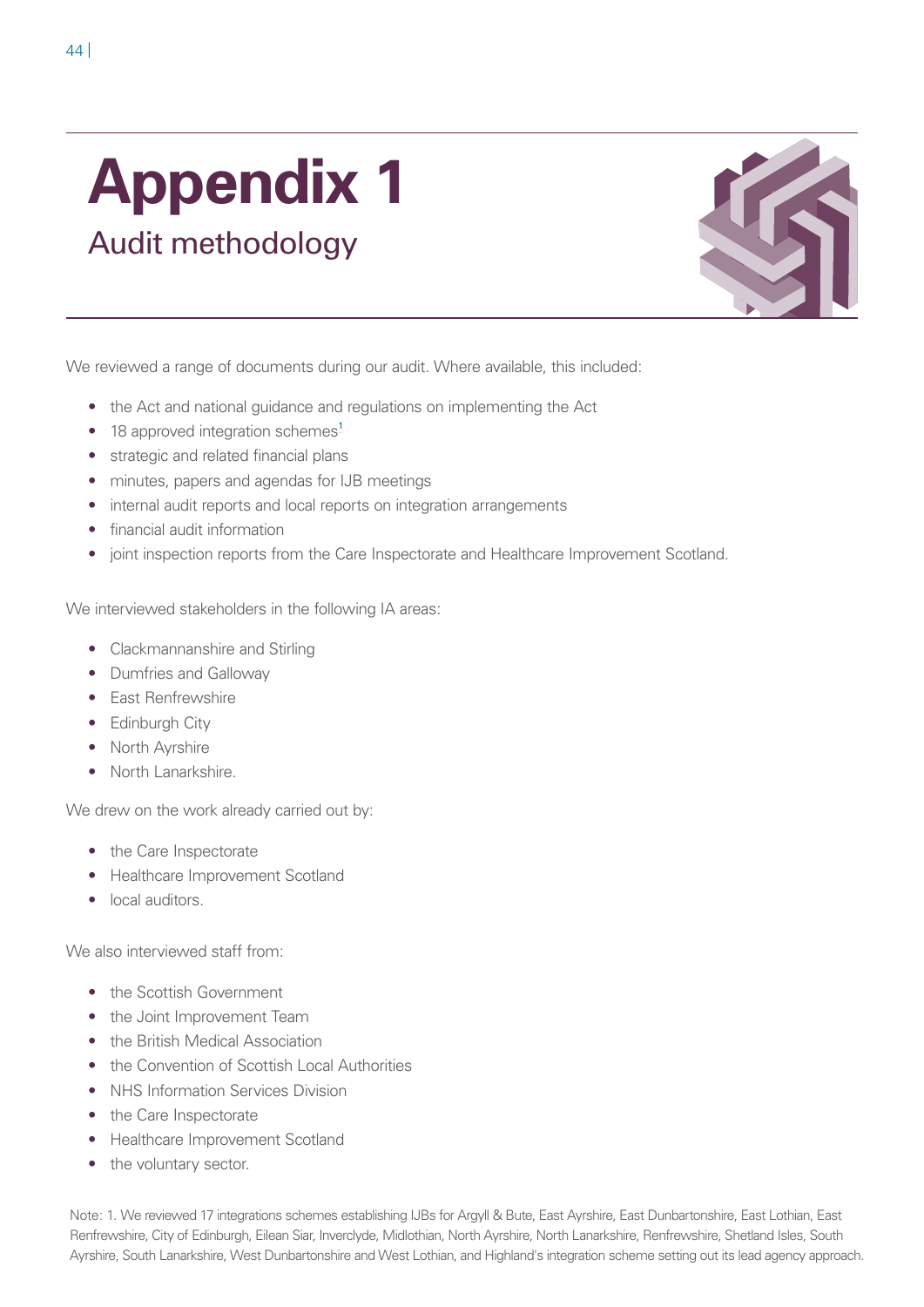## <span id="page-44-1"></span><span id="page-44-0"></span>**Appendix 2**

### Scottish Government core integration indicators



Outcome indicators, based on survey feedback, available every two years, include:

- Percentage of adults able to look after their health very well or quite well.
- Percentage of adults supported at home who agree that they are supported to live as independently as possible.
- Percentage of adults supported at home who agree that they had a say in how their help, care or support was provided.
- Percentage of adults supported at home who agree that their health and care services seemed to be well coordinated.
- Percentage of adults receiving any care or support who rate it as excellent or good.
- Percentage of people with positive experience of care at their GP practice.
- Percentage of adults supported at home who agree that their services and support had an impact in improving or maintaining their quality of life.
- Percentage of carers who feel supported to continue in their caring role.
- Percentage of adults supported at home who agree they felt safe.
- Percentage of staff who say they would recommend their workplace as a good place to work.\*

Outcome indicators derived from organisational/system data, primarily collected for other reasons, available annually or more often, include:

- Premature mortality rate.
- Rate of emergency admissions for adults.\*
- Rate of emergency bed days for adults.\*
- Readmissions to hospital within 28 days of discharge.\*
- Proportion of last six months of life spent at home or in community setting.
- Falls rate per 1,000 population in over 65s.\*
- Proportion of care services graded 'good' or better in Care Inspectorate Inspections.
- Percentage of adults with intensive needs receiving care at home.
- Number of days people spend in hospital when they are ready to be discharged.
- Percentage of total health and care spend on hospital stays where the patient was admitted in an emergency.
- Percentage of people admitted from home to hospital during the year, who are discharged to a care home.\*
- Percentage of people who are discharged from hospital within 72 hours of being ready.\*
- Expenditure on end-of-life care.\*

\* Indicates indicator is under development.